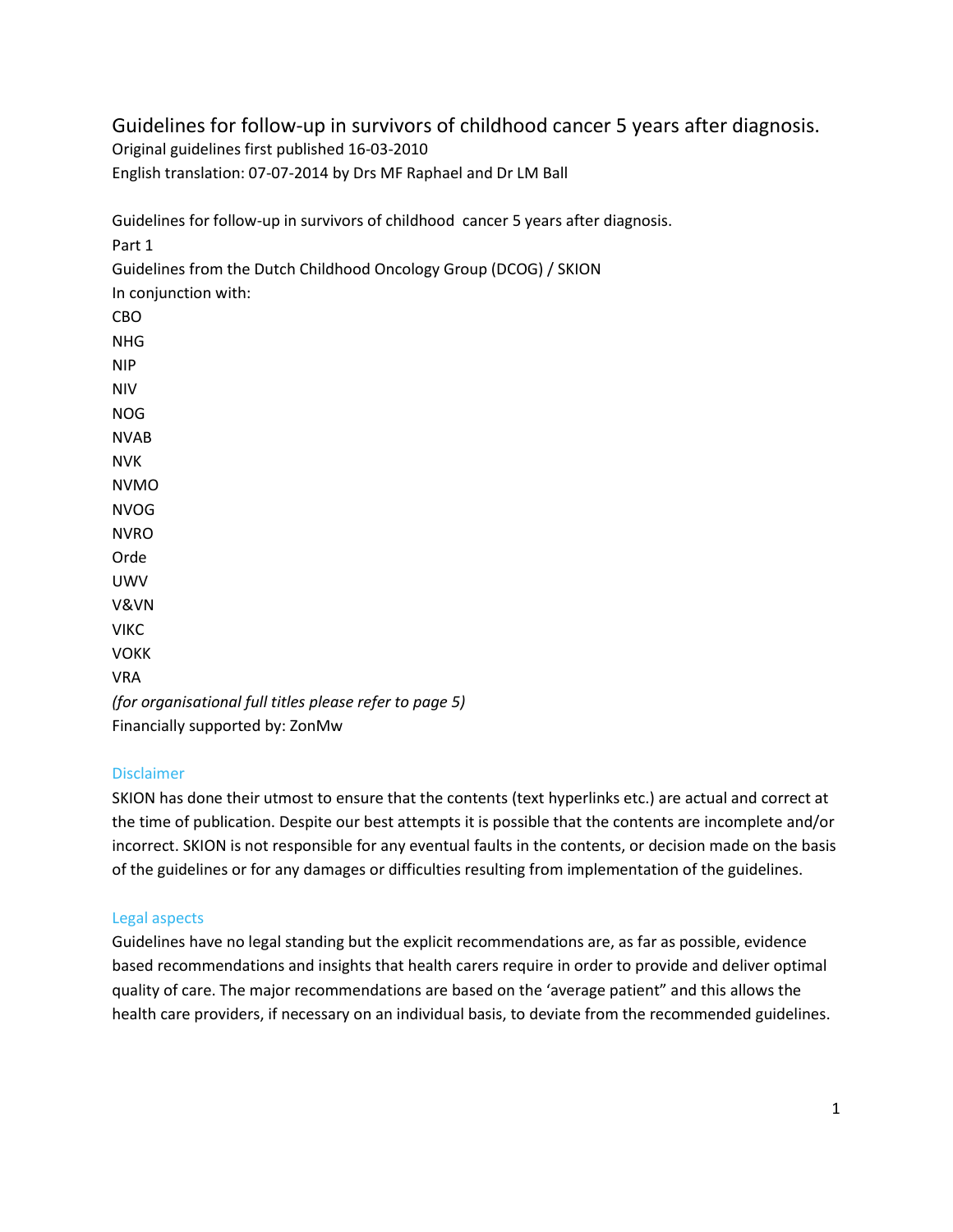Alteration from the recommended guidelines, as dictated by the patients situation, are sometimes necessary. Whenever the recommendations are altered it is advisable to document the reasons for the deviation.

The copyright of the guidelines is owned by the SKION. Users may however download, print or photocopy for their own use any part of the guidelines. It is not permissible to re produce any guideline (or part thereof) for publication in any format, without the explicit permission of the SKION.

© 2010 SKION, Den Haag / AMC, Amsterdam www.skion.nl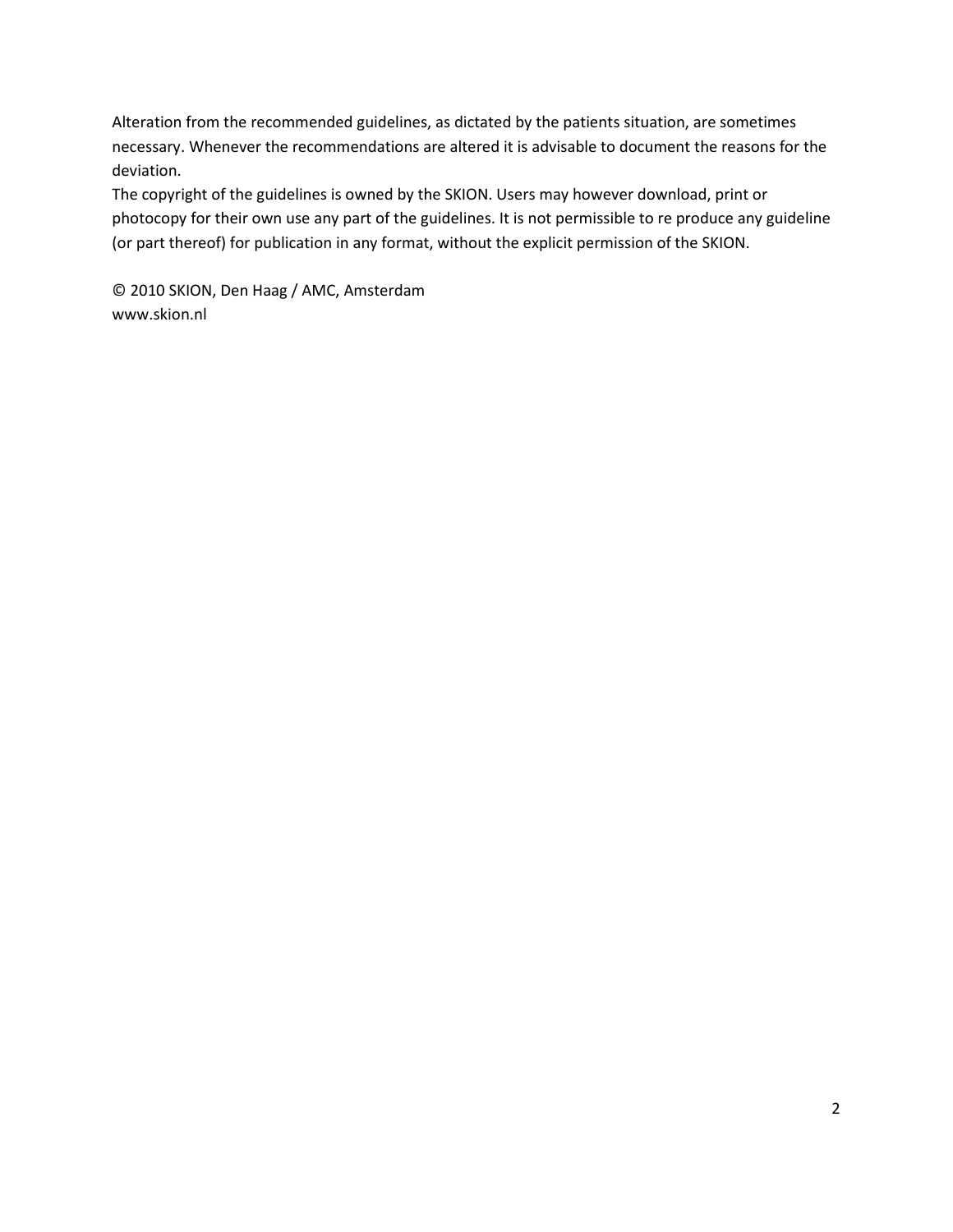#### **Contents**

| Indication for optimal after care for survivors of childhood cancer more than 5 years after |  |
|---------------------------------------------------------------------------------------------|--|
|                                                                                             |  |
|                                                                                             |  |
|                                                                                             |  |
|                                                                                             |  |
|                                                                                             |  |
|                                                                                             |  |
|                                                                                             |  |
|                                                                                             |  |
|                                                                                             |  |
|                                                                                             |  |
|                                                                                             |  |
|                                                                                             |  |
|                                                                                             |  |
|                                                                                             |  |
|                                                                                             |  |
|                                                                                             |  |
|                                                                                             |  |
|                                                                                             |  |
|                                                                                             |  |
|                                                                                             |  |
|                                                                                             |  |
|                                                                                             |  |
|                                                                                             |  |
|                                                                                             |  |
|                                                                                             |  |
|                                                                                             |  |
|                                                                                             |  |
|                                                                                             |  |
|                                                                                             |  |
|                                                                                             |  |
|                                                                                             |  |
|                                                                                             |  |
|                                                                                             |  |
|                                                                                             |  |
|                                                                                             |  |
|                                                                                             |  |
|                                                                                             |  |
| 3.2 Recommendations working group 2.                                                        |  |
|                                                                                             |  |
|                                                                                             |  |
|                                                                                             |  |
|                                                                                             |  |
| 3.3 Recommendations working group 3.                                                        |  |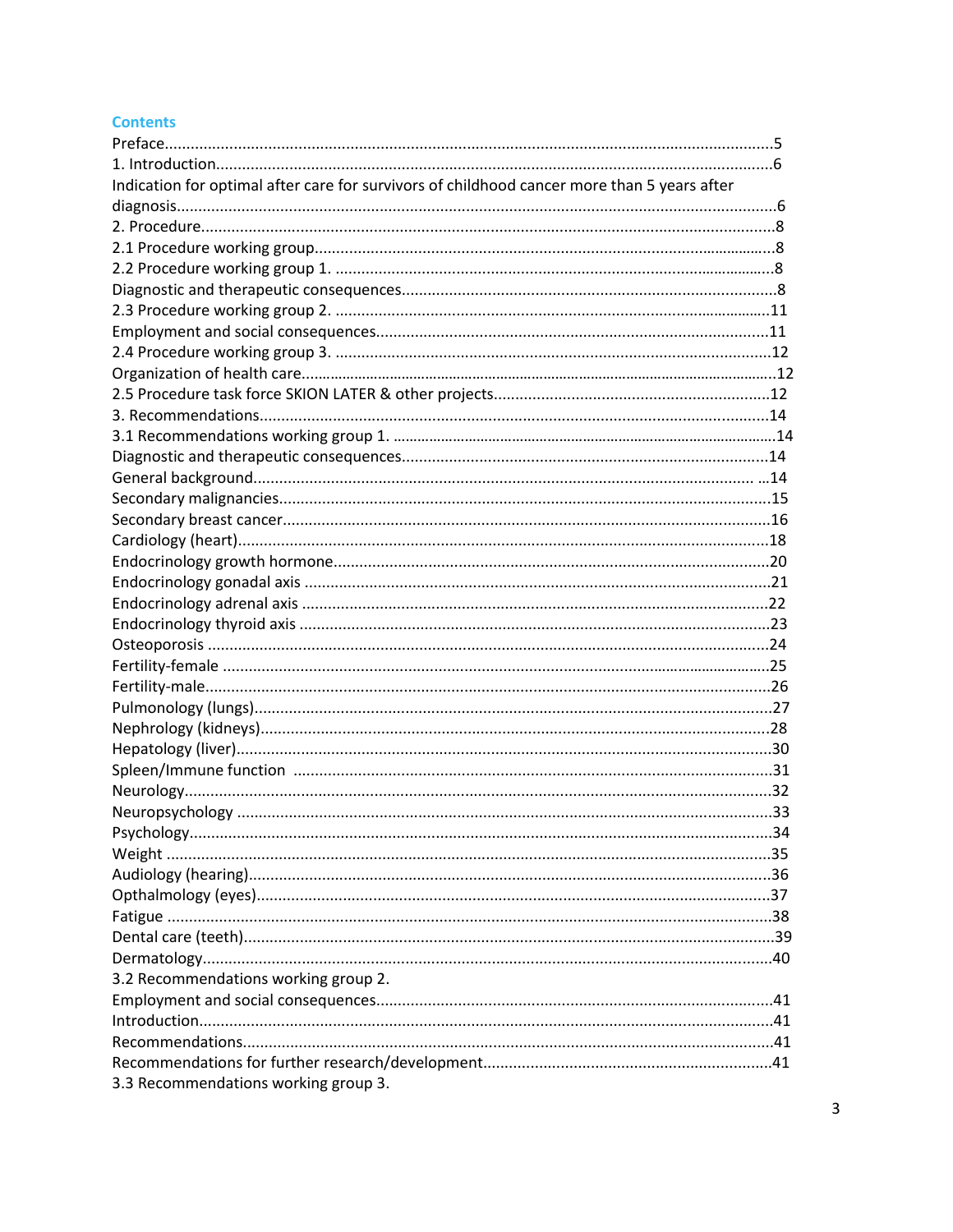| Who is taking care of health issues for survivors of childhood cancer 5 years or more after diagnosis |  |
|-------------------------------------------------------------------------------------------------------|--|
|                                                                                                       |  |
|                                                                                                       |  |
|                                                                                                       |  |
|                                                                                                       |  |
| 4.1 Composition of the working group 1.                                                               |  |
|                                                                                                       |  |
| 4.1.1 Composition of groups for the development of the individual guidelines of working group 1       |  |
|                                                                                                       |  |
| 4.2 Composition of the working group 2.                                                               |  |
|                                                                                                       |  |
| 4.3 Composition of the working group 3.                                                               |  |
|                                                                                                       |  |
|                                                                                                       |  |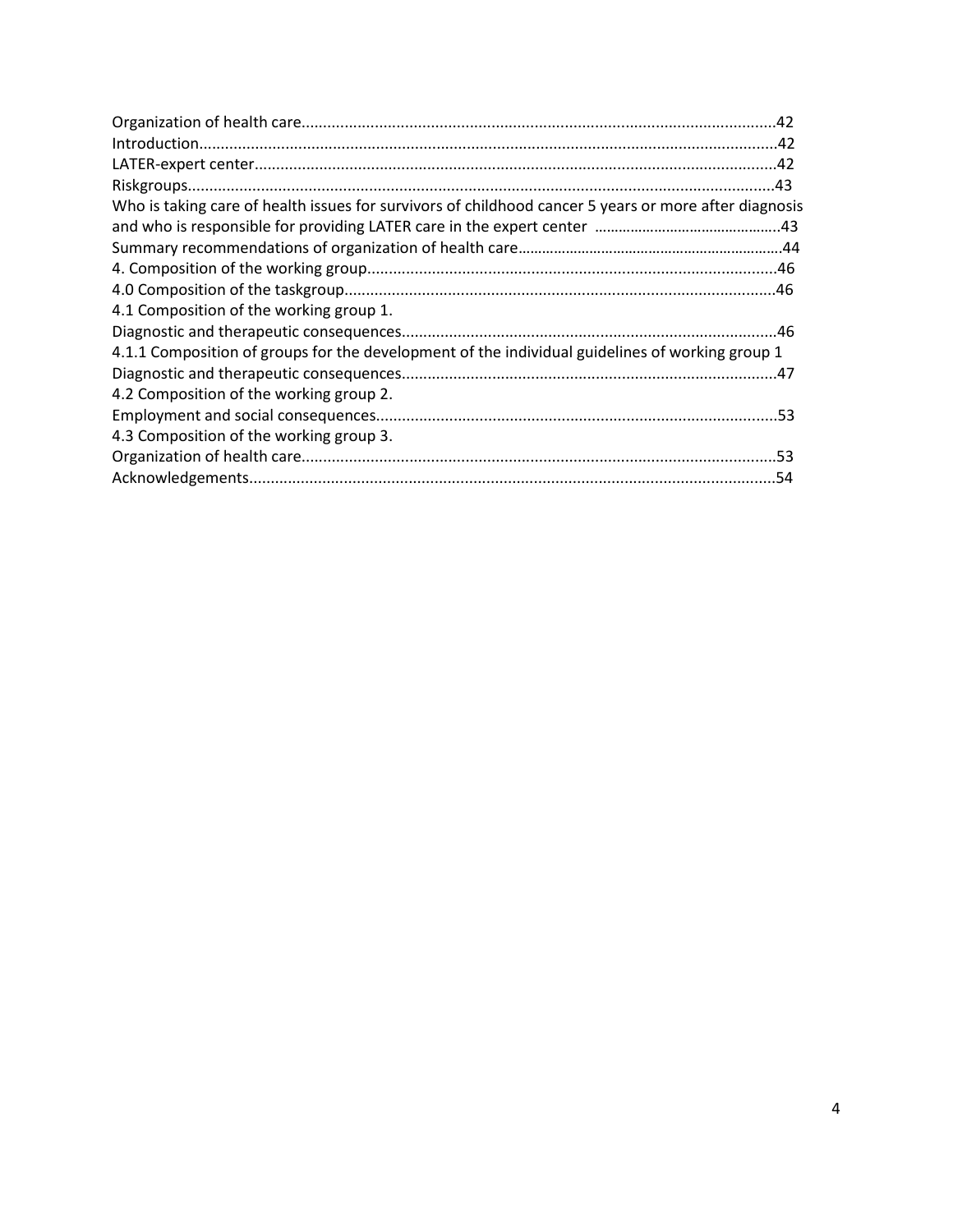#### **Preface**

This booklet is the first part 1 of the guidelines for follow-up in childhood cancer survivors 5 years after diagnosis and is available on request from the SKION, Stichting Kinderoncologie Nederland, Leyweg 299, 2545 CJ Den Haag (ISBN 978 90 79691 03 6); email address: info@skion.nl.

Part 1 contains the introduction, the methodology and guidelines of all working parties and the formation of the working parties.

Part 2 (Diagnostics and consequences, scientific evidence) and part 3 (employment and social consequences together with organization of health care) are available online at www.skion.nl.

#### Initiating group

Task force LATER of the Dutch Childhood Oncology Group (DCOG / SKION)

#### Participating alliances

Organization for Integrated Cancer Centers (De Vereniging van Integrale Kankercentra VIKC) Institute for Quality in Health Care (Kwaliteitsinstituut voor de Gezondheidszorg CBO) The Dutch General Practitioner's society (Nederlands Huisartsen Genootschap NHG) The Dutch Ophthalmological society (Nederlands Oogheelkundig Gezelschap NOG) The Dutch Institute for Psychologists (Nederlands Instituut van Psychologen NIP) The Dutch Society for Internal Medicine (Nederlandse Internisten Vereeniging NIV) The Dutch Rehabilitation Physicians society (Nederlandse Vereniging van Revalidatieartsen VRA) The Dutch society for Occupational Health Physicians ( Nederlandse Vereniging voor Arbeids- en Bedrijfsgeneeskunde NVAB) The Dutch Pediatric Society (Nederlandse Vereniging voor Kindergeneeskunde NVK)

The Dutch Society for Medical Oncology (Nederlandse Vereniging voor Medische Oncologie NVMO) The Dutch society of Obstretics and Gynaecology (Nederlandse Vereniging voor Obstetrie en Gynaecologie NVOG)

The Dutch society for Radiation Oncology (Nederlandse Vereniging voor Radiotherapie en Oncologie NVRO)

Medical Specialist Discipline (Orde van Medisch Specialisten)

Government Department for Unemployment and Social Security (Uitvoeringsinstituut Werknemers Verzekeringen UWV)

Parents Organization for Children with Cancer (Vereniging Ouders, Kinderen en Kanker VOKK) The Dutch Nursing and Pediatric Nursing Society (Verpleegkundigen en Verzorgenden Nederland Kinderverpleegkunde V&VN)

#### Financial support

ZonMw, Version 1 September 2009

#### Revision

Every 3 years *Dr. L.C.M. Kremer en Dr. A. Postma Projectleaders*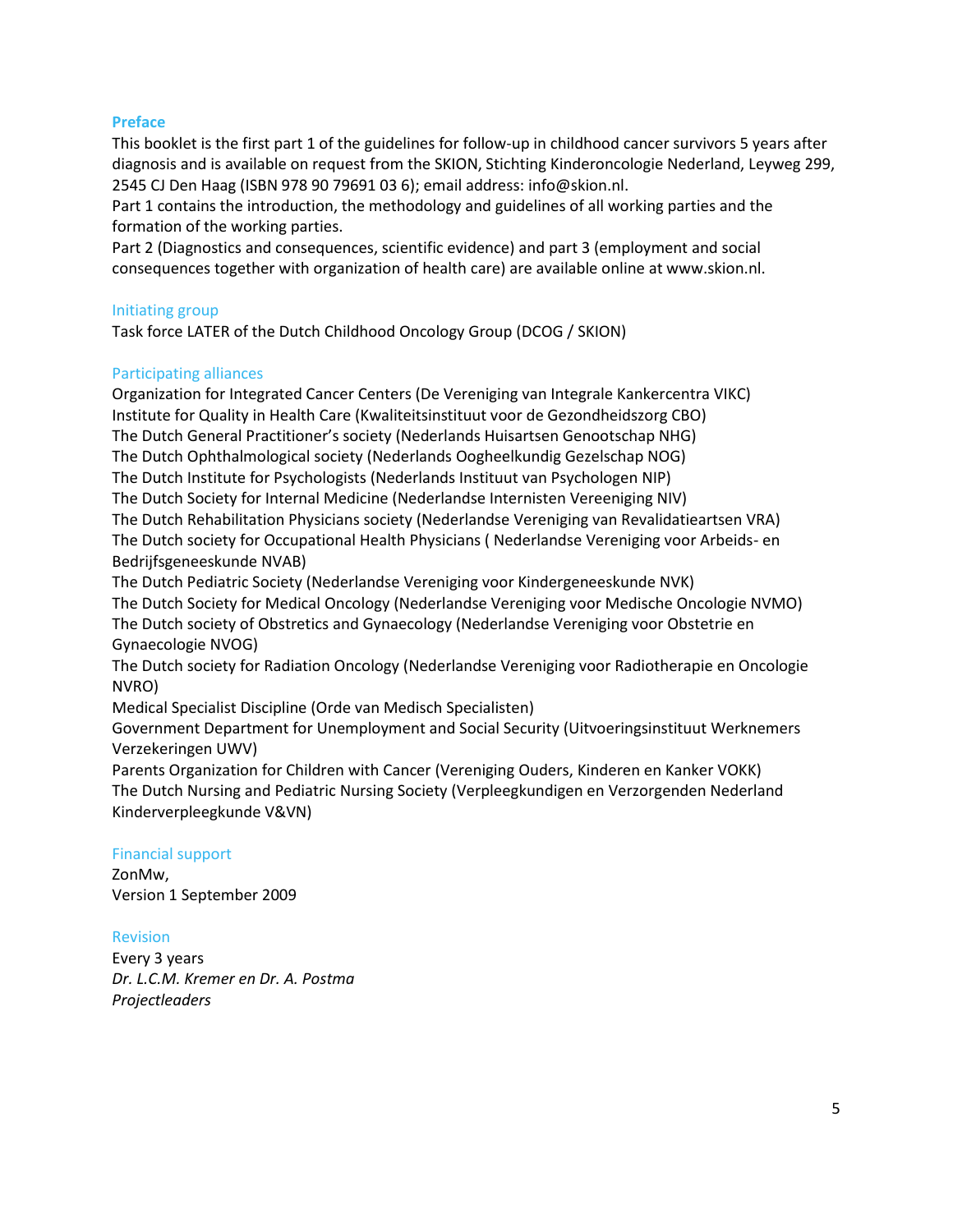# *Chapter 1*

**Introduction**

#### Indication for optimal care for survivors of childhood cancer more than 5 years after diagnoses

Chances of surviving pediatric cancer have considerably increased over the last thirty years. Over 70% of children who are being treated for pediatric cancer now will survive more than 5 years. However, 75% of these survivors will be confronted with several health and/or psychosocial issues, concerning their former disease and/or treatment strategy. These late effects will sometimes unexpectedly arise years after treatment and they are usually irreversible. They cause high mortality rates in pediatric cancer survivors compared to their peers (Geenen 2007, Blaauwbroek 2007, Mertens 2007, Oeffinger 2006, Cardous-Ubbink 2004).

Early detection and treatment of these late effects are of importance to prevent further health problems. This will contribute to enhanced good health and facilitates good quality of life. Prognoses for 2010 is that 1 out of 250 young adults is a survivor of pediatric cancer and that, given the current survival analyses in the Netherlands, the total of survivors will increase with at least 300 persons per year.

The burden of disease for survivors of childhood cancer has, for a long time and still is in daily practice, been underestimated. Over the last 10 years several pediatric cancer centers have showed initiatives to optimize the care for this new group of former patients. Follow-up and treatment is available at unique survivor outpatient clinics for pediatric and adult survivors of pediatric cancer. Guidelines for follow-up for these survivors are different per cancer center. Until very recently no national guideline for survivors of pediatric cancer was available. The care is provided by pediatric oncology wards but not yet structural embedded in hospitals. Nationally and internationally, there is a consensus that combining care and knowledge is necessary.

The guideline aims for optimal care of survivors of pediatric cancer more than 5 years after diagnosis. It does not include information about follow-up time between last therapy and 5 years after diagnosis. This guideline is developed by a new national collaboration: the task group SKION LATER (long term effects after pediatric cancer). Formation of the task group SKION LATER originates from the SKION (The Dutch Childhood Oncology Group) by pediatric oncologists, radiotherapists, internal medicine specialists, general practitioners, psychologists and other disciplines embedded in care for survivors of pediatric cancer. The aim of SKION LATER is to optimize care for survivors of pediatric cancer by national and multidisciplinary collaboration in patient care, registration of data and research. Experience has shown that patient care should be geared towards early detection of treatable diseases and suitable therapy regimens for these conditions. Furthermore, providing information and coordinating complex care involving different disciplines are also of importance. Availability of National Guidelines will lead to high standards of care for all survivors of pediatric cancer in the Netherlands. In addition, guidelines will facilitate the follow-up for all survivors and ensure that care for this high risk

group is embedded in the health care system.

A project group for the guideline follow-up after pediatric cancer was assigned to monitor the process and three working parties were formed:

Working group 1. Diagnostic and therapeutic consequences

Working group 2. Employment and social consequences

Working group 3. Organization of health care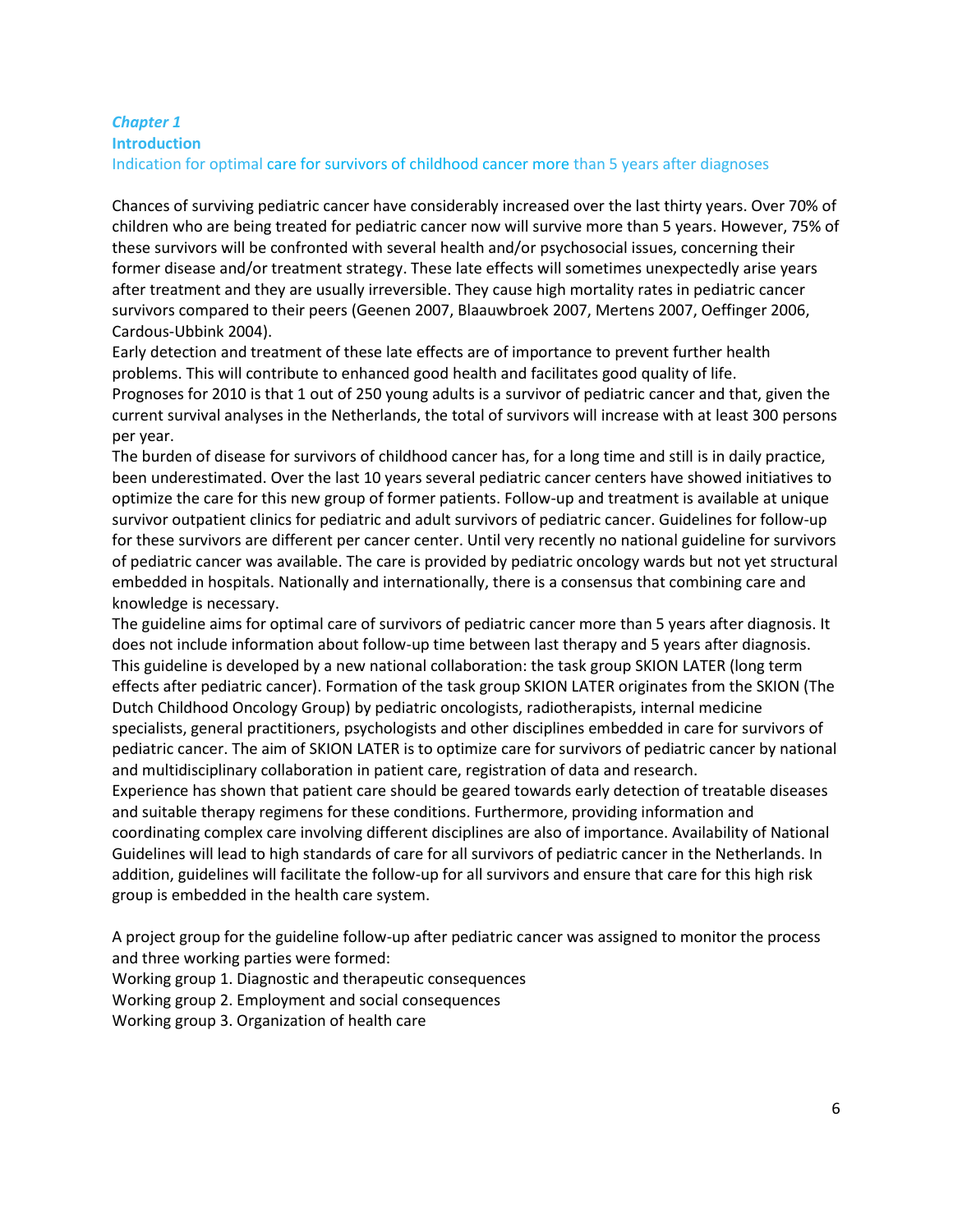#### References

1. Geenen MM, Cardous-Ubbink MC, Kremer LC et al. Medical assessment of adverse health outcomes in longterm survivors of childhood cancer. JAMA. 2007 Jun 27; 297:2705-15.

2. Blaauwbroek R, Groenier KH, Kamps WA, Meyboom-de Jong B, Postma A. Late effects in adult survivors of childhood cancer: the need for life-long follow-up. Annals Oncol 2007; 18:1898-1902. 3. Mertens AC. Cause of mortality in 5-year survivors of childhood cancer. Pediatr Blood Cancer 2007; 48:723-726.

4. Oeffinger KC, Mertens AC, Sklar CA, et al. Chronic health conditions in adult survivors of childhood cancer. N Engl J Med. 2006; 355:1572-1582.

5. Cardous-Ubbink MC, Heinen RC, Langeveld NE, et al. Long-term cause-specific mortality among five year survivors of childhood cancer. Pediatr Blood Cancer 2004; 42:563-573.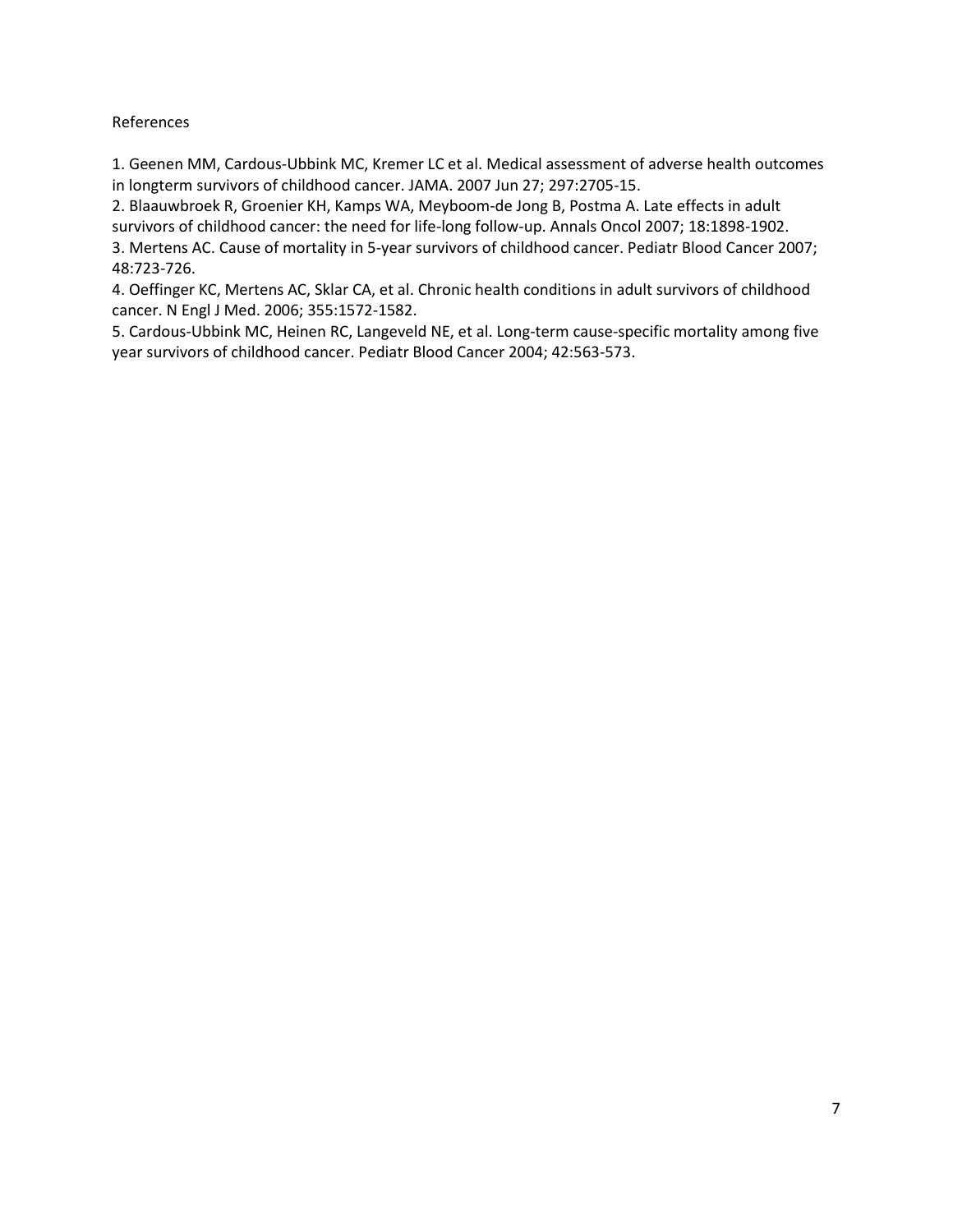## *Chapter 2* **Procedure** 2.1 Procedure working group

The project group consisted of project leaders and representatives of pediatric oncology, internal medicine, radiotherapy, general practitioners and the patient organization group. The project group was responsible for monitoring the process and organization of this project. During the first half year the group had monthly (telephone-) meetings. To answer the various questions three working groups were formed with representatives from different disciplines. During the course of the project, meetings were conducted between members of the project group and the chairs of the three different working parties. It took just over one and a half years to complete the project.

The working group's content was multidisciplinary and included as many practitioners as possible from different disciplines, who were involved in the follow up for pediatric cancer patients. Representatives from the patient organization group and health insurances were also involved.

Different members of the working parties were asked by their professional organizations to participate in this project based upon their personal expertise and/or affinity to the subject. Members of the working group involved in formulating these guidelines had no relevant relationships with pharmaceutical industries to disclose.

### 2.2 Procedure working group 1 Diagnostic and therapeutic consequences

Working group 1. Diagnostic and therapeutic consequences consisted of representatives of pediatric oncology, radiotherapy, epidemiology, internal medicine, general practitioners, pediatric oncology nurses, the patient organization and a guideline advisor of the Institute for Quality in Health Care (Kwaliteitsinstituut voor de Gezondheidszorg CBO). Many other professionals of different disciplines were involved in the guideline development. Chairs of the working group were: dr. L. Kremer and dr. A. Postma. The working group continued the work previously performed by the task group SKION LATER. This task group analyzed research literature for problem definitions of eighteen different subjects as the first incentive for recommendations. Working group 1 started off with the analysis of a bottleneck issue (Part 2, attachment Analysis of a bottleneck[, www.skion.nl\)](http://www.skion.nl/), which was sent to a large group of professionals and representatives of the patient organizations. Eight hypotheses were formulated for which a thorough literature search was conducted. Searching strategies were performed by the Cochrane Childhood Cancer Group. The Institute for Quality in Health Care was asked to select studies, to review the selected studies and to summarize these. Results and recommendations of the working group were reported to the task group SKION LATER at two different meetings.

Below is an overview of the different areas in which health problems of patients can occur after treatment for pediatric cancer.

- 1. Secondary tumors (including secondary breast cancer)
- 2. Cardiology (heart)
- 3. Growth hormone
- 4. Gonadal function axis
- 5. Adrenal-axis
- 6. Thyroid function-axis
- 7. Osteoporosis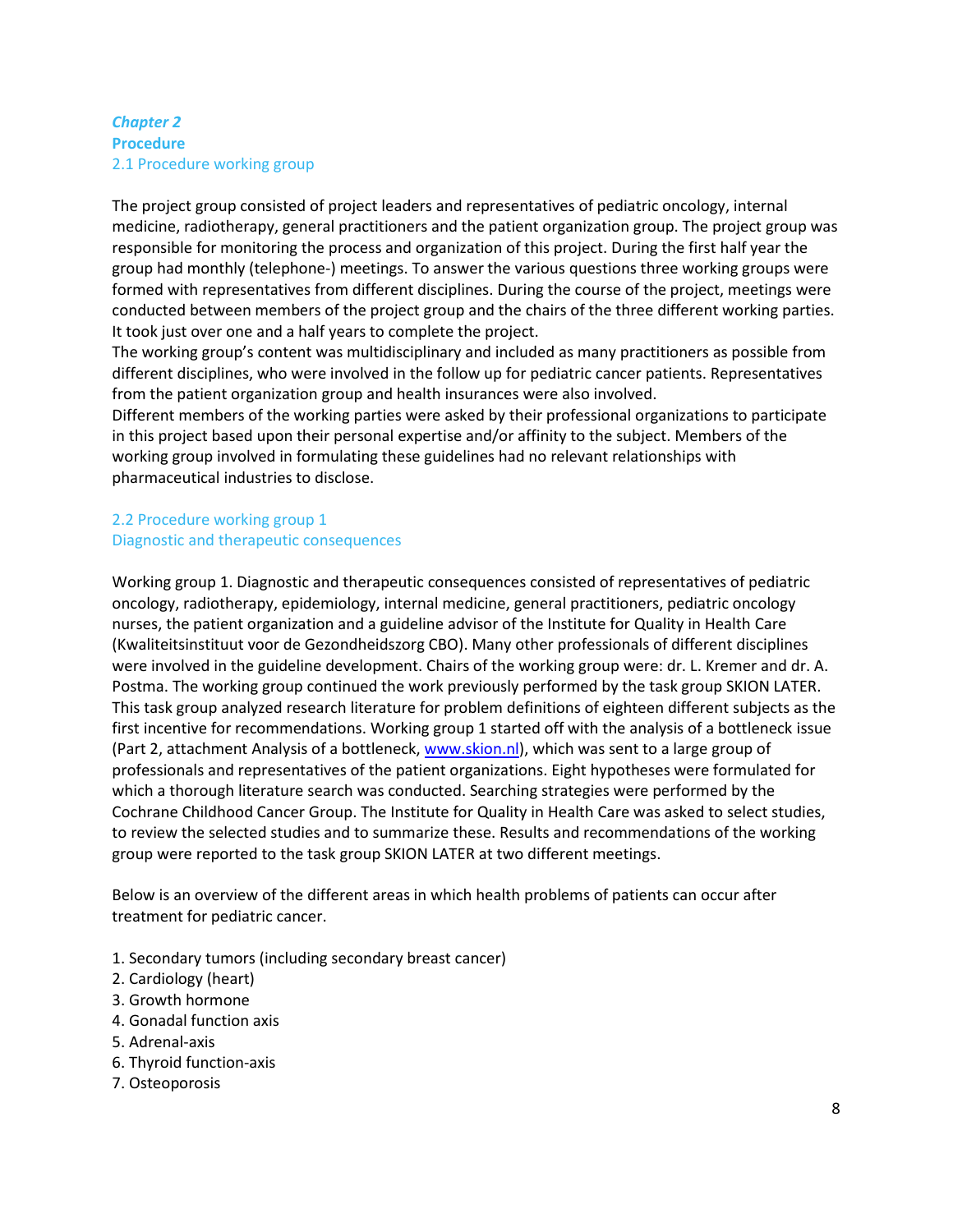- 8. Fertility female
- 9. Fertility male
- 10. Pulmonology (lungs)
- 11. Nephrology (kidneys)
- 12. Hepatology (liver)
- 13. Spleen/Immune function
- 14. Neurology
- 15. Neuropsychology
- 16. Psychology
- 17. Weight
- 18. Audiology (hearing)
- 19. Opthalmology (eyes)
- 20. Fatigue
- 21. Dental care (teeth)
- 22. Dermatology (skin)

To conceptualize recommendations for optimal care of survivors of pediatric cancer more than 5 years after diagnosis, the subsequent problem definitions were endorsed as of essential importance for health issues of above presented items:

- 1. Frequency side effect/incidence, prevalence. What is the risk to reveal these health problems and is this a greater risk than in the normal population ?
- 2. Etiology. What are risk predictors ?
- 3. Prognosis. What is the time course ?
- 4. Diagnostic procedure. Are the diagnostic procedures accurate to reveal treatable diseases at an early stage ?
- 5. Therapy Is there an effective treatment ?

A summary for at least one hundred problem definitions was written by several participants. Former work conducted by the task force SKION LATER before this ZonMW-project was initiated was included. Furthermore two handbooks about late effects after pediatric cancer and international guidelines were used as fundamental concepts (H. Wallace, D. Green (eds): Late Effects of Childhood Cancer. Arnold, London 2004; C.L. Schwartz, W.L. Hobbie, L.S. Constine, K.S. Ruccione (eds): Survivors of Childhood and Adolescent Cancer. Springer Verslag Berlin-Heidelberg, 2005). Additional information from recent literature found through PubMed searching was added to the script. When there was consensus about recommendations no further systematic search or review of literature was conducted.

As previously mentioned, the working group completed a bottleneck issue analysis and eight problem definitions were selected for which an extensive search according to the evidence-based guidelines was carried out. This concerned problem definitions for heart, endocrinology (growth hormone axis), lungs, kidneys and hearing.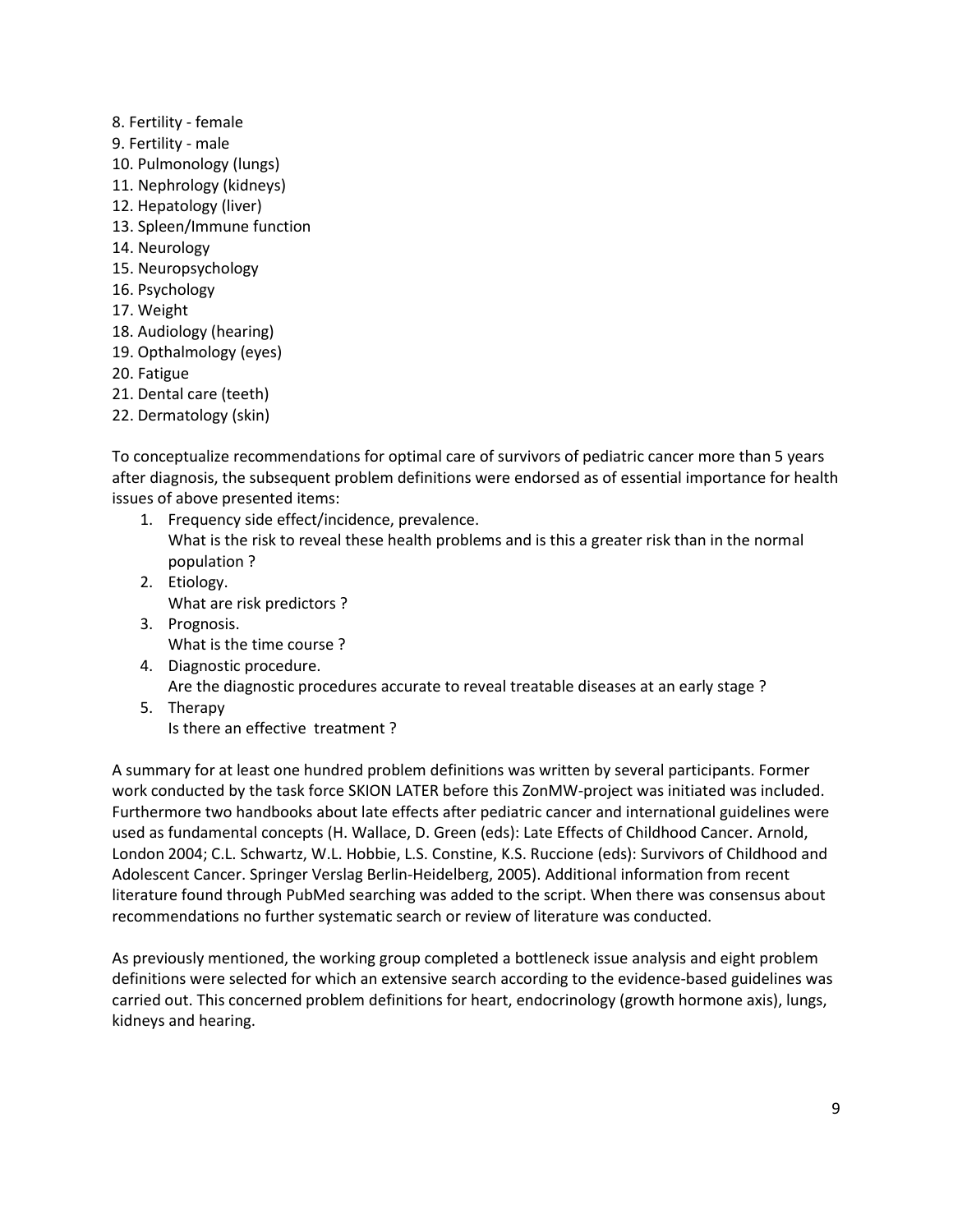- What is the prognostic value of a reduced ejection or shortening fraction of the heart (asymptomatic cardiac failure) on the development of late clinical (asymptomatic) cardiac failure or death?
- What is the effect of interventions (ACE inhibitors, beta-blockers) in patients with asymptomatic cardiac failure on the development of late clinical (symptomatic) cardiac failure and mortality?
- What is the effect of growth hormone treatment in adults on quality of life, the cardiovascular system or bone mineral density?
- What is the time course to pulmonary dysfunction in survivors of childhood cancer?
- What is the prognostic value of microalbuminuria for renal dysfunction and cardiovascular disease?
- What is the effect of medication (like ACE inhibitors) for microalbuminuria on cardiovascular disease or mortality?
- Does treatment with carboplatin cause hearing toxicity? What is the time course of this occurrence?
- Which dose of scalp radiation induces hearing toxicity?

The Institute for Quality in Health Care (CBO) solved part of these problem definitions, another part was elaborated by members of the working group.

It was decided to give a brief conclusion in the body of the text regarding the level of evidence for the different questions about the frequency of an adverse effect, incidence, prevalence, aetiology, prognosis, diagnostics and therapy. This was possible for the majority of the questions. Where it has not been added, this will be addressed in the next version of the guidelines.

|    | Intervention                                                                                                                             | diagnostic punctuality<br>research                                                                                                                                                                                                                                                                             | Damage or side effects,<br>aetiology, prognosis                                                                                                                      |  |
|----|------------------------------------------------------------------------------------------------------------------------------------------|----------------------------------------------------------------------------------------------------------------------------------------------------------------------------------------------------------------------------------------------------------------------------------------------------------------|----------------------------------------------------------------------------------------------------------------------------------------------------------------------|--|
| A1 | Systematic review of at least two independently conducted studies of A2-level                                                            |                                                                                                                                                                                                                                                                                                                |                                                                                                                                                                      |  |
| A2 | Randomized double blinded<br>compared clinical study of<br>good quality and of adequate<br>extent                                        | Research according to a<br>reference test (golden<br>standard) with in advance<br>defined cut off points and an<br>independent review analysis<br>of the results of the test and<br>golden standard in an<br>adequate volume of<br>consecutive patients, all<br>screened with the index- and<br>reference test | Prospective cohort study with<br>an adequate amount of<br>patients and follow-up,<br>monitored for 'confounding'<br>and in which selective follow-<br>up is excluded |  |
| B  | Comparison study without all<br>characteristics as mentioned<br>in A2 (this includes patient-<br>control studies and cohort<br>analysis) | Research regarding a<br>reference test but without all<br>characteristics as mentioned<br>in A2                                                                                                                                                                                                                | Prospective cohort studies, but<br>without all characteristics as<br>mentioned in A2 or<br>retrospective cohort studies or<br>patient-control studies                |  |

Classification of the methodological quality of individual studies (evidence based guideline development (EBRO) manual; www.cbo.nl)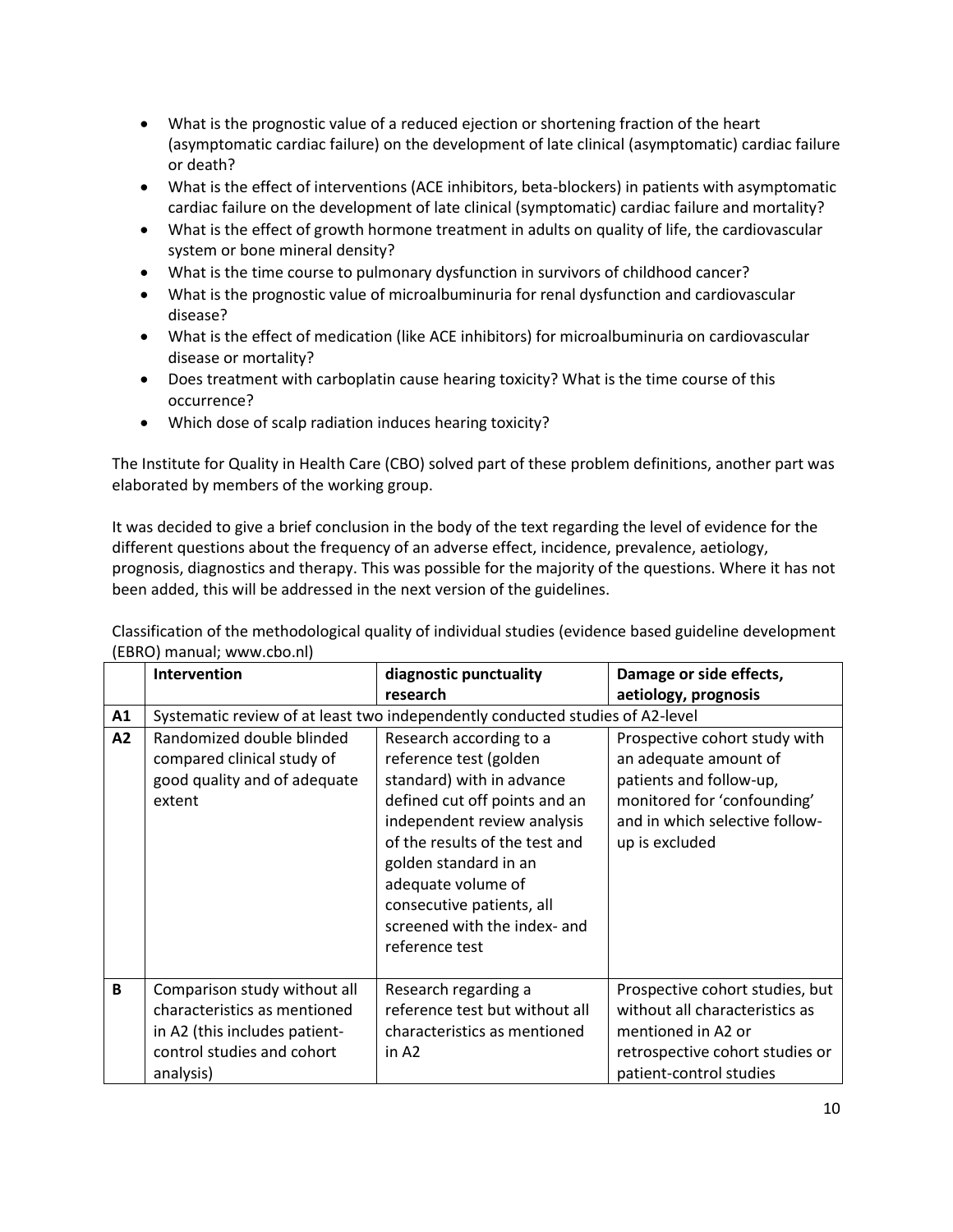| $\epsilon$ | maxmax<br>studies<br>-NOL.<br>$1 - 1$<br>-companson |
|------------|-----------------------------------------------------|
| -<br>-     | inion<br>$\sim$ nin<br>$\sim$<br>'nai<br>ີ ເ<br>ີ   |

Level of conclusions (evidence based guideline development (EBRO) manual[; www.cbo.nl\)](http://www.cbo.nl/) (the description is adjusted according to the vision of the working group follow-up after childhood cancer)

|                  | The conclusion is based on                       |  |
|------------------|--------------------------------------------------|--|
| Level 1          | Research of level A1 or at least 2 independently |  |
|                  | conducted studies of level A2                    |  |
|                  | It is proven that                                |  |
| Level 2          | 1 study of level A2 or at least 2 independently  |  |
|                  | conducted studies of level B                     |  |
|                  | It is probable that                              |  |
| Level 3          | 1 study of level B or C                          |  |
|                  | There are indications that                       |  |
| Lack of evidence | There is a lack of evidence that                 |  |

2.3 Procedure working group 2. Employment and social consequences

Working group 2 Employment and social consequences consisted of executives of occupational health physicians, pediatric oncology, internal medicine, nurses, health insurance physicians, rehabilitation medical specialists, patient organization group, neuropsychology, governmental department for unemployment and social security, a guideline expert and the project leaders (dr. A. Postma en dr. L. Kremer). Chair of this working group was Drs. T. Van Barneveld. The blueprint 'Employment in Guidelines' of the Dutch society for Occupational Health Physicians was used for developing this part of the guideline. The working group was assigned the task to formulate recommendations to improve employment participation and social functioning. The working group gathered for meetings in Utrecht and in addition participated in several telephone conference calls. For the selected problem definitions (questions) of this working group a search of literature was conducted by the Coronel Institute (AMC, Amsterdam). The working group discussed the summary of literature and the recommendations were formulated. These recommendations were again discussed in the task group SKION LATER.

Problem definitions (questions):

- What are the prospects for employment (defined as paid work) and the risks for (partially) unemployment or (partially) incapacitated or social payment in survivors of childhood cancer compared to a population without a history of childhood cancer?
- What are the risk factors for (partially) unemployment or (partially) incapacitated or social payment in survivors of childhood cancer?
- What are the consequences for quality of life of problematic job achievement, unemployment and/or incapacity for survivors of childhood cancer?
- Which interventions improve employment participation for survivors of childhood cancer or children/adolescents with chronic diseases such as asthma, epilepsy, congenital heart disease, rheumatism, diabetes or haemophilia (and its disabilities)?
- Is the education level of survivors of childhood cancer decreased in comparison to a population without a history of childhood cancer? And if so, what are the chances for employment (defined as paid jobs) and the risk for (partially) unemployment or (partially) incapacitated or social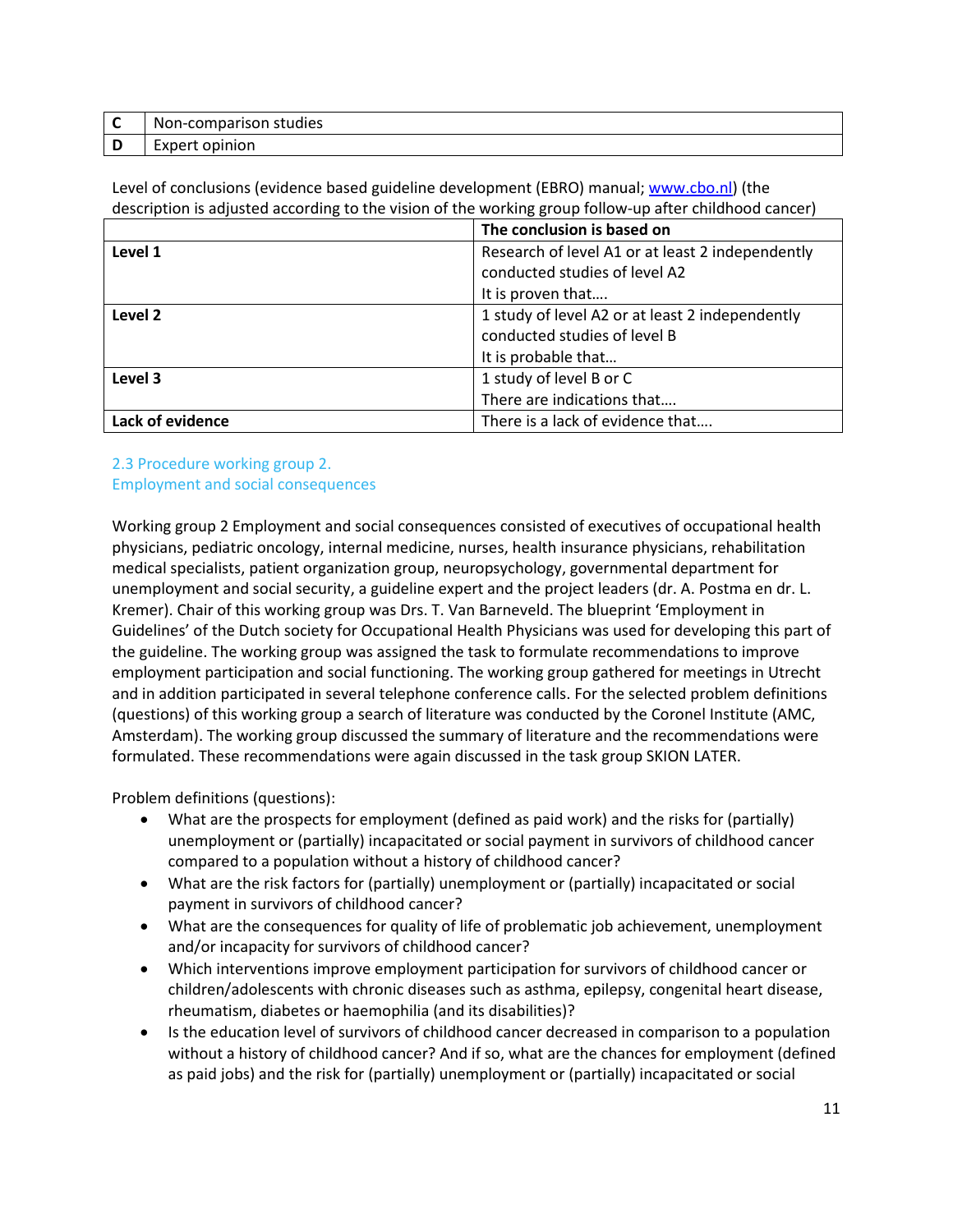payment in survivors of childhood cancer subgroups with a diminished level of education compared to a population without a history of childhood cancer but with the same level of education?

## 2.4 Procedure working group 3. Organization of health care

Working group 3 Organization of health care consisted of representatives of pediatric oncology, internal medicine, general practitioners, radiotherapy, health insurance companies, managers, parent organization, nurses, executives of all seven pediatric oncology departments and the project leaders dr. A. Postma en dr. L. Kremer). Chairman was Prof. Dr. W.A. Kamps, Professor of pediatric oncology, Groningen,. The working group assigned to formulate recommendations for organization of care for survivors of childhood cancer. The working group gathered for meetings in Utrecht and in addition participated in several telephone conference calls.

The Institute for Quality in Health Care (CBO) conducted a review of literature in collaboration with the Cochrane Childhood Cancer Group. By this review of the literature information was obtained for

- Systematic obtained opinions of patients and professionals about requirements for follow-up
- Already implemented models for follow-up procedures
- **•** Effects of these implemented models
- Other proposed feasible models

In November 2008 an 'open-space' meeting was organised in Amersfoort to create an inventory of the opinions of the target group (professionals and survivors) [\(www.openspaceworld.org\)](http://www.openspaceworld.org/). Participants brought forward themes at this meeting which were discussed in light of the following questions:

- 1. Is a specific outpatient clinic for long-term effects after childhood cancer necessary? This question, raised by the chair in his introduction, was also to initiate further discussions.
- 2. If ever, periodical controls are needed, where and by whom should they be accomplished?

Furthermore participants from the professional and survivor group introduced several themes to be further discussed together. Most time-consuming was the discussion of topics associated with question 2. This suggests that question 1 might be seen as a rhetorical, despite the fact that the requirement for a specialized outpatient clinic was explicitly mentioned as a discussion point during the introduction. The statement of one of the participants was significant, and as such, was stated: 'Because of the patient history one has a right for specialized care by specialists in childhood cancer'. Further report of this meeting can be found in part 3 [\(www.skion.nl\)](http://www.skion.nl/). The review of literature and the findings from the open space meeting formed the basis for the recommendations about organization of care.

#### 2.5 Procedure task group SKION LATER & other projects

The task group SKION LATER (late effects after childhood cancer) originates from the Dutch Childhood Oncology Group (SKION). The task force SKION LATER did a great deal of work in advance of this guideline during the two years before the ZonMW-project was initiated. Furthermore a patient website for survivors of childhood cancer 5 years after diagnosis, was developed, by the task group SKION LATER [\(www.later.skion.nl\)](http://www.later.skion.nl/). Since 2004 KiKa and KWF have sponsored the initiative to develop the Dutch SKION LATER registration of all survivors of childhood cancer 5 years after diagnosis [\(www.later.skion.nl\)](http://www.later.skion.nl/). In addition, a steering committee of SKION LATER was established in which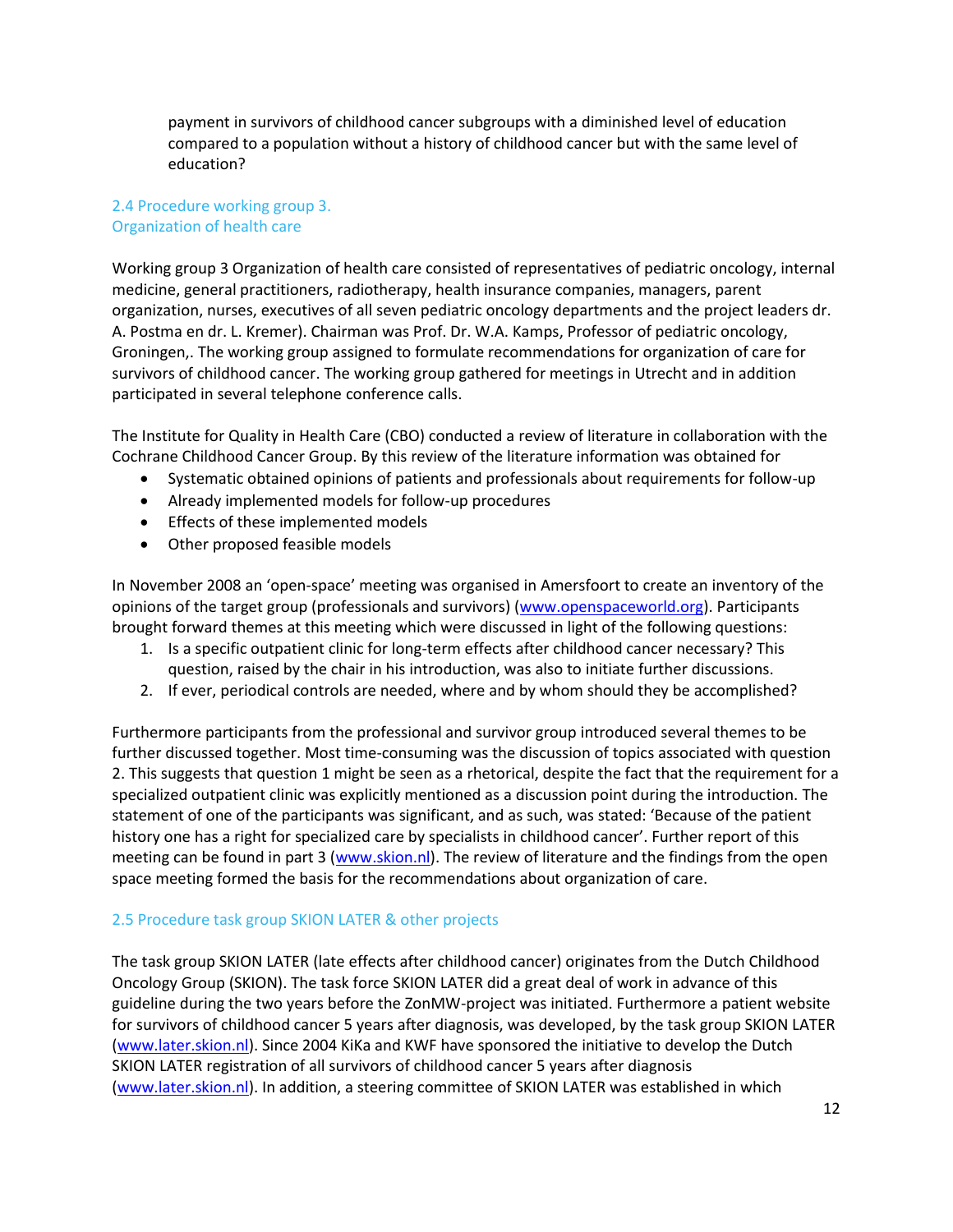representatives of all academic centers were assigned to develop and implement a national research protocol. Gaps in knowledge as observed during the development of these guidelines will also be used as starting point for this initiative.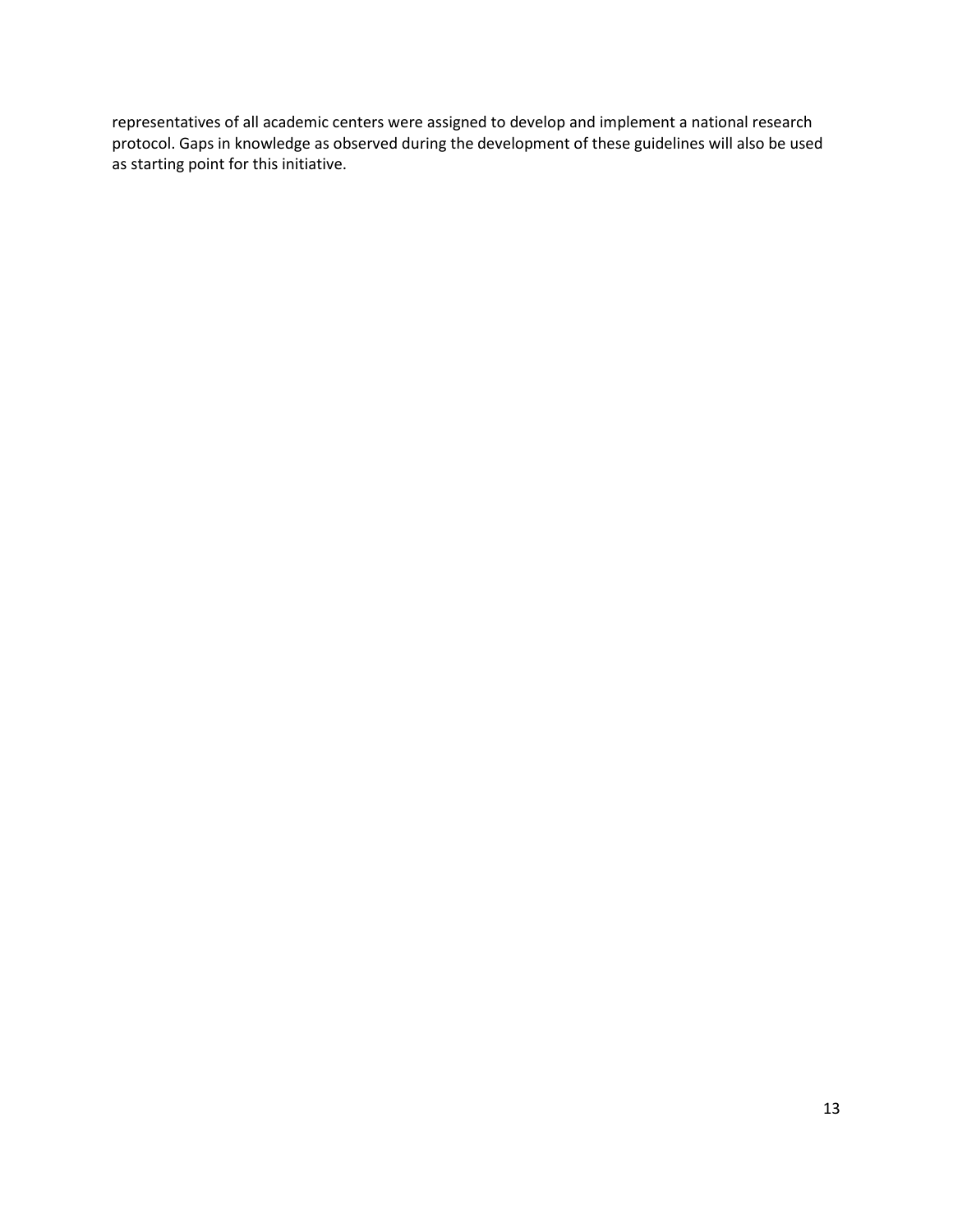## *Chapter 3*

### **Recommendations**

3.1 Recommendations working group

1. Diagnostic and therapeutic consequences

### **General Recommendation**

### **For whom?**

All survivors attending the LATE effect out-patients clinic

#### **Which diagnostic test ?**

Clinical history and examination

#### **General advice**

- Do not smoke
- Moderate alcohol intake
- Adequate exercise
- Maintain a healthy weight, i.e. BMI between 20 and 25 kg/m2

• Maintain a balanced healthy diet i.e. low in saturated fats, high in fiber and recommended amount of fresh fruit and vegetables

• Avoid excessive exposure to sunlight and reduce sunbathing.

#### **In survivors who are pregnant**

• Following cardio-toxic medication: be aware of the possibility of progressive (sub) clinical heart failure induced by increased circulatory load, especially in the third trimester of pregnancy. (see also part 2: Heart, www.skion.nl).

• Be mindful of subclinical hypothyroidism; consider early intervention of latent hypothyroidism during pregnancy in light of the possible damage to the fetus.

• Be aware of hypertension following previous nephrotoxic medications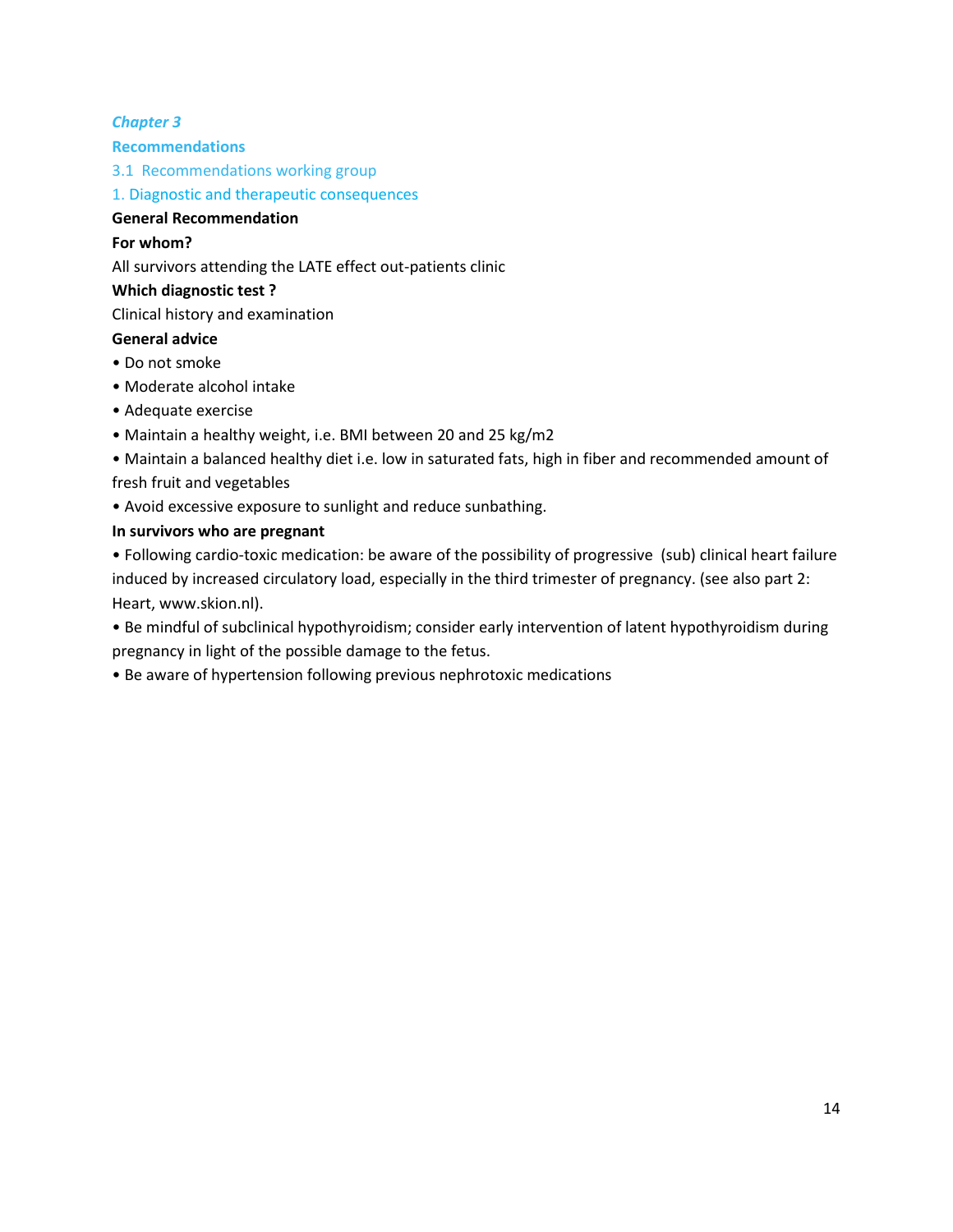## Secondary tumors

#### **Recommendation**

Following treatment for childhood cancer there is an increased risk of secondary tumor development in various organs and tissues, which persists during the entire follow-up period, even after a considerably long time interval.

Second tumors occur following all modalities of treatment, but especially following radiotherapy and usually (but not always) in or around the edge of the irradiated area.

### **For whom?**

All survivors of childhood cancer

#### **Which diagnostic test?**

Guided by the clinical signs and symptoms

#### **General advice**

• Active screening for secondary tumors is only recommended for secondary breast cancer in female survivors (see secondary breast cancer).

• For secondary tumors following treatment for retinoblastoma will be available in a separate chapter in the next version of the guidelines.

• For other possible secondary tumors no specific screening is recommended, as such specific diagnostic tests will only be undertaken if clinically indicated,

• In survivors of childhood cancer with rare genetic syndromes associated with an increased risk of developing cancer (including hereditary retinoblastoma) we recommended screening to be undertaken in collaboration with the treating physician and/or clinical geneticist according to the established national guidelines.

• All those surviving more than five years following diagnosis, especially those who have undergone thoracic radiotherapy, should be made aware of the importance of stopping/or not starting to smoke.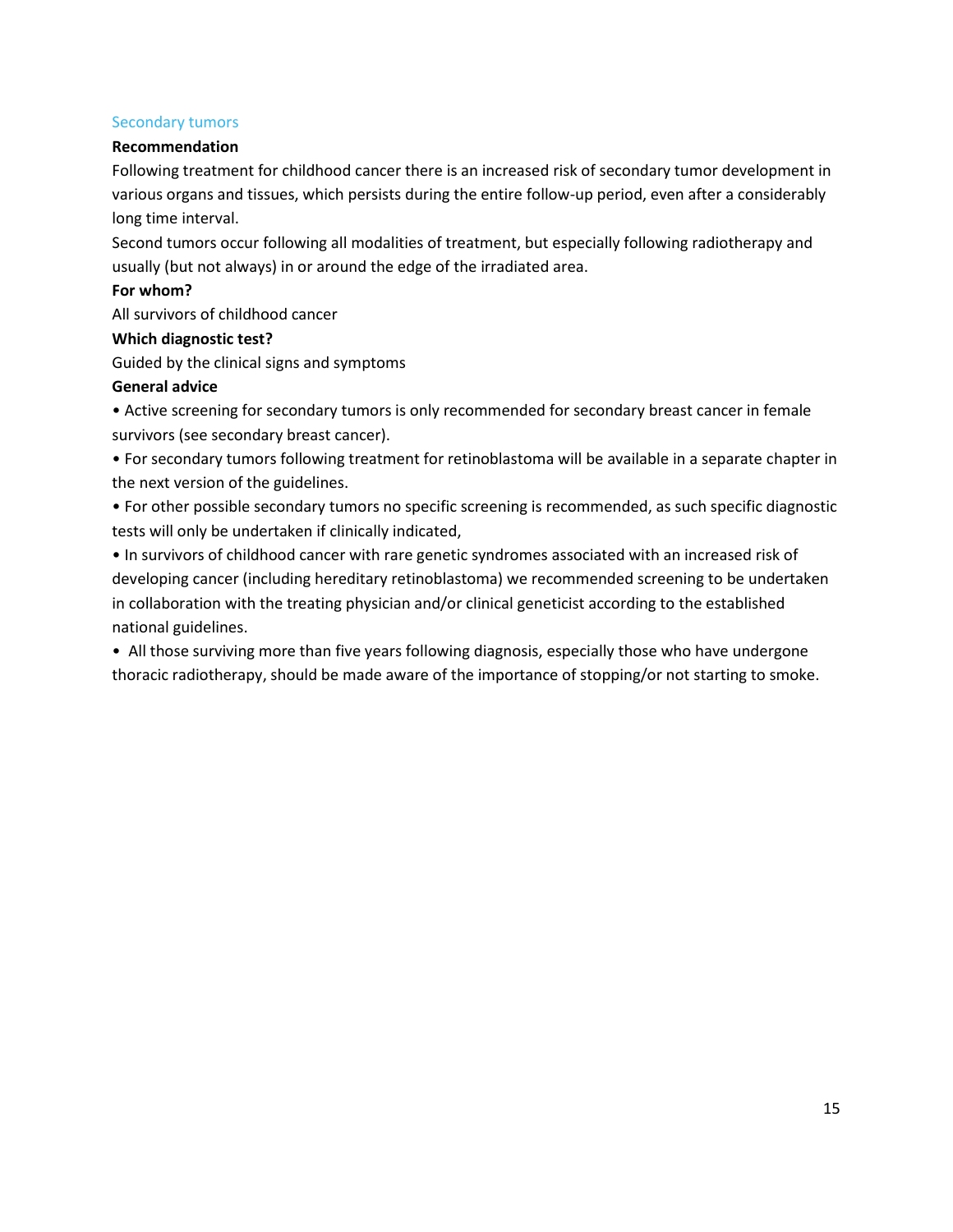#### Secondary breast cancer

#### **Recommendation**

#### **For whom?**

- Female survivors having undergone radiation to the chest area
- For patients with a family history please check the national guidelines for breast cancer (NABON)
- For other groups see the recommendations of the National Breast Cancer Screening Program (BOB)

#### **Which diagnostic test?**

- Clinical breast examination by a specialist in this field
- Mammogram
- MRI
- In accordance with the National Breast Cancer Screening Program (BOB)

#### **Frequency**

Survivors in the VERY HIGH risk group (in accordance with the national NABON breast cancer guidelines)

- 25-60 years old once a year MRI
- 30-60 years old annual mammogram
- 25-60 years old annual clinical breast examination
- 60-75 years old participation in BOB
- Following preventative surgery no indication for controls

Survivors in the HIGH risk group (in accordance with the national NABON breast cancer guidelines)

• 35-60 years old, annual mammogram and clinical breast examination to be carried out by a specialist

in the field, for instance the breast clinic or LATER outpatients clinic

• 60-75 years old participation in BOB

OTHER survivors (in accordance with the National Breast Cancer Screening Program (BOB))

#### **Risk classification**

## *Survivors with an EXTREMELY HIGH risk*

Women with a family history, regardless of past radiation exposure:

Screening as described above for the VERY HIGH risk. To be carried out by the out-patient clinic for hereditary/familial tumors with the involvement of a multi-disciplinary team

This involves:

• Women with a proven BRCA1/2 mutation

• Women with 50% chance thereof, regardless of past radiation exposure. Women without a family history with an estimated breast dose of 20 Gy or more or TBI regardless of dose: Screening as described above for the VERY HIGH risk in the LATER out-patient clinic or by a specialist in this field, coordinated by the LATER outpatient clinic.

This involves:

• Female patients who received radiation to the chest (breast, thorax, longs, mantel, axillary) with a tumor dose of 20 Gy or more

• Female patients who received radiation to the whole abdomen with the diaphragm in the radiation field with a tumor dose of 40 GY or more: and an estimated nipple dose of 20 GY or more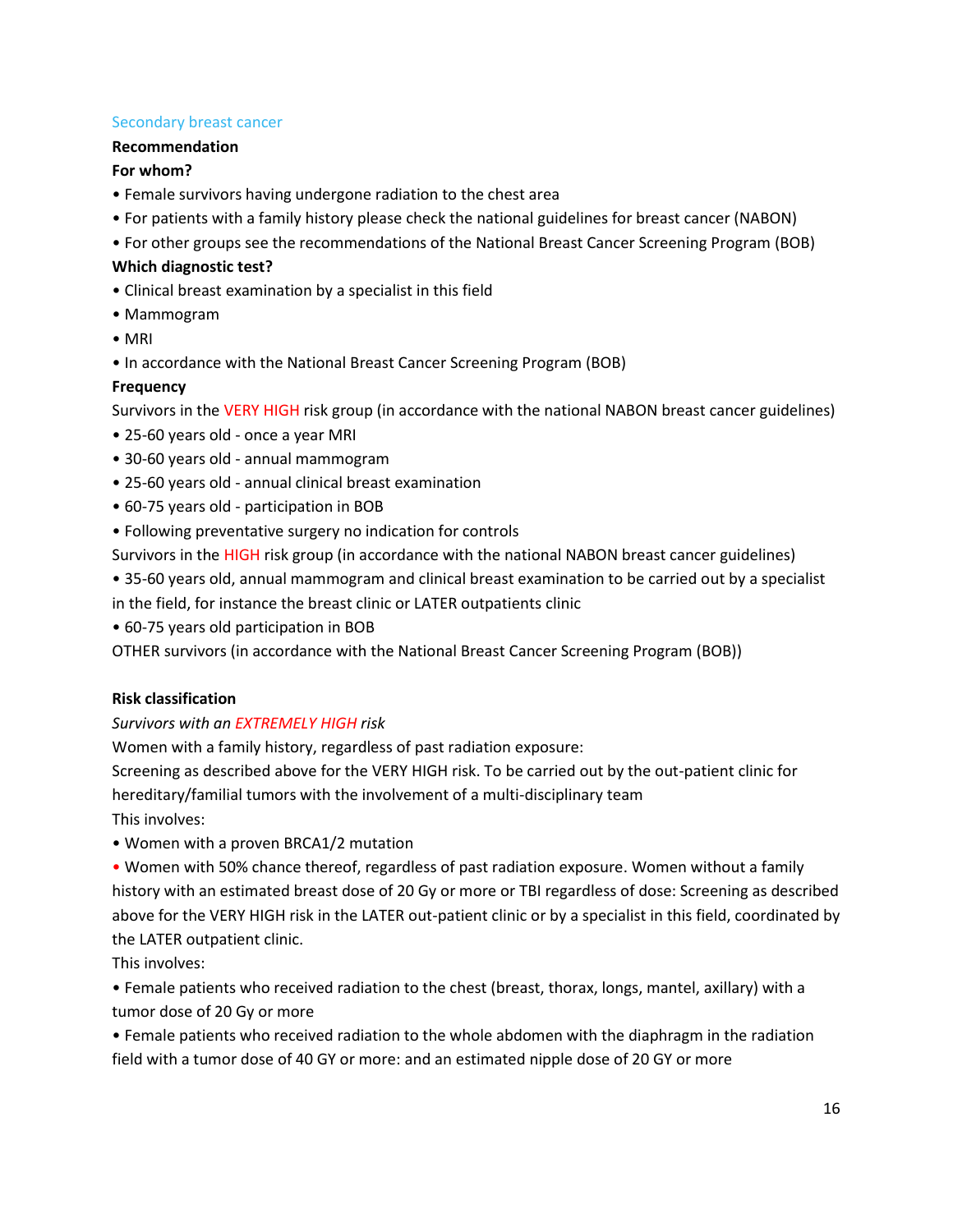• Ipsilateral breast of female patients following hemi-abdominal or hemi-flank radiation with the diaphragm in the radiation field with a tumor dose of 40 GY or more (see other considerations)

• All women who have received TBI irrespective of the dose of radiation

# *Survivors with a HIGH risk*

Women without a family history with an estimated breast dose of 7-19 Gy, excluding TBI:

Screening as described above for the HIGH risk in the LATER outpatient clinic or by a specialist in this field, coordinated by the LATER outpatient clinic.

This involves:

• Female patients who received radiation to the chest (breast, thorax, longs, mantel, axillary) with a tumor dose of 7-19 Gy

• Female patients who received radiation to the whole abdomen with the diaphragm in the radiation field with a tumor dose of 14-39 GY or more: and an estimated nipple dose of 7-19 Gy

• Ipsilateral breast of female patients following hemi-abdominal or hemi-flank radiation with the diaphragm in the radiation field with a tumor dose of 14-39 Gy

# *Other survivors*

Women without a family history with an estimated breast dose of 0-6 Gy, excluding TBI: No extra screening for breast cancer other than BOB.

# **Consequences (possible therapy or referral)**

Treatment for breast cancer should preferably be undertaken in an academic center (University Medical Center) or a specialized cancer center because of the important aspect of previous treatments for childhood cancer

# **General advice**

Survivors in the risk groups for developing breast cancer should be given information about self breast examination in accordance with the leaflet produced by the Dutch Cancer Society (KWF) namely "Self examination of the breast".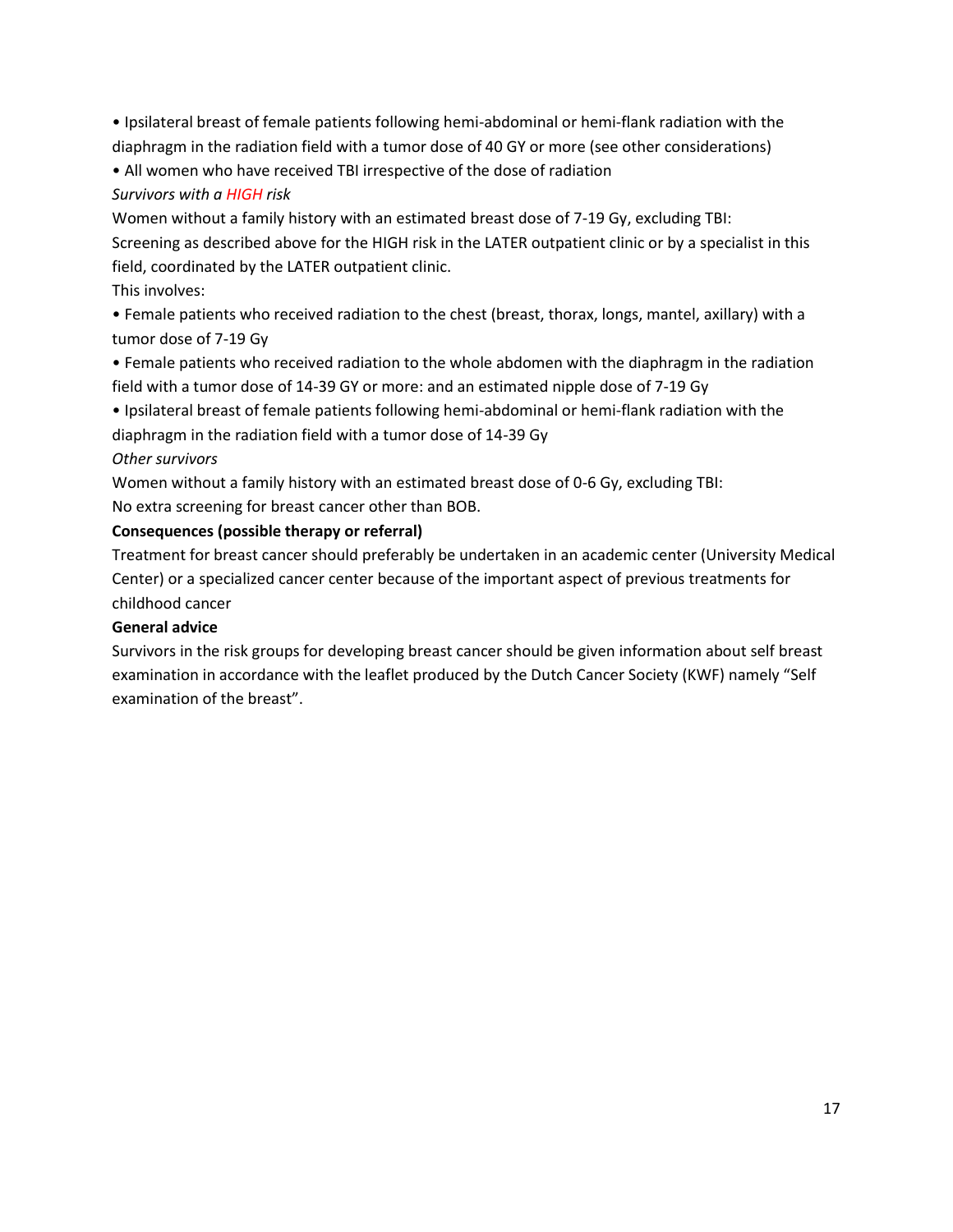# Cardiology (Heart)

## **Recommendation**

### **For whom?**

- Following anthracylines
- Following radiotherapy in the region of the heart
- Following mitoxantrone

## **Which abnormalities can occur?**

- Heart failure
- Arrhythmias
- Valvular abnormalities
- Myocardial infarction

## **Which diagnostic test?**

• Echocardiography:- left ventricular function (shortening fraction or ejection fraction), examination of the valves. If echo examination is not possible e.g. because of adiposity, a nuclear ejection fraction may be carried out

• ECG/Blood pressure/BMI

## **Frequency**

Echocardiography

- Anthracyclines (doxorubicine, epirubicine, daunorubicine):
- $O$  < 300 mg/m<sup>2</sup>: Once every 5 years
- $Q \geq 300$  mg/m<sup>2</sup>: Twice every 5 years or dependent on other concerns once every three years
- Anthracyclines and radiotherapy in the region of the heart:
- ❍ Twice every 5 years
- Radiotherapy in the region of the heart without anthracyclines:
- ❍ < 30 G : Once every 5 years
- $O \geq 30$  G : Twice every 5 years or dependent on other concerns once every three years
- Mitoxantrone:
- $O > 40$  mg/m<sup>2</sup>: Once every 5 years

## ECG

As a baseline one time evaluation 5 years following diagnosis, and thereafter not a standard investigation. Later if there are clinical concerns a new ECG can be made and compared to the baseline. In the event of detected abnormalities refer to a cardiologist.

## **Consequences (possible therapy or referral)**

Actions based on abnormal echocardiographic results: • SF  $\geq$  30%, EF  $\geq$  50%, + no other abnormalities:

controls continue unchanged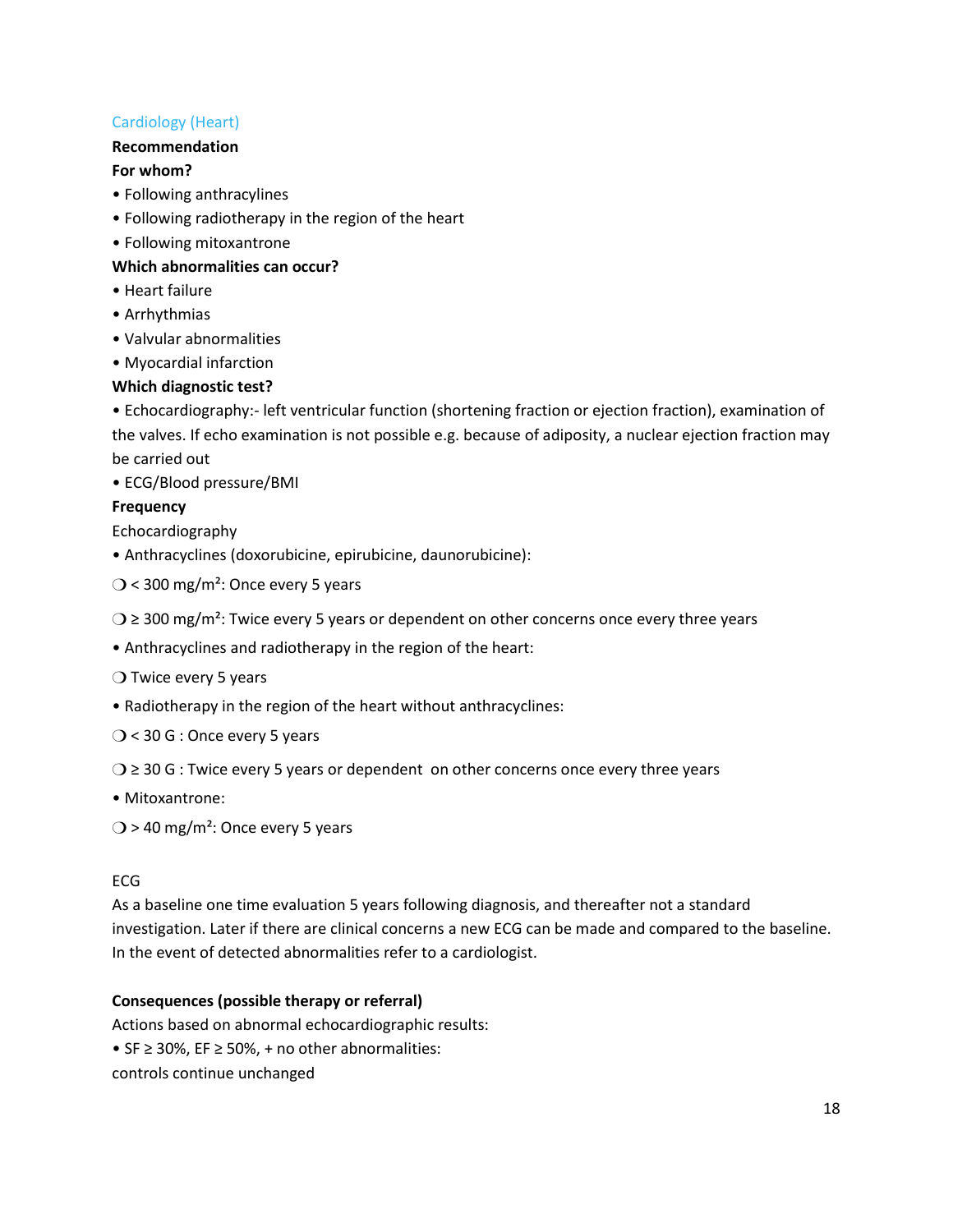• SF ≥ 30%, EF ≥ 50%, but with other echocardiographic abnormalities such as:

Dilated left ventricular diameter, abnormal valve, abnormal E/A-ratio, left ventricular hypertrophy, wall movement disorders or relevant chance findings (e.g. ASD): refer to cardiologist

- SF 25%-29%, EF 45%-49% consult with/refer to cardiologist (consider treatment with ACE-inhibitors)
- SF < 25%, EF < 45% refer to cardiologist

Treatment with ACE-inhibitors or bèta blockers in survivors of childhood cancer with asymptomatic left ventricular dysfunctions (following radiotherapy or anthracyclines) should preferably be undertaken in a research setting.

## **General advice**

- Consider total cholesterol/HDL/LDL in (a)symptomatic left ventricular dysfunction.
- Advice on life style: no smoking, adequate exercise and healthy diet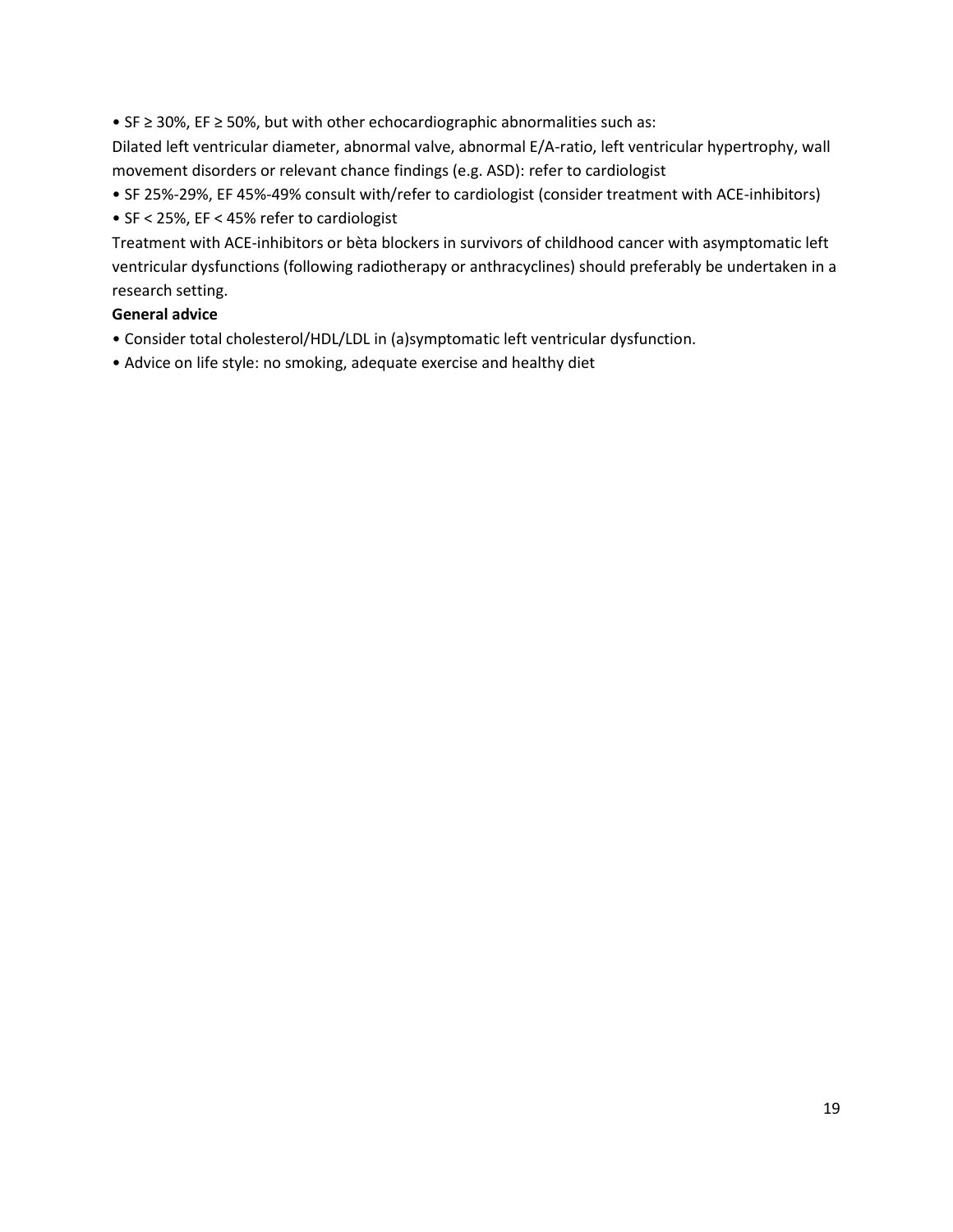#### Endocrinology growth hormone

#### **Recommendation**

## **For whom?**

- Following radiation to the head and neck region
- Following TBI
- Brain tumor in the hypothalamus or hypophyseal region

#### **Which abnormalities can occur?**

Growth hormone deficiency (GHD)

#### **Which diagnostic test?**

- ≤ 18 years: growth chart & IGF-1
- $\bullet$  > 18 years: IGF-1

*Note: A IGF-1-concentration within the (age specific) reference values does not exclude GHD. So with a "normal" IGF-1-concentration and a (clinical) suspected GHD, or when there are other abnormalities of the pituitary axis, additional tests (GH stimulation tests) are required.* 

#### **Frequency**

- ≤ 18 years: annually
- > 18 years: Once per 3 years

## **Consequences (possible therapy or referral)**

 $\bullet$   $\leq$  18 years:

❍ In case of falling off the growth curve, or delayed growth spurt at puberty, or growth outside the target range: refer to pediatric endocrinologist.

❍ In case of a low IGF-1-concentration (see age specific references) with normal growth: repeat the IGF-

1-concentration measurement after 6 months and if once again abnormal: discuss with pediatric endocrinologist.

❍ In case of non-increasing IGF-1-concentration in puberty: repeat the IGF-1- concentration

measurement after 6 months and if once again abnormal: discuss with pediatric endocrinologist.

 $\bullet$  > 18 years:

In case of a low IGF-1-concentration: refer to an endocrinologist (indicate whether oral contraceptives are used).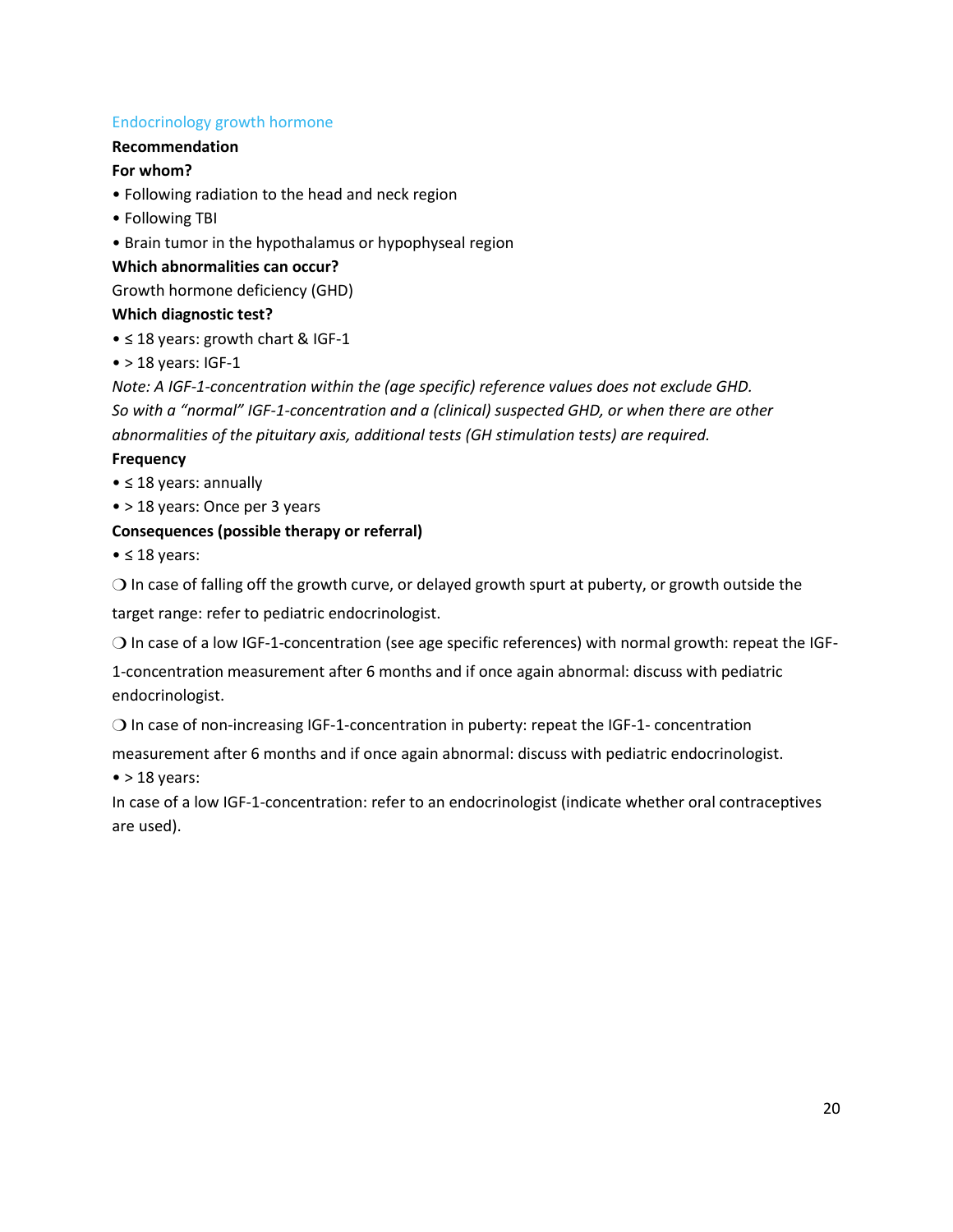#### Endocrinology gonadal axis

## **Recommendation**

### **For whom?**

All survivors

## **Which abnormalities can occur?**

- Hypogonadotrohic hypogonadism of hypergonadotrophic hypogonadism
- Pubertas praecox

### **Which diagnostic test?**

• Before and during puberty:

Physical examination: Tanner-stadia (boys: also testicular volume)

• After completion of puberty:

Clinical history and physical examination: inspection (and optional palpation) of external genitalia (men: also testicular volume)

#### **Frequency**

At the LATER-out-patient visit (all survivors)

#### **Consequences (possible therapy or referral)**

• When evidence of pubertas praecox: refer to pediatric endocrinologist.

Criteria pubertas praecox:

❍ Girls: Breasts development + pubic-/axillary hair < 8 years, menses < 10 years

 $\bigcirc$  Boys: testicular volume growth ≥ 4 ml + enlargement of the penis < 9 years

• When evidence of pubertas tarda: refer to pediatric endocrinologist. Criteria pubertas tarda:

❍ Girls: Absence of secondary sexual characteristics (Tanner stadium M2) when >

13 years

❍ Boys: Absence of secondary sexual characteristics (Tanner stadia G2 and/or

## P2) when > 14 years

• When evidence of hypogonadism: Additional tests LH/FSH/oestradiol/testosterone

(check testosterone levels in the morning after fasting for 10 hours) and/or refer to a pediatric endocrinologist ( $\leq$  18 years) or endocrinologist (> 18 years)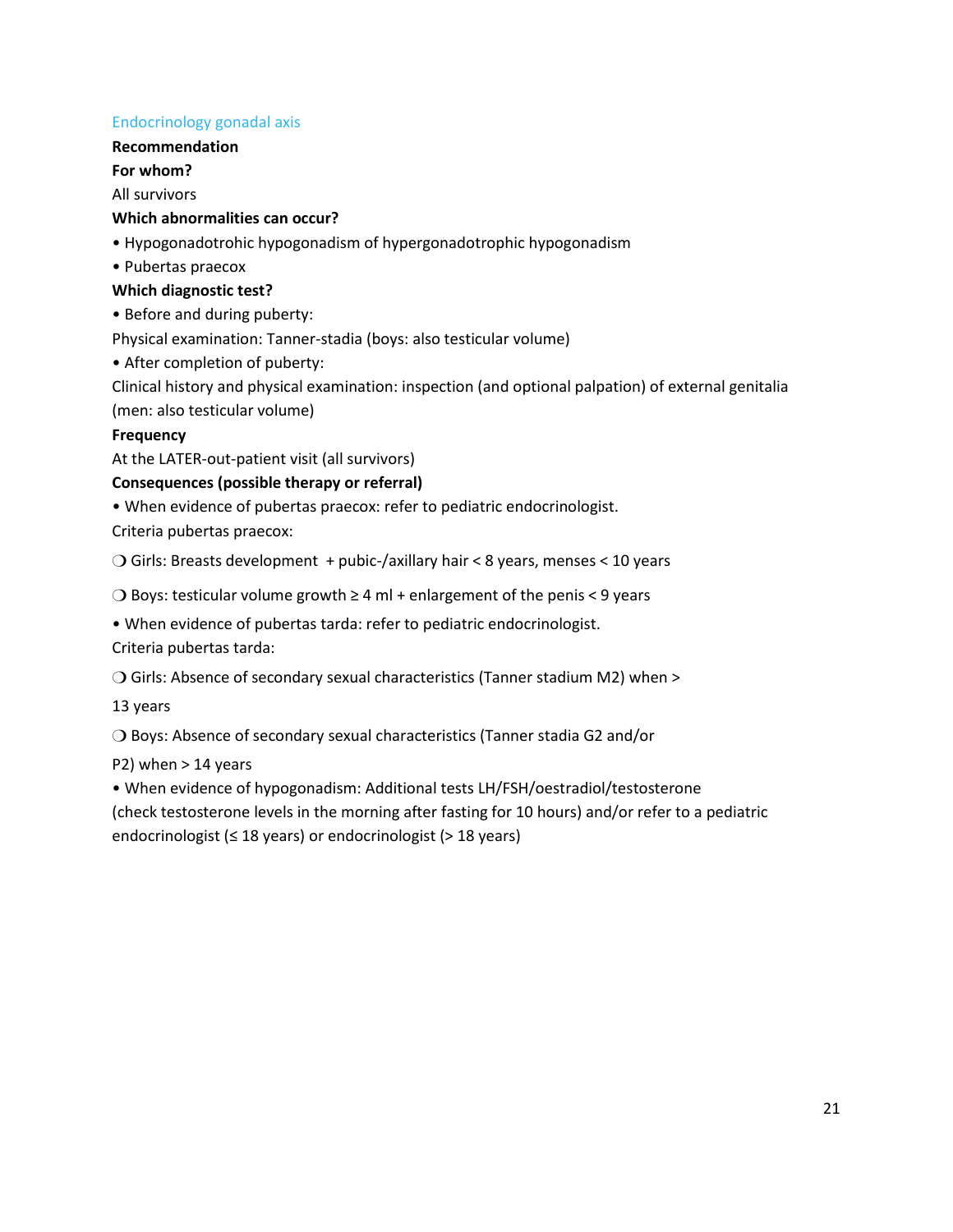#### Endocrinology Adrenal axis

#### **Recommendation**

### **For whom?**

Following high dose cranial irradiation (≥ 50 Gy), or lower dose cranial irradiation and failure of other pituitary axes; these survivors are probably already being seen by an endocrinologist

#### **Which abnormalities can occur?**

Adrenal insufficiency due to ACTH-deficiency

#### **Which diagnostic test?**

Plasma cortisol concentration, as early as possible in the morning (08:00 to 09:00 am) *Note: in case of suspicion of hypocortisolism (cortisol < 550 nmol/l) this should be confirmed by an adrenal-axis functional test via a pediatric endocrinologist.* 

#### **Frequency**

- In case of clinical suspicion of hypocortisolism or failure of other pituitary axes
- In any case once 5 year after diagnosis

#### **Consequences (possible therapy or referral)**

Provide information about the importance of taking extra cortisol in situations of illness, stress, etc. Hypocortisolism is a reason to wear an SOS armband or necklace.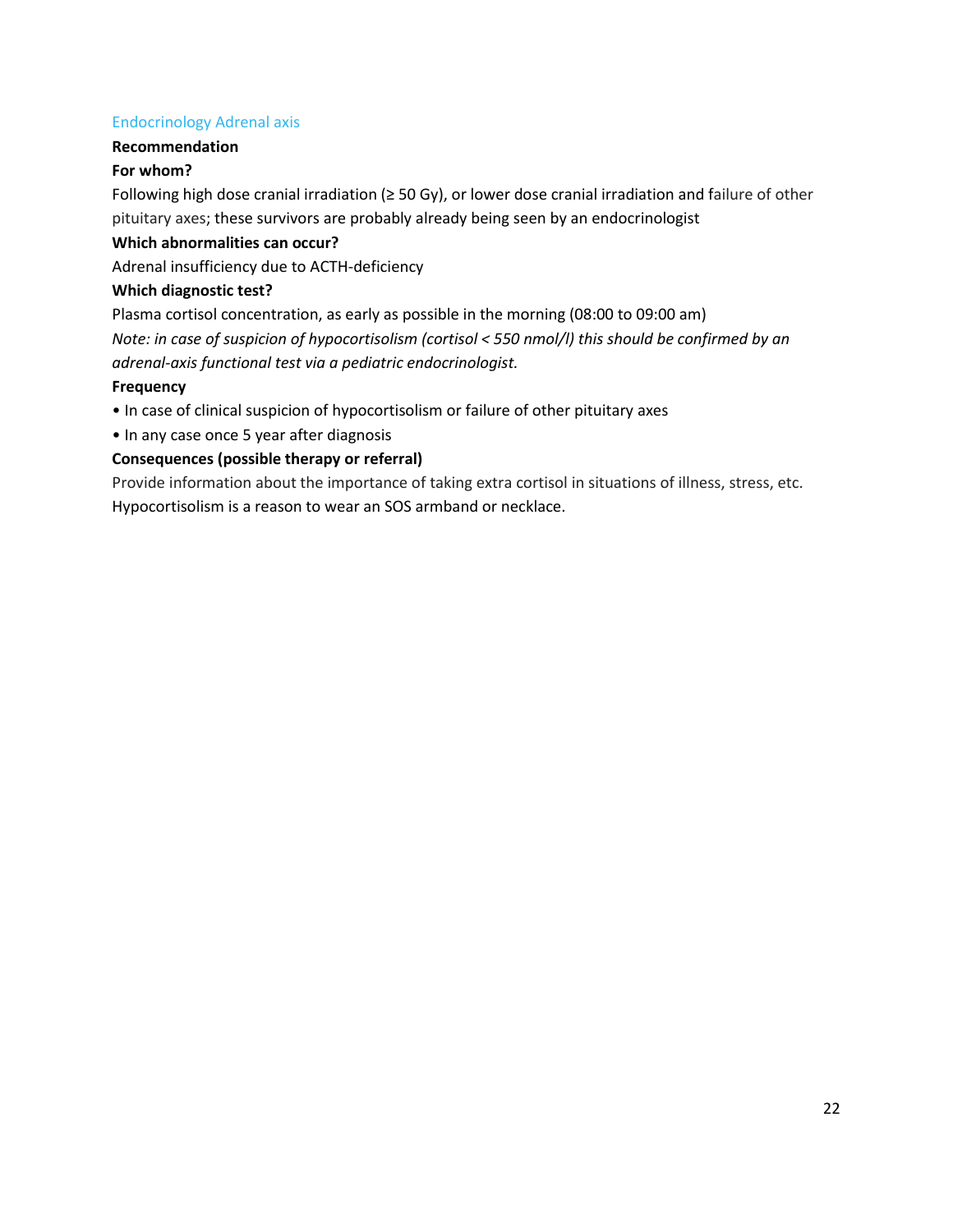#### Endocrinology thyroid axis

## **Recommendation**

### **For whom?**

- Following radiotherapy to the neck region
- Following TBI
- Following 131-I-MIBG-therapy

### **Which abnormalities can occur?**

- Hypothyroidism en hyperthyroidism
- Benign nodule
- Thyroid cancer (carcinoma)

## **Which diagnostic test ?**

- Plasma FT4 and TSH
- Palpation of the thyroid during out-patient visit

*Note: Following irradiation of the head central hypothyroidism can occur, in which the TSH concentration is not very informative. A FT4 concentration below the (age specific) reference values is a reason for referral, especially for those planning a pregnancy*

#### **Frequency**

- ≤ 18 years: annually
- > 18 years: once per 2 to 3 years

#### **Consequences (possible therapy or referral)**

- When abnormal FT4- or TSH-concentration: refer to (pediatric-)endocrinologist
- In the case of a palpable nodule discuss with/refer to (pediatric) endocrinologist for analysis, echography and/or scintigraphy, and optional cytological puncture

• Subclinical or (developing) central hypothyroidism in pregnancy or in those wishing to become pregnant: early treatment to prevent possible embryonal damage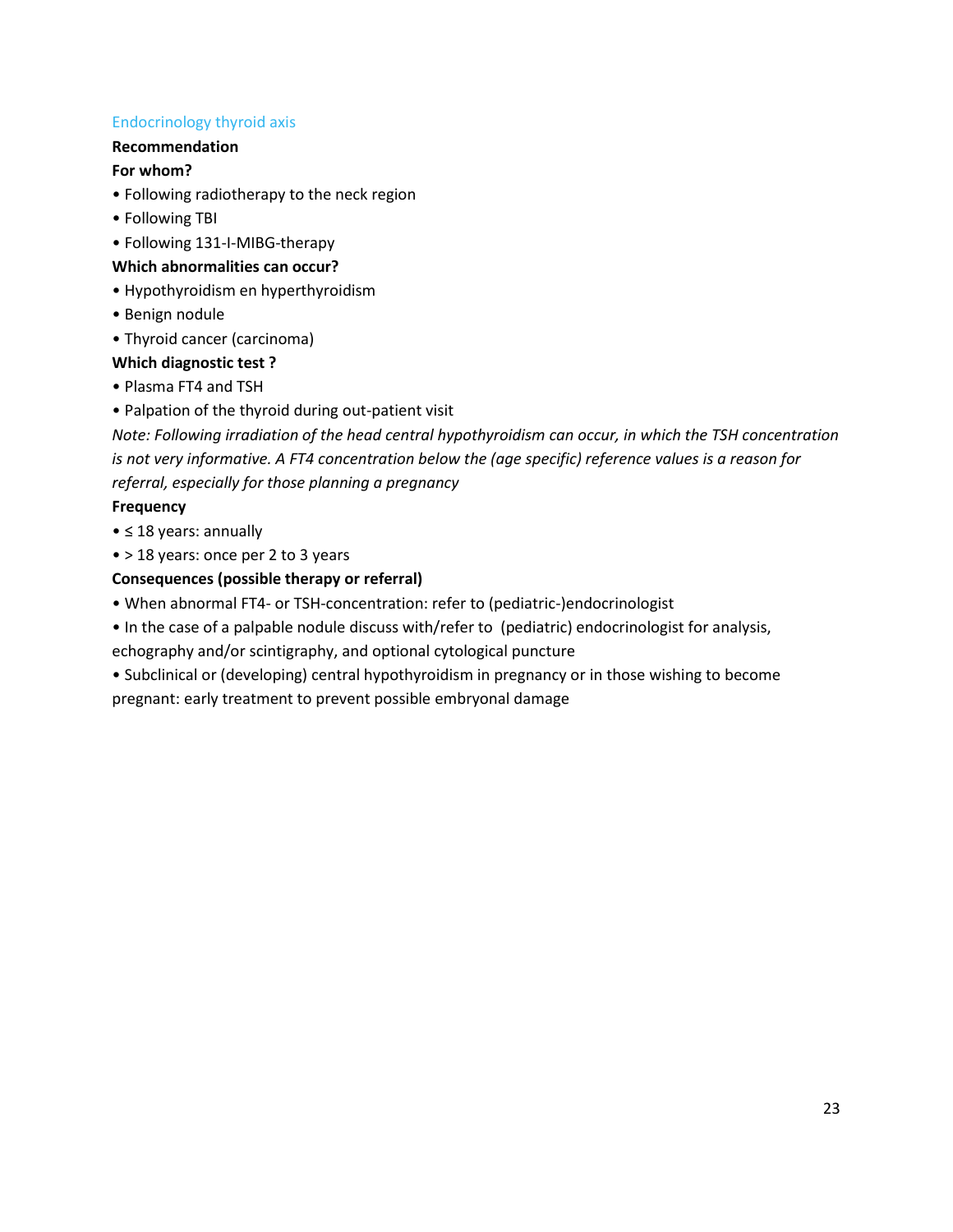## **Osteoporosis**

#### **Recommendation**

**For whom?**

All survivors of childhood cancer

#### **Which diagnostic test ?**

• Clinical history focused on symptoms of osteoporosis (pain or fracture) and risk factors (lack of physical activity, poor nutrition and underlying disease)

• When osteoporosis is clinically suspected: X ray of the spine and bone density measurement (BDM) or quantitative CT scans

#### **Frequency**

At the LATER-out-patient visit and/or on indication

#### **Consequences (possible therapy or referral)**

• When evident osteoporosis and osteonecrosis refer to or discuss with a specialist, (pediatric) endocrinologist or internist. In the case of BMD <-2SD, consider drug treatment following consultation with an appropriately qualified specialist.

Consider blood and urine tests: calcium, phosphate, alkaline phosphatase, 2-OH vitamin D, PTH, urine calcium, creatinine en phosphate

• In the case of osteonecrosis: refer to an orthopedic surgeon

#### **General advice**

For the prevention of osteoporosis weight bearing exercise is recommended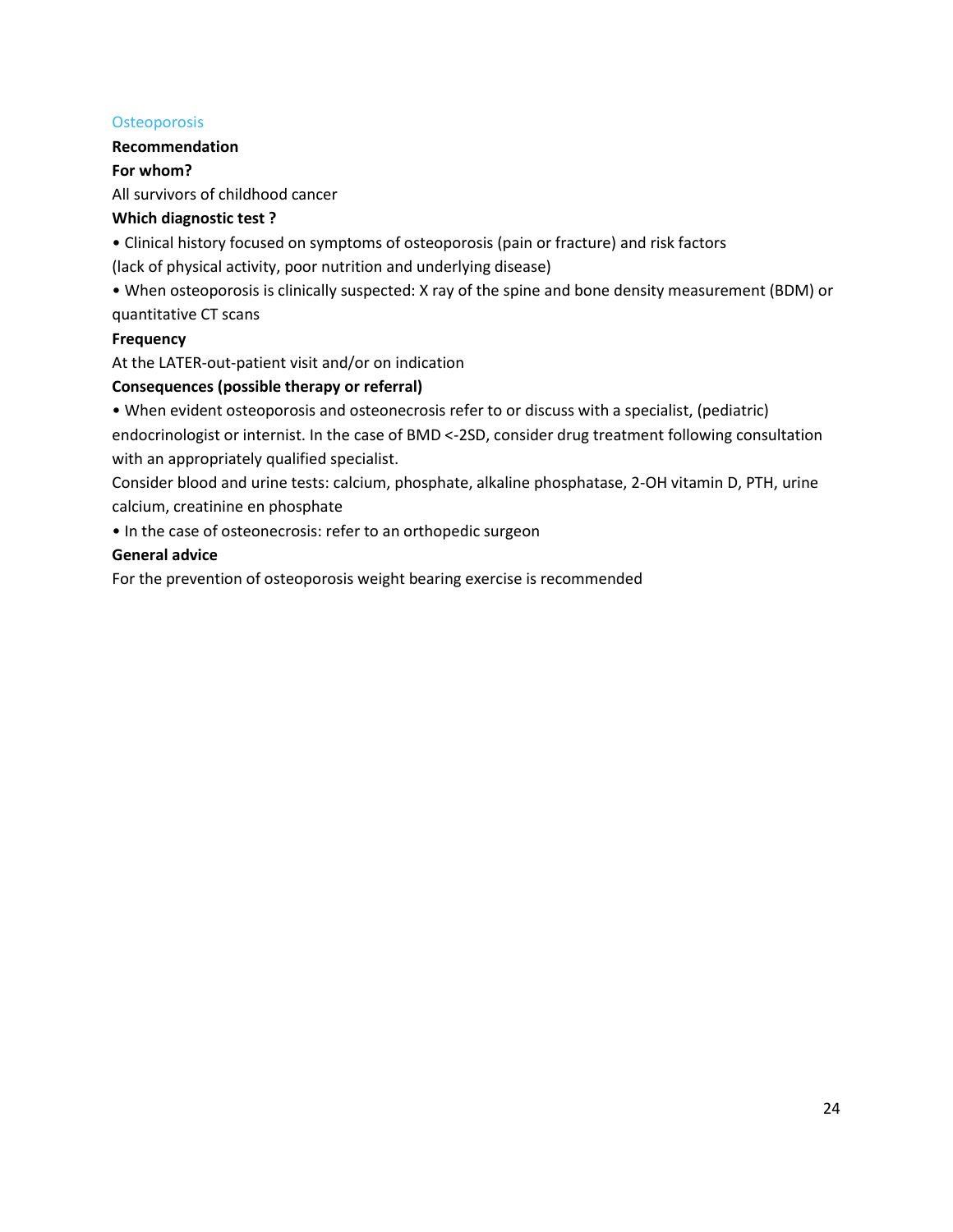### Fertility -female

**Recommendation**

#### **For whom?**

All female survivors

#### **Which abnormalities can occur?**

• Cycle abnormalities, and as a consequence infertility of sub-fertility.

o Hypergonadotrophic hypogonadism in which amenorrhea may or may not occur (primary/ premature ovarian failure, primary ovarian insufficiency)

- Acute failure of ovarian function, and as a consequence depletion of oestrogen and infertility (acute climacteric praecox)

- Later: premature menopause, and as a consequence sub-fertility, a shorter reproductive period (climacteric praecox) and increased risk of menopausal related complaints such as osteoporosis (see recommendations Osteoporosis)

o Hypogonadotrophic hypogonadism (often associated with amenorrhea)

- Hypophyseal/hypothalamic damage
- Stress/malnutrition and poor general condition
- Abnormal course of pregnancy and abnormal pregnancy outcomes

#### **Which diagnostic test ?**

• Cycle history in all survivors; in those using hormonal ant conception (oral or by Mirena coil), document periodicity before their use

• In the absence of cycle for more than 3-6 months or a highly irregular cycle (intervals of more than 35 days) without the use of hormonal contraception: consider determination of FSH and oestradiol before referring to gynaecologist.

• No standard screening; on indication only

#### **Frequency**

At the LATER-out-patient visit and/or on indication

#### **Consequenties**

• Consider hormonal replacement in premature ovarian failure (see guideline Endocrinology gonadal axis)

- Refer to a specialist to/for:
- ❍ Unfulfilled wish for pregnancy
- ❍ Questions over fertility
- ❍ Specific antenatal care in those with previous abdominal/ uterine/pelvic radiotherapy.
- ❍ Previous abnormal pregnancy outcome

❍ Information on fertility treatments

#### **General advice**

- Information on the possibility of sub-fertility and early menopause
- Information on abnormal course of pregnancy in certain risk group categories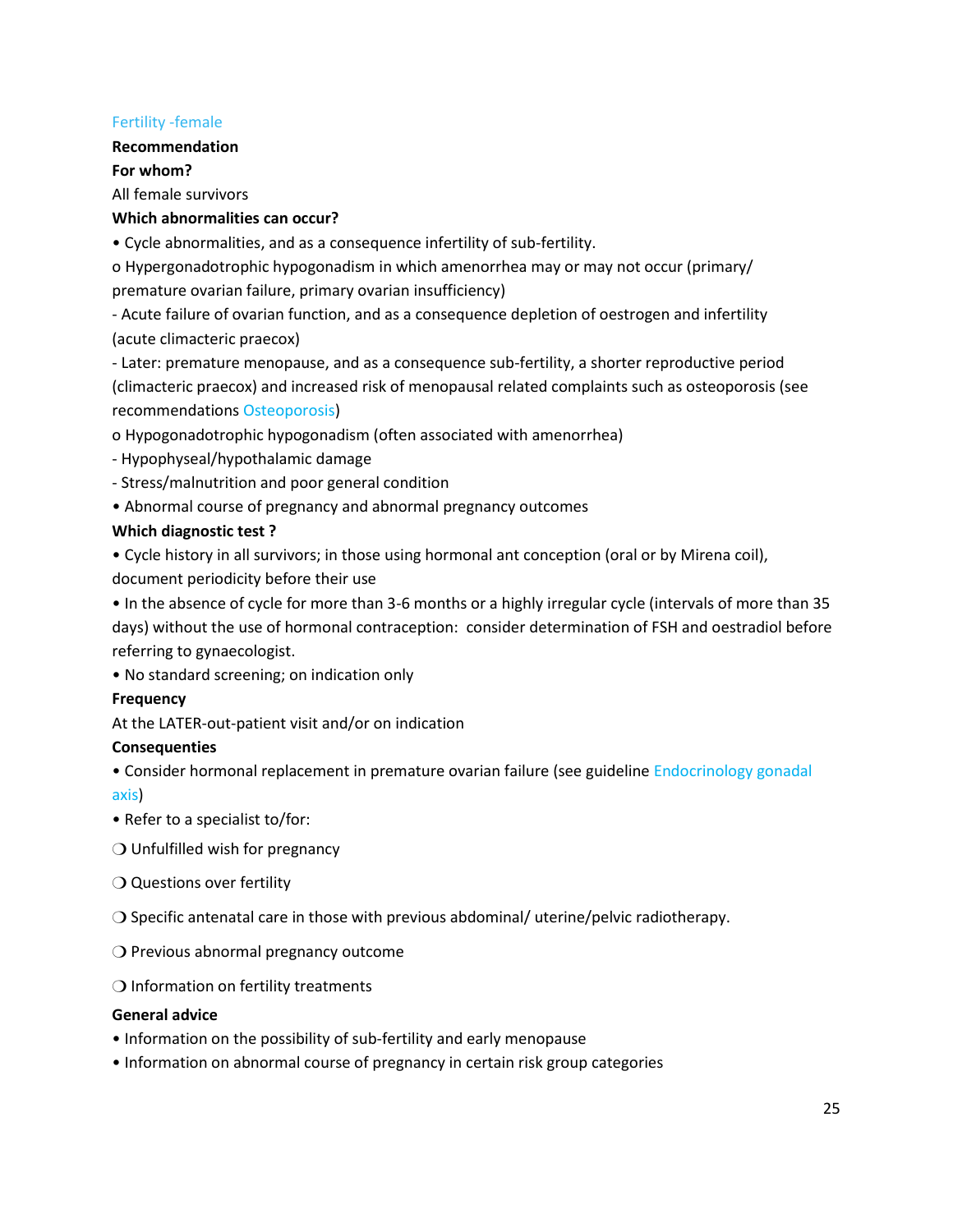# Fertility -male

**Recommendation For whom?** All male survivors **Which abnormalities can occur?** • Infertility • Subfertility **Which diagnostic test?** On indication only **Consequences (possible therapy or referral)** • On request of the survivor: semen analysis

• When azoöspermia/hypospermia and desire for children: refer to a fertility center

NB Consider freezing semen at diagnosis!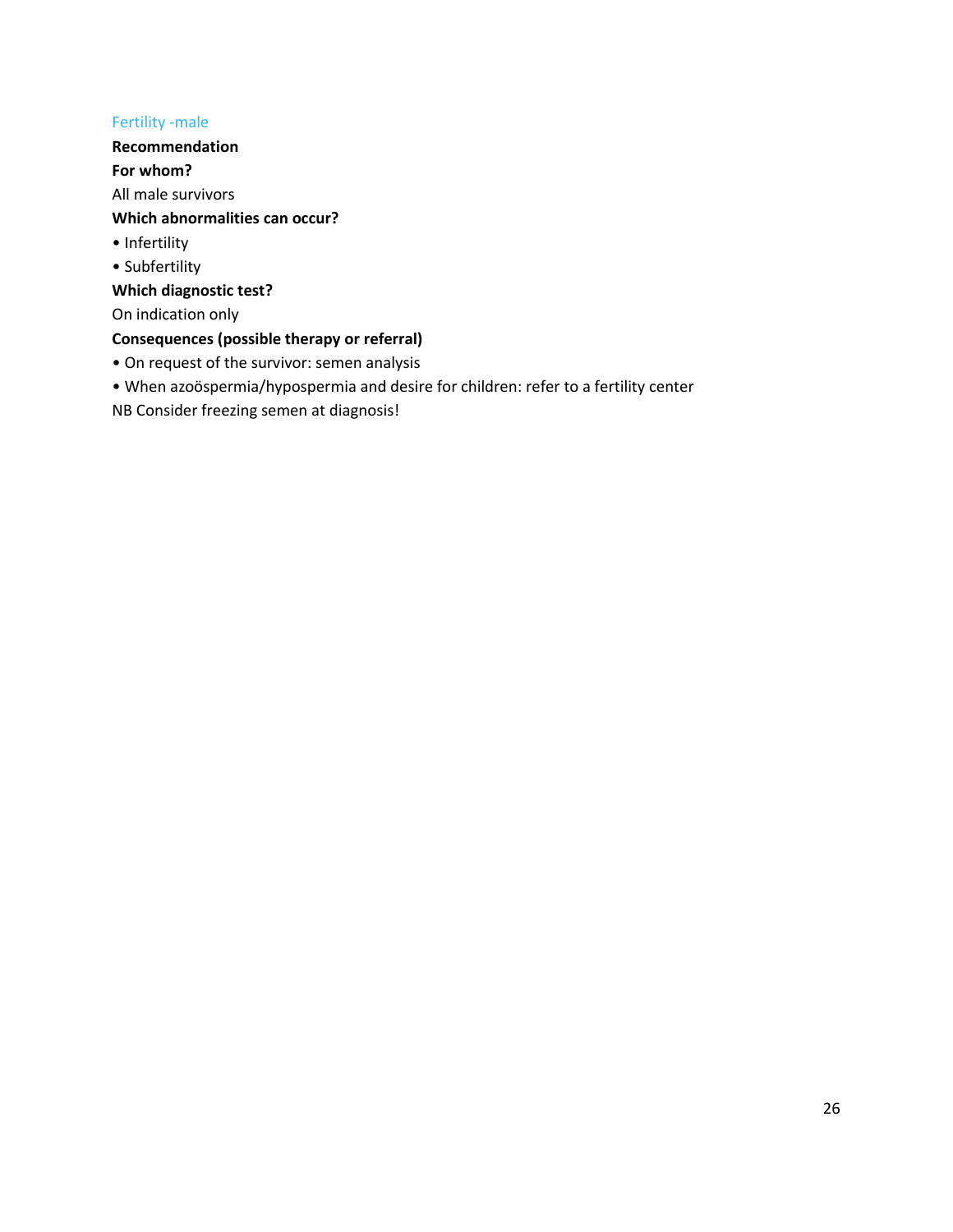# Pulmonology (lungs)

## **Recommendation**

# **For whom?**

Survivors who have received treatment with

- Bleomycine, busulfan, nitrosurea derivatives
- Radiotherapy to (a part of) the lungs, mediastinum, spine, TAI/TBI
- Surgery to the lungs or thoracic skeleton

### **Which abnormalities can occur?**

- Recurrent respiratory infections and chronic cough
- Lung function (LF)-abnormalities: obstructive and/or restrictive and/or diffusion abnormalities
- Lung fibrosis
- Thoracic deformities and growth abnormalities

## **Which diagnostic test ?**

Long function test: flow-volume curve, diffusion capacity and determination of long volume (FVC and/or TLC by means of FV-curve and/or body plethysmography)

#### **Frequency**

5 and 10 years after diagnosis; If no abnormalities (> 75% predicted), then stop

## **Consequences (possible therapy or referral)**

• Preventative measures\* if

o FEV1%VC, TLC and/or TLCOc/VA < 75% predicted, or if these parameters have at least a 20% reduction from the baseline values.

o Recurrent respiratory infections/ chronic cough occur

\* *Influenza vaccination, advice of career choice (avoid toxic substances), if symptomatic consider referral to a pulmonologist.*

• No exposure to FiO2>30% following bleomycine > 400 mg/m2 or demonstrated damage after

bleomycine and/or radiotherapy to the thorax. NB This also applies to O2-inhalation in sports such as scuba-diving

### **General advice**

Do not smoke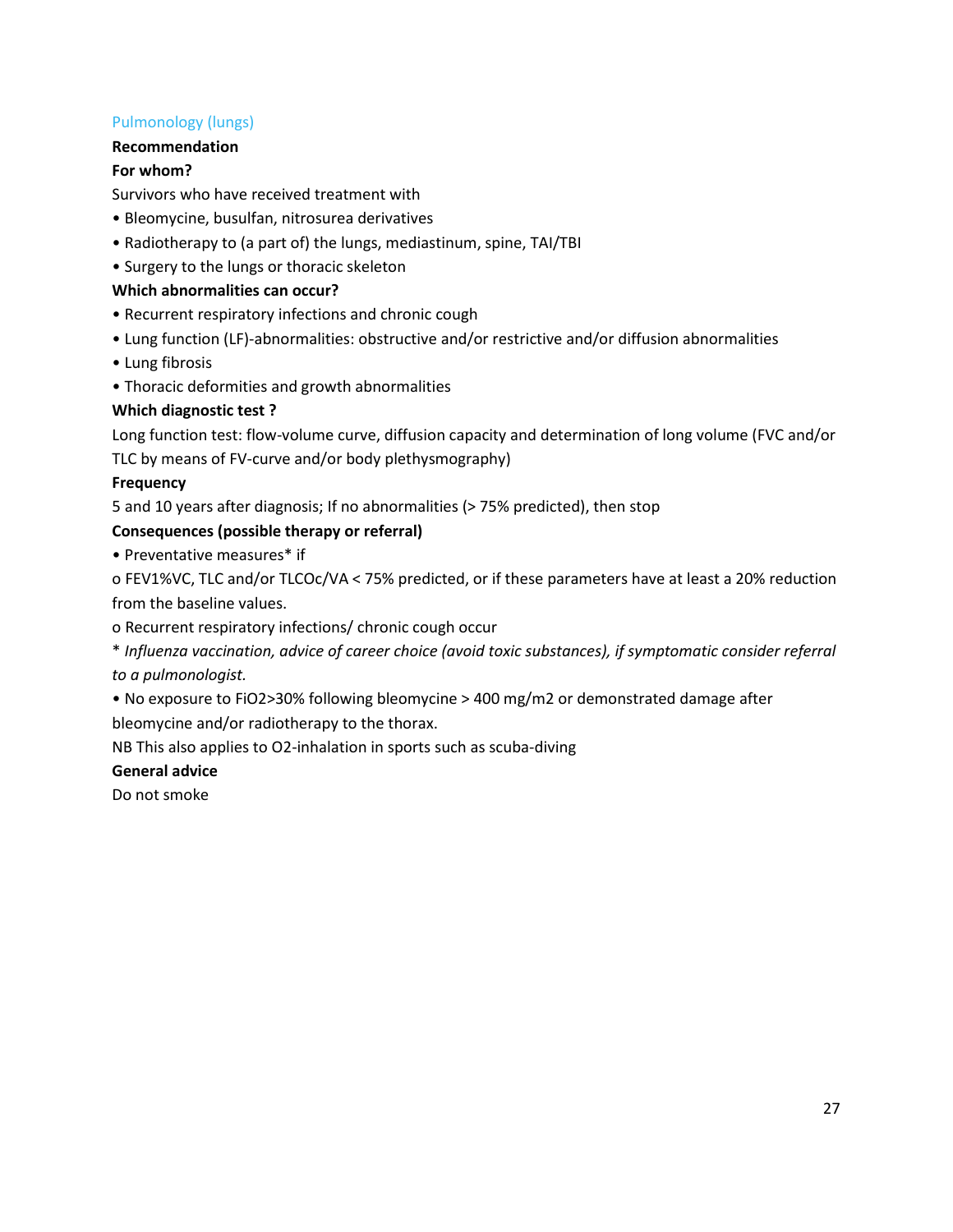# Nephrology (Kidneys)

## **Recommendation**

#### **For whom?**

Survivors who have received treatment with

- Carboplatin, cisplatin, ifosfamide
- Radiation to the renal area
- Nephrectomy
- BMT with or without TBI

#### **Which abnormalities can occur?**

- Reduced glomerular filtration
- Tubular function abnormalities

#### **Which diagnostic test ?**

- History: Use of anti-hypertensives/supplements
- Physical examination: Blood pressure, length
- Glomerular function

In case of survivors treated with carboplatin, unilateral renal radiation, or unilateral nephrectomy o Blood: creatinine

- o Urine: albumin, creatinine
- Glomerular function en Tubular function
- In case of survivors treated with ifosfamide, cisplatin, bilateral renal radiation, partiel bilateral nephrectomy, BMT with or without TBI
- o Blood: creatinine, K, Mg, P, bicarbonate
- o Urine: albumine, creatinine, α1-microglobuline, K, Mg, P

#### **Frequency**

Once every 5 years

#### **Consequences (possible therapy or referral)**

An abnormal value is an indication for an earlier control e.g. after 1 year in the

LATER- outpatient clinic

• Referral to a nephrologist: if on repeat testing an abnormal finding is confirmed, by:

❍ hypertension: Dynamap-measurement following a rest period to avoid 'white coat hypertension'

❍ MDRD-GFR or Schwartz-GFR < 90 ml/min/1.73 m2

❍ microalbuminuria > 2.3 mg/mmol creatinine

❍ metabolic acidosis, in which the bicarbonate is below 19 (meaning that referral is needed at a bicarbonate concentration under 19)

 $\bigcirc$  significant abnormalities of serum electrolyte concentrations: K < 3,3 mmol/l; Mg < 0,6

mmol/l; phoshate below the age corrected reference values in combination with increased fractional excretion and/of TmP/GFR < 0,90 in post-pubertal patients or < 1,2 in pre-pubertal patients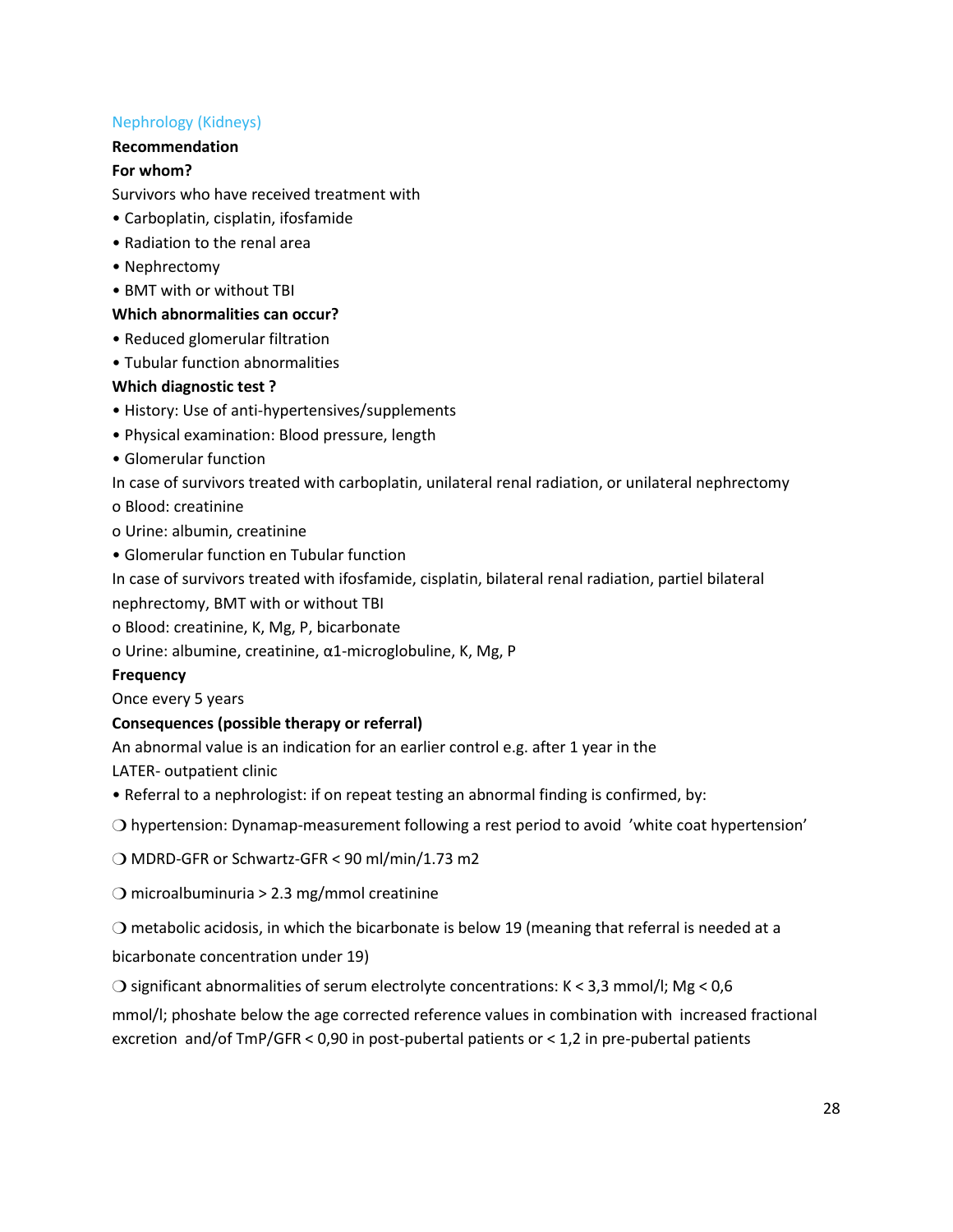*Note: For the management of microalbuminuria in diabetic patients follow the advice NHG-Standard Diabetes Mellitus. In the case of non-diabetics it is still unclear whether ACE inhibitors have an effect. In the absence of evidence to the effectivity of ACE inhibitors for microalbuminuria (other than in diabetes mellitus) the indication for the use of ACE inhibitors is determined by the blood pressure and not the microalbuminuria.*

*The above advice is in accordance with the CBO guidelines/ NHG-Standard Cardiovascular Risk Management guidelines.*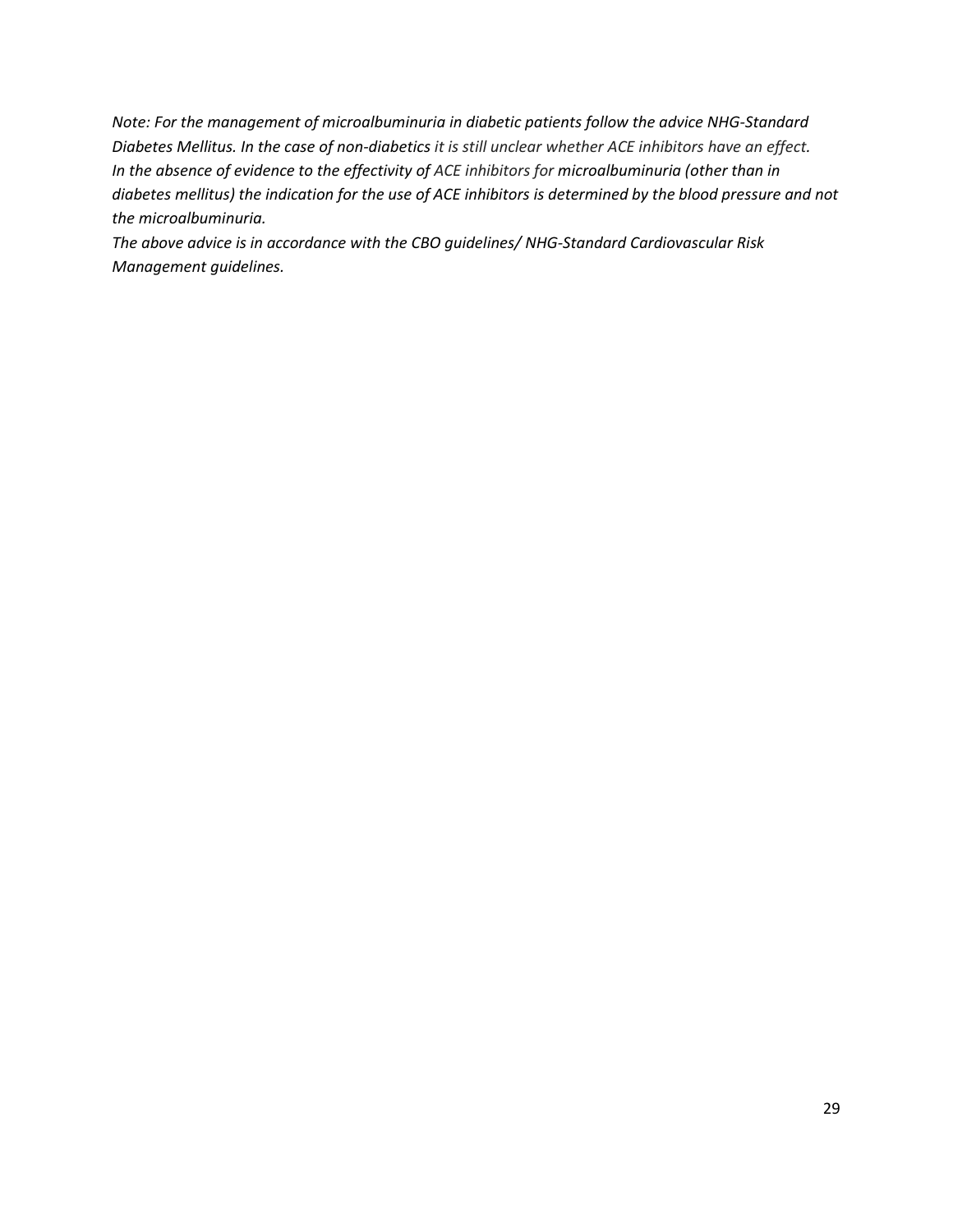# Hepatology (Liver)

## **Recommendation**

# **For whom?**

Survivors who have received treatment with

- Surgery of the liver
- Radiotherapy of (or part of) the liver (>20 Gy of the whole liver or > 40Gy of > 1/3 of the liver or TBI)
- Chemotherapy with busulphan, methotrexate, dactinomycine, 6-mercaptopurine or 6-thioguanine
- Or those who have in the past experienced VOD or GVHD of the liver

# **Which abnormalities can occur?**

- Liver fibrosis/liver cirrhosis
- Focal nodular hyperplasia and steatosis

# **Which diagnostic test?**

• ALAT, ASAT, gGT

• HBV and HCV serology (In all survivors of childhood cancer this should be tested once if the results are unknown

# **Frequency**

First LATER-out-patient visit: All patients who fulfill the above criteria

For patients who have undergone surgery, radiotherapy (as above), or those who have experienced GVHD or VOD, this should be repeated every 5 years,

## **Consequences (possible therapy or referral)**

In case of increased liver enzyme values (>2x normal) at at least two time points taken after a window of 6 weeks, additional investigations should be undertaken to ascertain a possible underlying cause in discussion with or after referral to a hepatologist. Examples of diagnostic tests that should be considered are functionality of the liver (albumin, bilirubin, clotting (INR)), virus serology (CMV, EBV, HBV), ferritin, auto-antibodies (IgG total, ANA, ANCA, anti-SMA, anti-LKM, anti-microsomal AL), ultrasound of the liver, test to diagnose Wilson's disease (copper, ceruloplasmin, 24 hours urine sample for copper, identify Kayser-Kleischer rings by an ophthalmologist) and diagnostic test for celiac disease (IgA total and IgA-anti tissue transglutaminase).

## **General advice**

In the case of increased liver enzyme values: avoid alcohol en medication that is metabolized via the liver (or use of altered dose)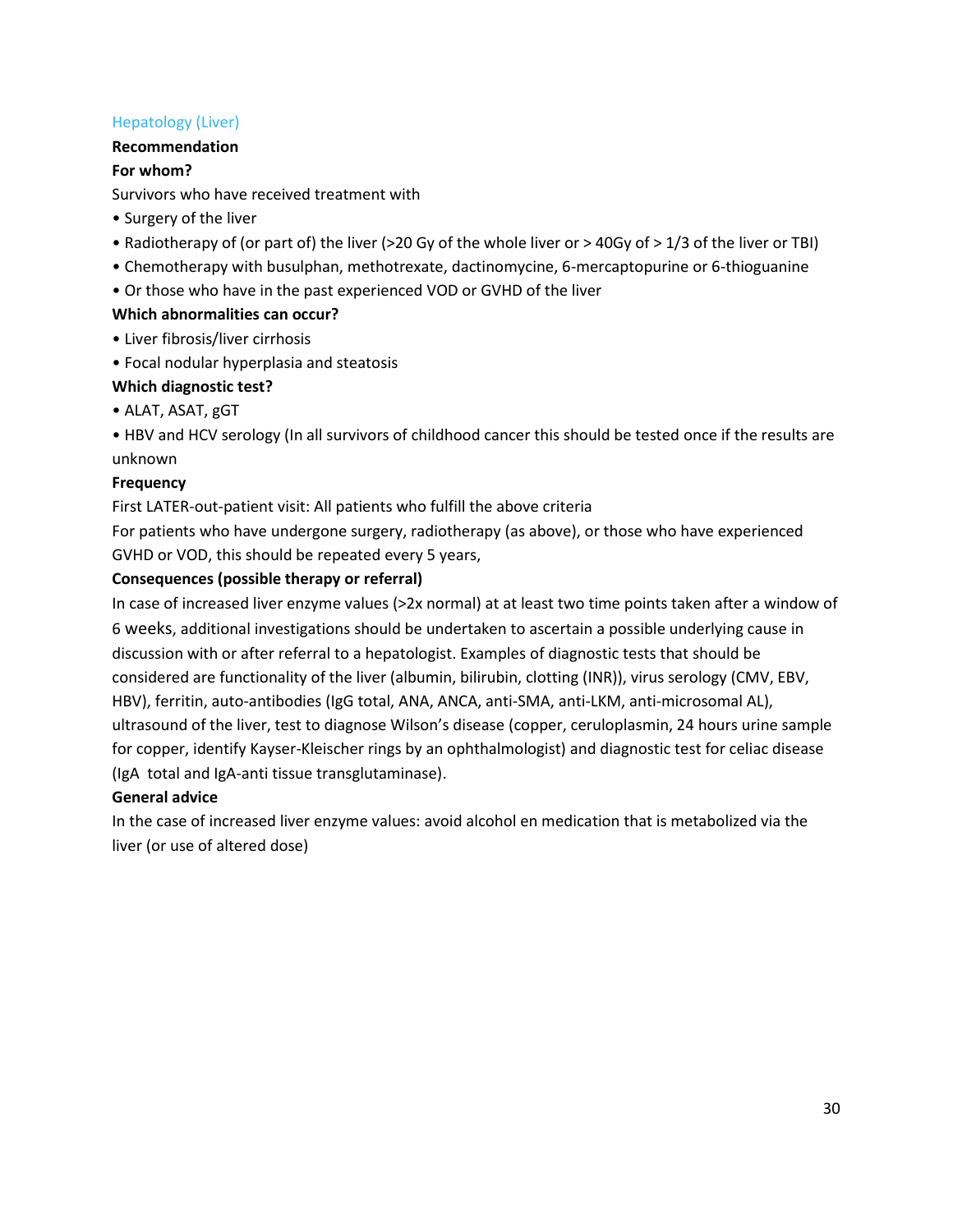## Spleen/immune function

## **Recommendation**

#### **For whom?**

- In case of survivors who have undergone splenectomy
- In case of survivors who have undergone radiation therapy to the splenic area

#### **Which abnormalities can occur?**

Life threatening infections (sepsis) with encapsulated bacteria most commonly, pneumococci

#### **Which diagnostic test?**

- Following radiation to the spleen: screen for Howell-Jolly bodies
- Following splenectomy: see general advice

#### **Frequency**

Once after the end of treatment

#### **Consequences (possible therapy or referral)**

In the case of detectable Howell-Jolly bodies, treatment should be in line with the guidelines for survivors following splenectomy.

#### **General advice**

For survivors following splenectomy, the recommendations are:

- Vaccination according to the national guidelines (concept consensus Vaccination for persons without a (functional) spleen RIVM/CIE Veiligheidsbewaking en Consultatie RVP)
- Antibiotic prophylaxis according to local guidelines, following consultation with patient
- Give information repeatedly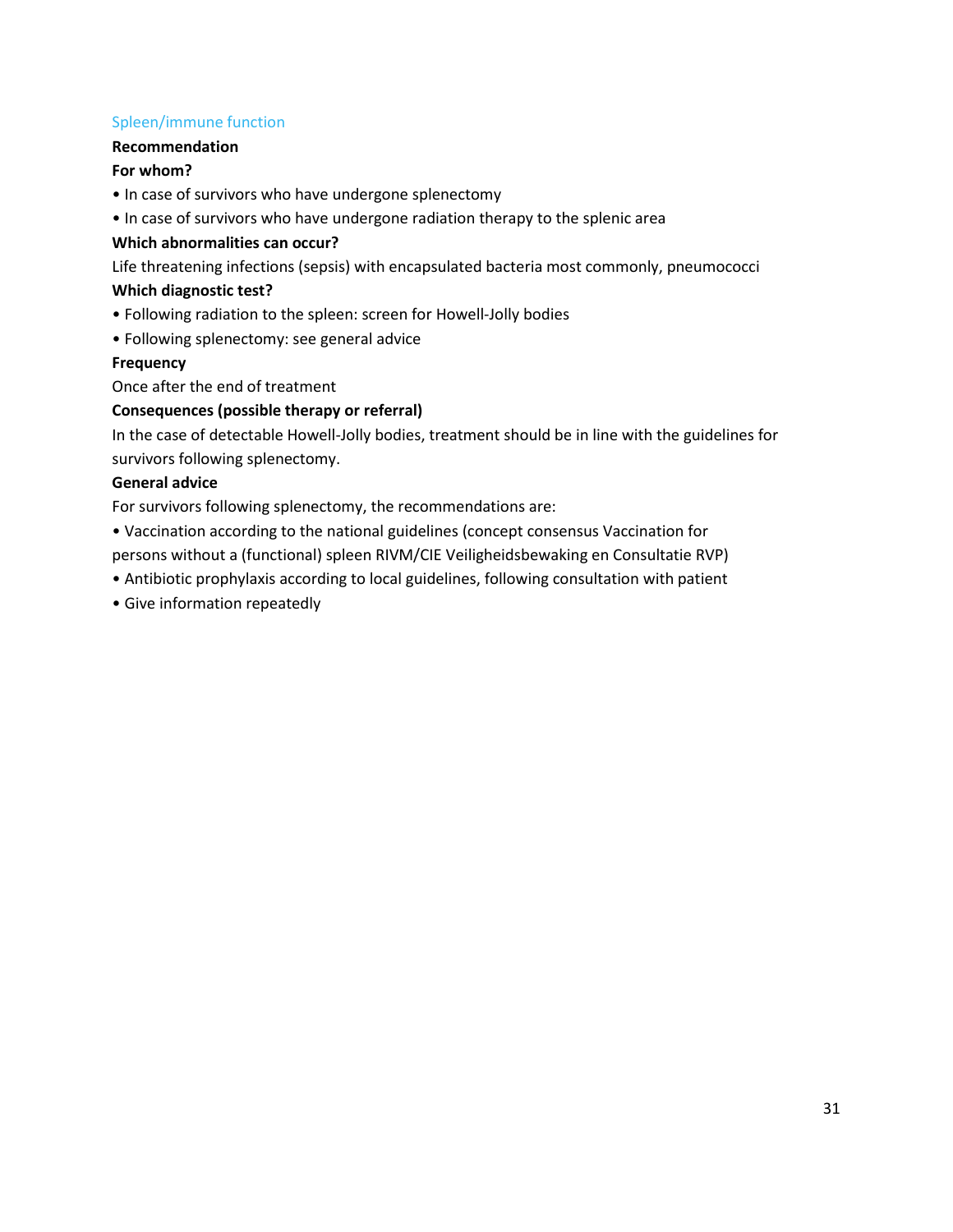## Neurology

#### **Recommendation**

### **For whom?**

High-risk patients

- With (remaining) brain tumor residue in situ
- Following radiation of a central nervous system tumor
- With severe neurological abnormalities following treatment of childhood cancer

Low-risk patients

- With very mild neurological problems
- Following brain tumor without other neurological abnormalities

#### **Which abnormalities can occur?**

- Neurological deficits
- Epilepsy
- Vascular abnormalities
- Behavioral disorders
- Speech disorders

#### **Which diagnostic test?**

Neurological history and neurological investigation by a (pediatric)neurologist

#### **Frequency**

High-risk patients

Every 3 years. In the case where no abnormalities are detected the interval can be extended to every 5 years.

Low-risk patients

Once, 5 years after diagnosis; In the case where no abnormalities are detected, no further long term follow up is required.

## **Consequences (possible therapy or referral)**

Following discussion with the neurologist

#### **General advise**

*Preventative advice*

All patients

• In case of delayed motor development in childhood discuss (physiotherapeutic) support

• In case of neurological abnormalities and functional disabilities refer to a revalidation team specialized in acquired brain injury.

High-risk patients:

These patients mostly have a care program with an acquired brain injury team. NB proper co-ordination with the LATER outpatient clinic!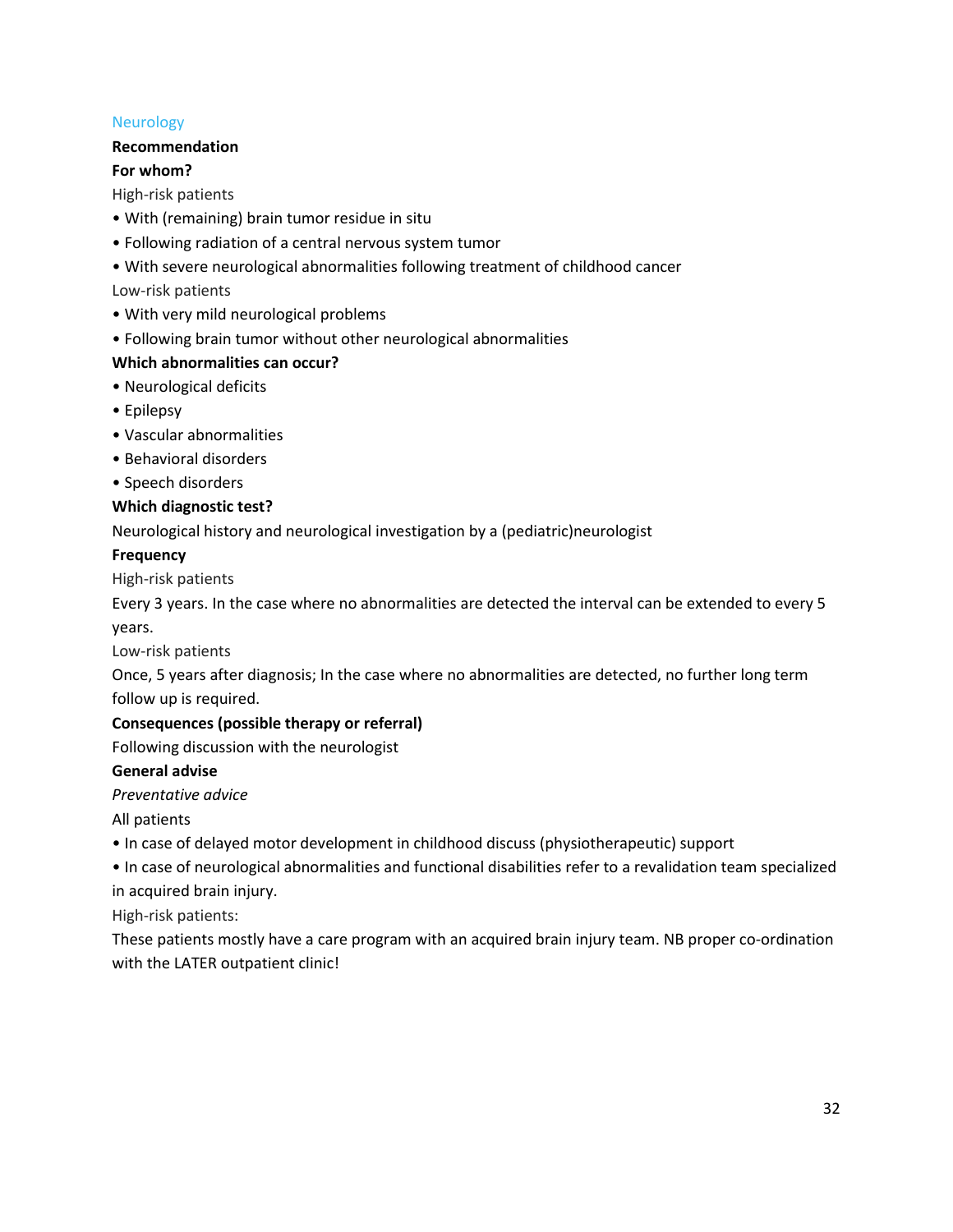# Neuropsychology

## **Recommendation**

## **For whom?**

• All survivors: Specific medical history

• K-SNAP\*

❍ Following treatment for a brain tumor

❍ Following radiation therapy to the brain

❍ Following (neurological) complication where during treatment there are obvious signs of mental

changes (e.g. methotrexate induced encephalopathy, immediate postoperative complication or a cerebellar syndrome)

❍ Following additional medical problems that affect brain functions such as e.g. epilepsy

NB If the survivor already participates in a neuropsychological counseling program no specific history or K-SNAP is required.

## **Which abnormalities can occur?**

- Cognitive problems
- Delayed social-emotional development

# **Which diagnostic test?**

• Specific medical history; checklist school/stages, work, living situation, social functioning (social contacts, hobbies), mobility (driving license)

• K-SNAP (from 13 years of age)

## **Frequency**

K-SNAP at the first LATER-out-patient visit en thereafter every 3 years until 3 consecutive results are normal

# **Consequences (possible therapy or referral)**

In case of abnormalities > cut-off-score refer to a neuropsychologist for further diagnostic testing and treatment

*\* Kaufman Short Neuropsychological Assessment Procedure*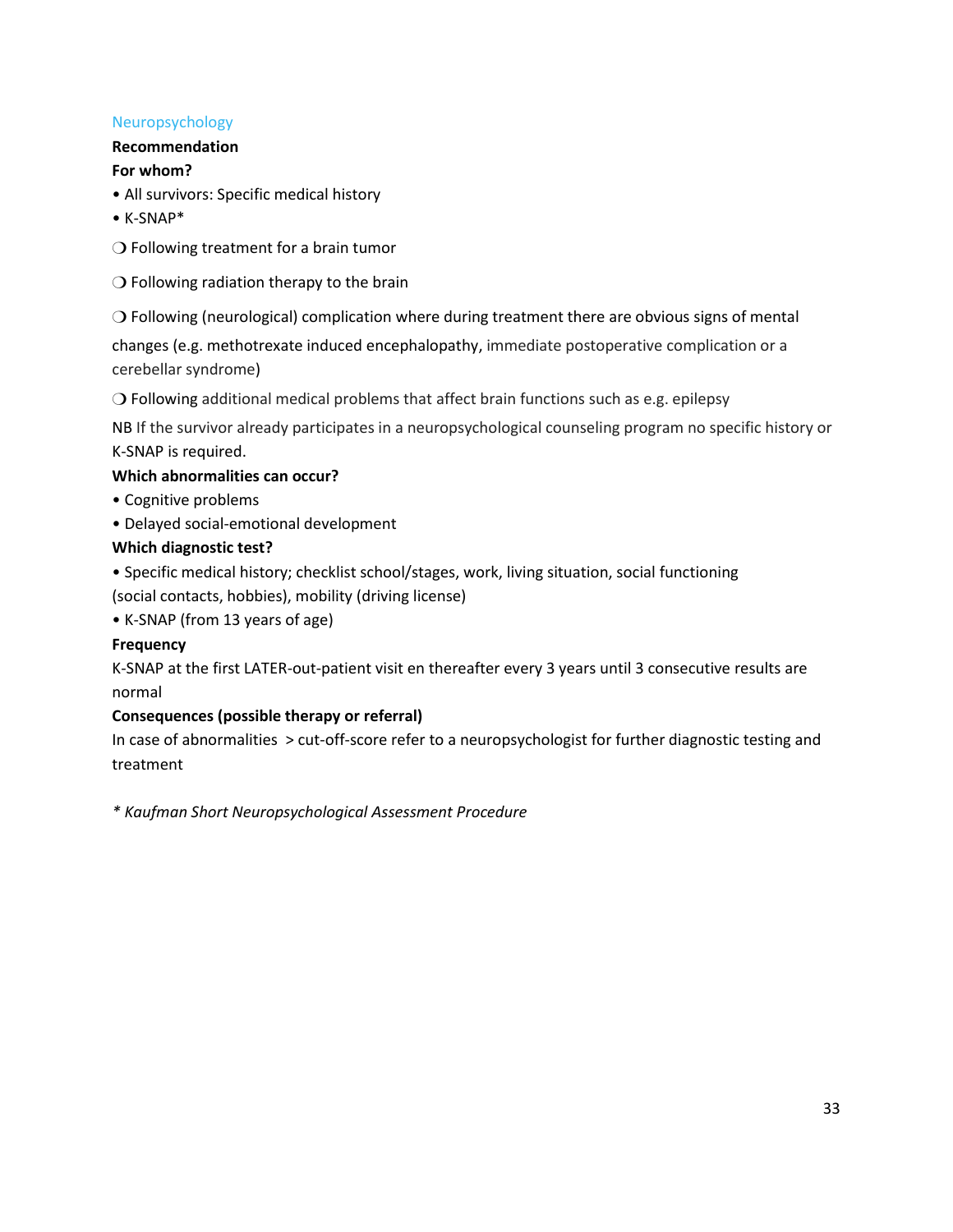# Psychology

#### **Recommendation**

# **For whom?**

## All survivors

# **Which abnormalities can occur?**

- Behavioural disorders
- Emotional disorders
- PTSS (Post Traumatic Stress Syndrome)

# **Which diagnostic test ?**

- Children from 7 to 10 years inclusive: SDQ-questionnaire, completed by the parent (s) (SDQ-Parent Form)
- Children from 11 to 16 years inclusive: SDQ (SDQ-Child Form)
- (Young) adults from the age of 17 years: GHQ-28 questionnaire

# **Frequency**

Children until the age of 16 years

- 5 years after diagnosis
- At transition moments

o at 10-12 years of age (preferably at group 7 elementary school)

o at 14-16 years of age (preferably around the third year of secondary education)

Children and (young) adults older than 16 years of age

• after 5 years and after 10 years; thereafter on indication

# **Consequences (possible therapy or referral)**

Referral to a psychologist for further evaluation is indicated by

- Score ≥ 14 on the SDQ-Parent Form
- Score ≥ 17 on the SDQ-Child Form
- Score > 5 on the GHQ

Referral of (parents of) patients with an abnormal score will depend on the capacities and procedures within each center. Possibilities include referral to community based mental health care or first line psychologist by the general practitioner or involved with the children's oncology cancer center If the patient cannot be fully helped by this, then further referral to outpatient ambulatory psychological care.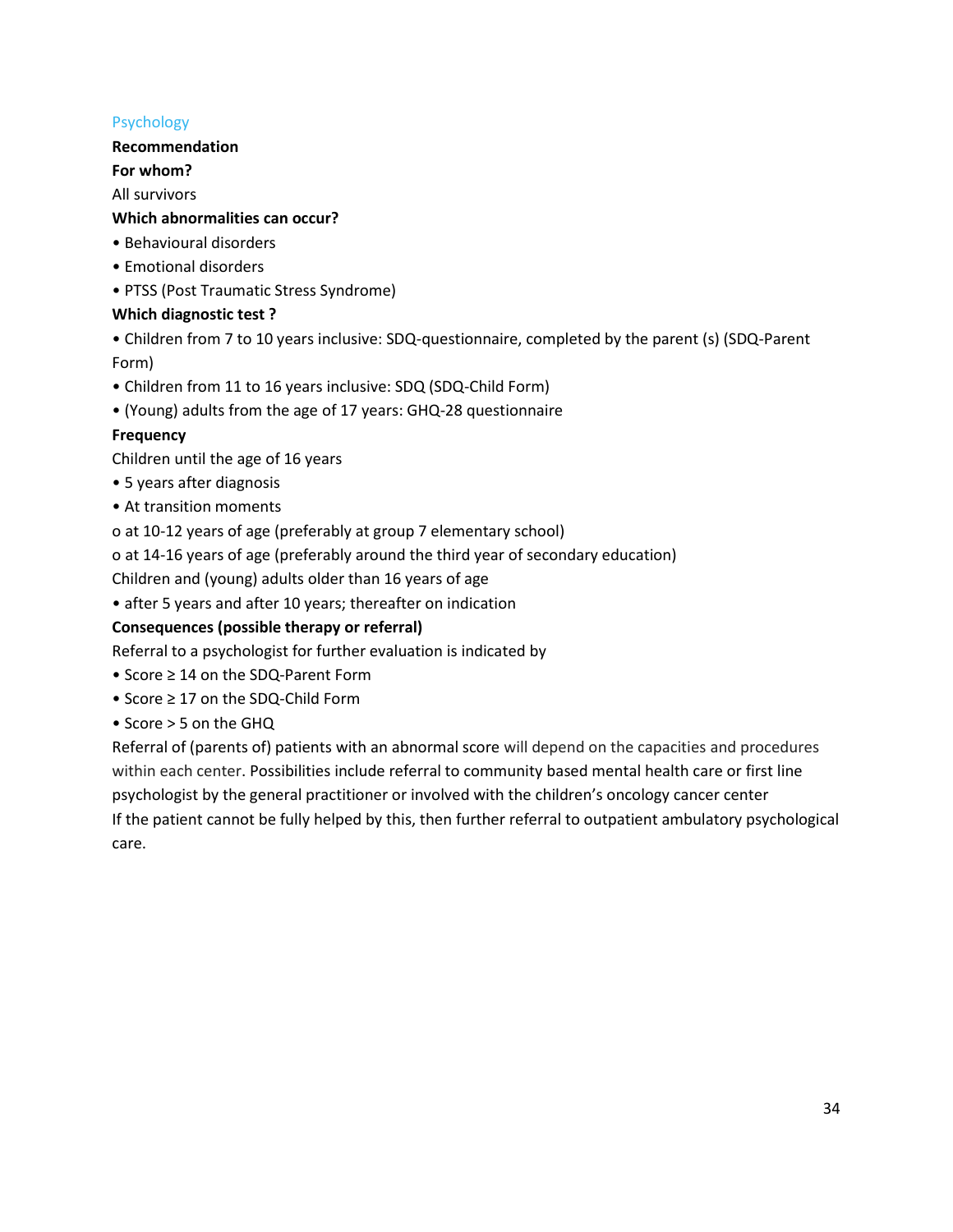# Weight

### **Recommendation**

(In accordance with the CBO-guidelines 2008)

#### **For whom?**

All survivors

## **Which abnormalities can occur?**

- Overweight
- Underweight

## **Which diagnostic test ?**

Body Mass Index (BMI). This is calculated from the weight (in kg) divided by the square of the length (in m). An additional diagnostic criteria is the waist measurement.

#### **Frequency**

At every LATER out-patient visit

## **Consequences (possible therapy or referral)**

In case of a BMI > 30 kg/m2 (adult) of BMI > +2SD (children)

- Combined life style interventions
- Diet
- Physical activities
- Psychological interventions
- Pharmacological interventions

In case of a BMI < 18 kg/m2 (adult) of BMI < - 2SD (children)

Detection of the possible underlying causes and consider referral to a dietician.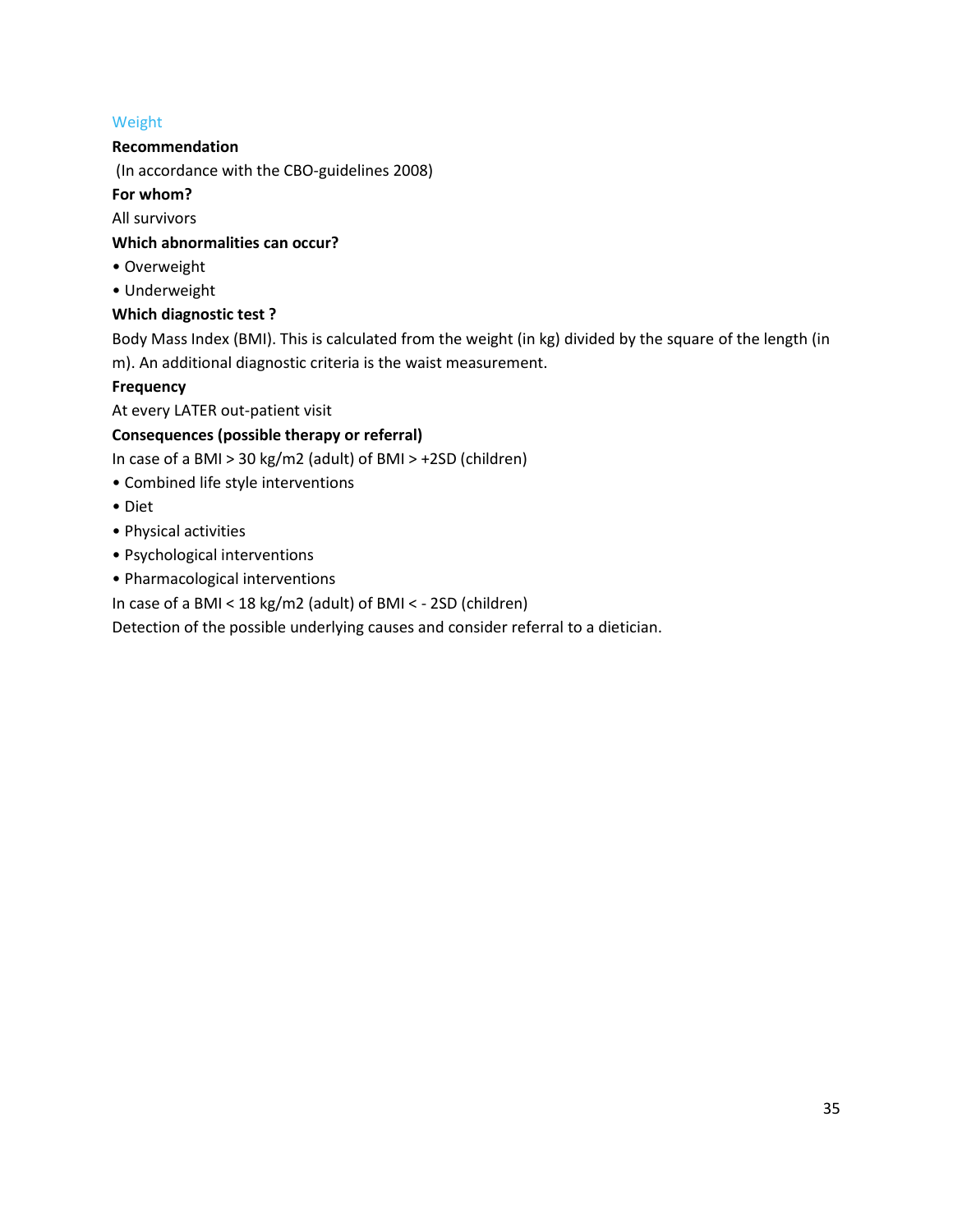# Audiology (hearing)

## **Recommendation**

# **For whom?**

Survivors who have received treatment with

- Cisplatin
- Carboplatin

• Cranial irradiation with a dose from 30 Gy or more, in which the auditory system was located in the radiation field

# **Which abnormalities can occur?**

- Conductive deafness
- Perception deafness
- Tinnitus

# **Which diagnostic test?**

- Clinical history
- Tone audiometry from 0.5 up to, and inclusive of 12.5 kHz en tympanometry

# **Frequency**

- Following cisplatin: every 5 years
- Following carboplatin: initial screen 5 years after treatment, if no abnormalities detected, no repeat testing required

• Following cranial irradiation with a dose from 30 Gy or more: initial screen 5 years afterwards, if no abnormalities detected, no repeat testing required

# **Consequences (possible therapy or referral)**

• Symptomatic poor hearing, severe symptomatic tinnitus, symptomatic middle ear pathology, refractory otitis externa, radiation necrosis and /or a 'pure tone average' (PTA) 1-2-4 kHz > 35 dB (air conduction) are reason to refer to an ear, nose and throat (ENT) specialist.

• Sub-clinical poor hearing or hearing loss < 35 dB HL op 1-2-4 kHz discuss with the pediatric oncologist/ LATE effects specialist for further advice regarding counseling of the patient. Referral to an audiology center is indicated.

# **General advice**

• Information regarding the prevention of noise pollution should be provided

(noise limiting equipment, avoid careers with excess noise, noise protectors, avoid ototoxic medication).

• In case of speech/language impediment referral to a logopedist is necessary.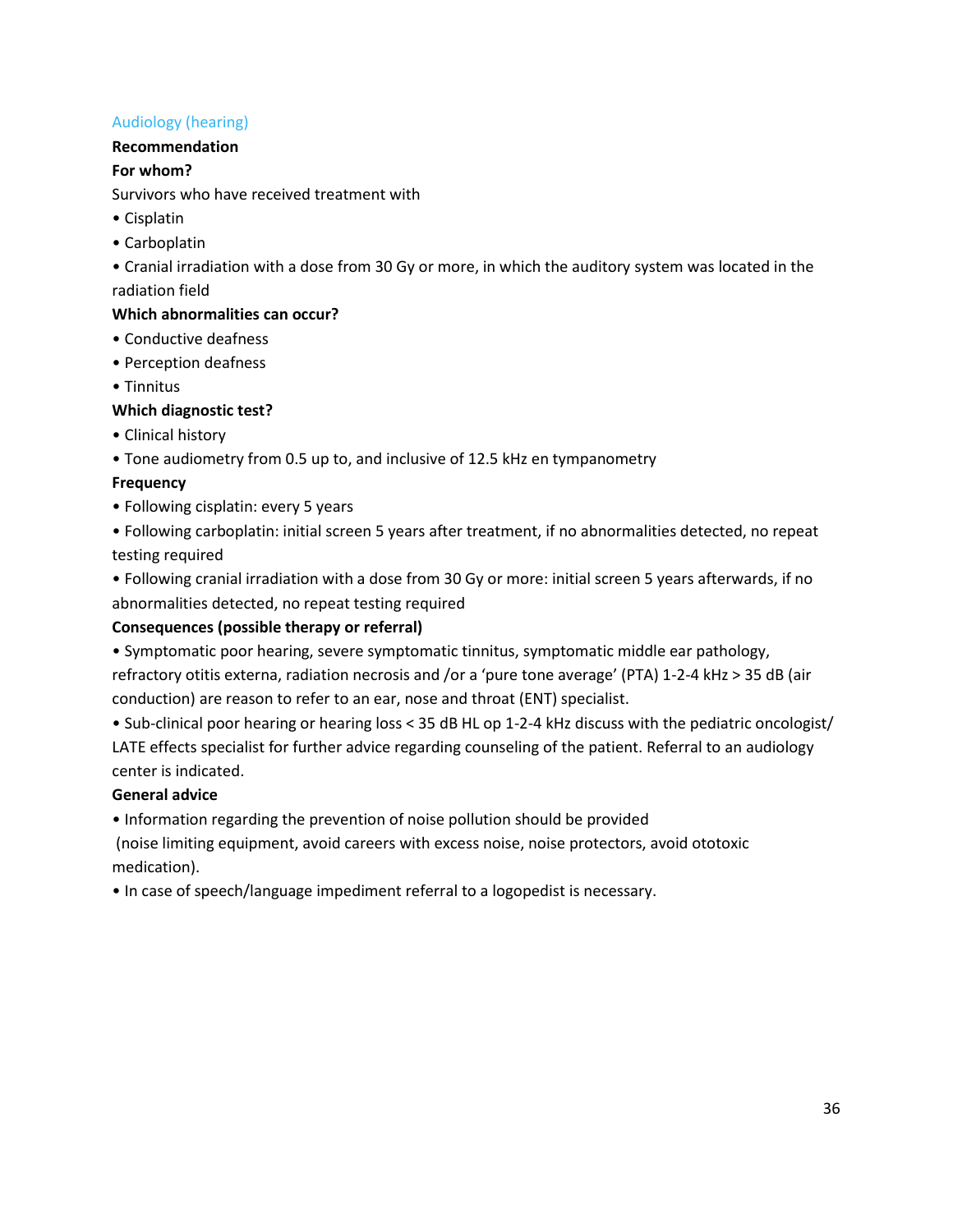# Ophthalmology (eyes)

### **Recommendation**

This part of the guideline does NOT apply to survivors of retinoblastoma. This will require a separate guideline that will be developed in the future.

### **For whom?**

Survivors younger than 10 years of age who have been treated with

- Radiotherapy whereby the lens has been included in the radiotherapy field
- Radiotherapy whereby the dose at the retina was 50 Gy or more

#### **Which abnormalities can occur?**

- Cataract
- Retinopathy

#### **Which diagnostic test ?**

Ophthalmologist to control for cataract and retinopathy

#### **Frequency**

Once per 2 years until 10 years old

**Consequences (possible therapy or referral)**

Via Ophthalmologist

#### **General advice**

• Survivors of childhood and young adult cancer treated with corticosteroids do not require specific screening for cataracts. However, children who have received long-term corticosteroids (>1-2 years continuous use) should be informed of the risk however small.

• Survivors in whom the lens has been included in the radiotherapy field should be warned about the development of cataract formations. After the age of 10 years they can, in accordance with the advice of the national platform for eye care, be seen by the optician for further controls. Control by an ophthalmologist is not considered necessary.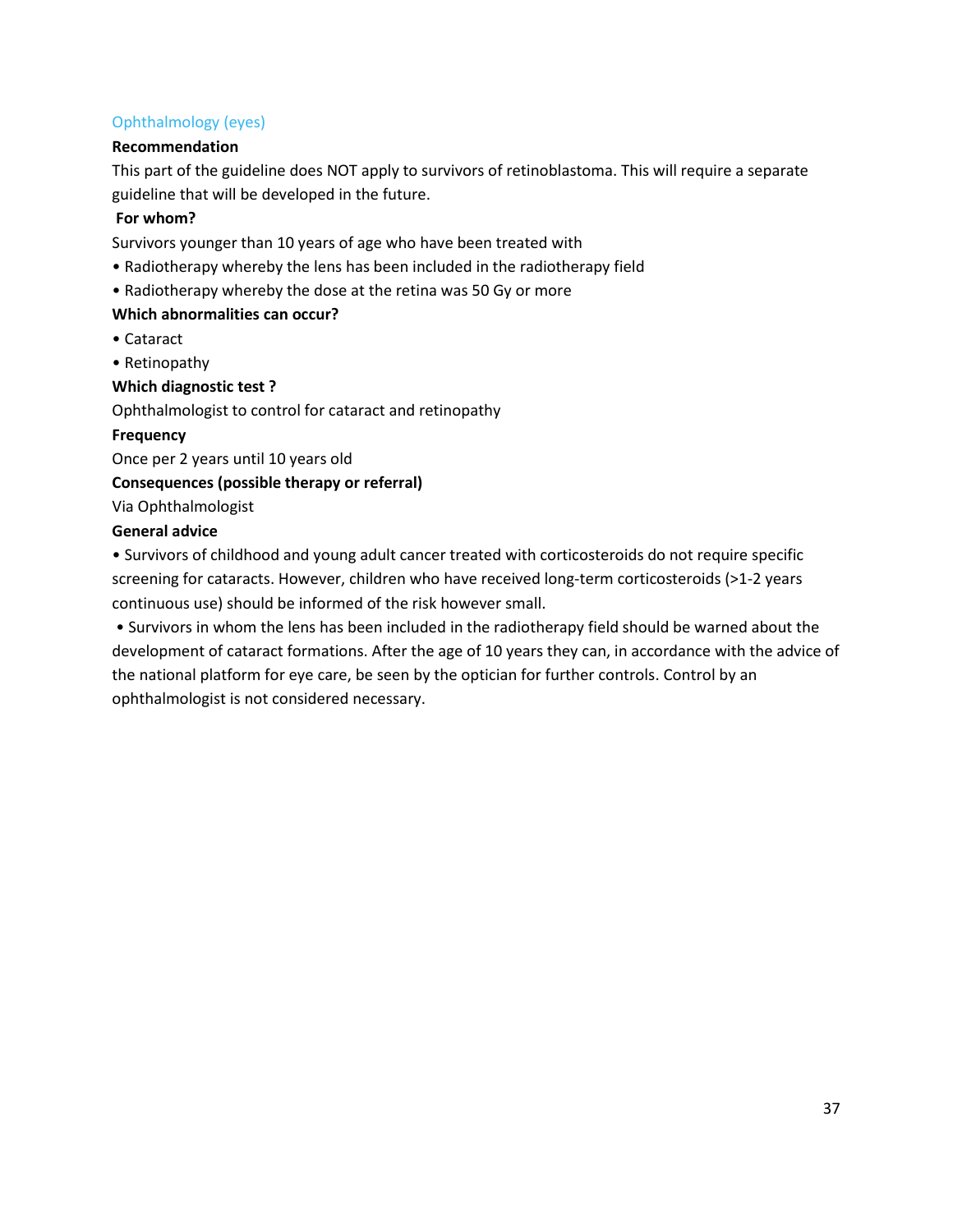# Fatigue

**Recommendation For whom?** All survivors **Which diagnostic test?** At the Later outpatient clinic complete the VVV questionnaire **Frequency** Once every 5 years **Consequences (possible therapy or referral)**

With a score > 18 on the VVV there should additionally be a CIS20R- questionnaire for tiredness completed and further diagnostic tests to determine an organic cause for tiredness should be carried out.

A total score of 35 or higher on the CIS20R indicates severe fatigue.

If abnormal: refer to individual cognitive therapy, to revalidation program (Recovery and Balance) or individual physiotherapist.

## **General advice**

Further information about chronic fatigue following cancer is available from:

• Nijmeegs Kenniscentrum Chronische Vermoeidheid: www.umcn.nl/patient (click on

'type of illness and treatment (ziektebeelden en behandelingen)' and then on ('Expert center Chronic Fatigue "Kenniscentrum Chronische Vermoeidheid')

• Platform Fatigue of the Dutch Federation for Cancer Patients Organisations (Platform Vermoeidheid van Nederlandse Federatie van Kankerpatiëntenorganisaties)(NFK): www.kankerpatient.nl

- Recovery and Balance (Herstel en Balans): www.herstelenbalans.nl
- www.kwfkankerbestrijding.nl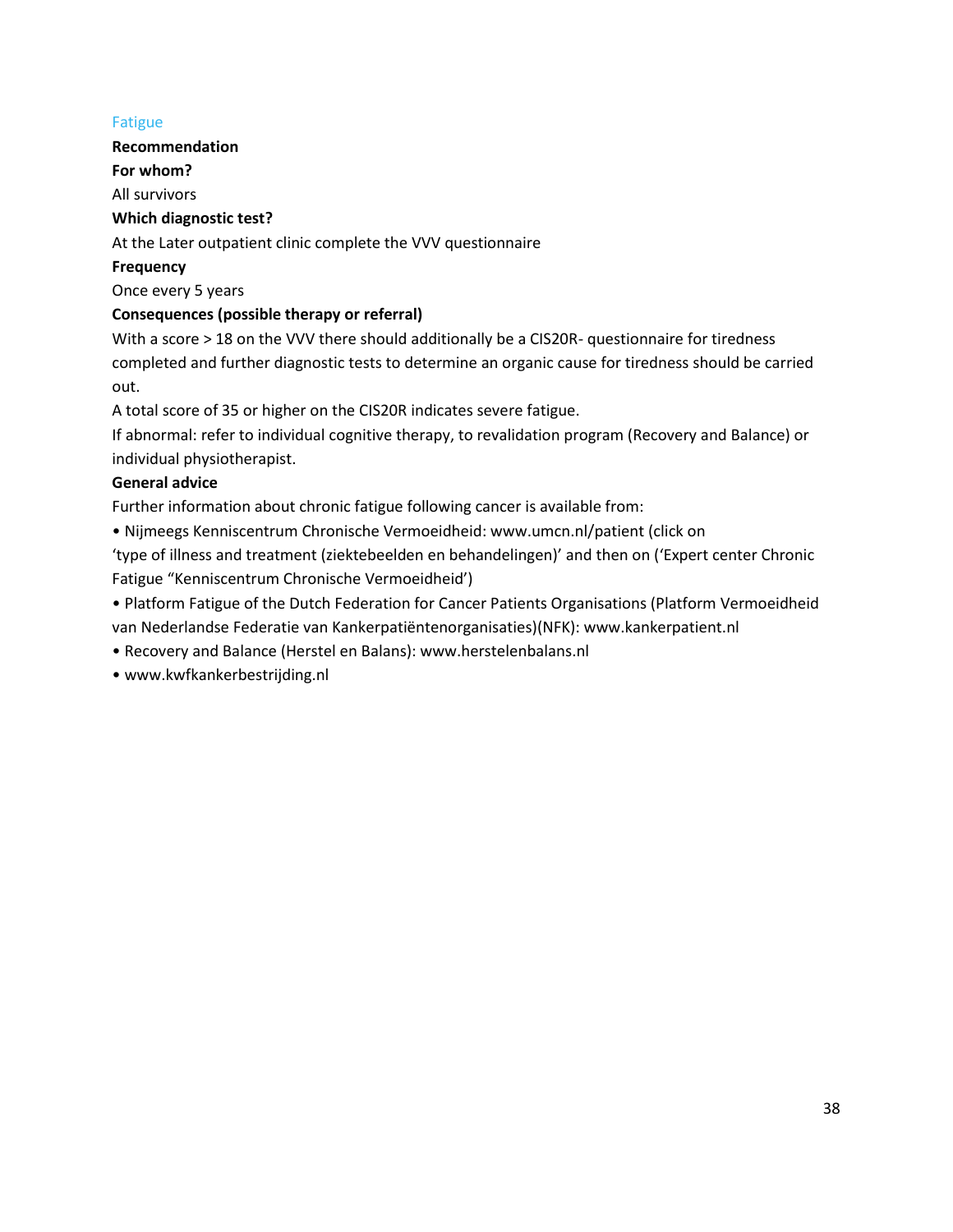# Dental care (teeth)

# **Recommendation**

# **For whom?**

Following radiotherapy in the oral cavity region and/or age at time of chemotherapy of < 13 years **Which abnormalities can occur?**

- Delayed/ abnormal tooth development
- Cariës
- Xerostomia
- Trismus
- Occlusion abnormalities

# **Which diagnostic test?**

Targeted dental control of development abnormalities, mouth hygiene and saliva production

# **Frequency**

- Standard dental controls; regular visits to the dentist every six months for life
- Once 5 years after diagnosis and round 10th -12th year of age specific control focusing on

# development abnormalities

# **Specific attention to**

- Prevention of cariës/plaque
- Patient information on dental care, dental hygiene and nutrition
- Timely fluoride applications because of immature tooth enamel
- Sealing by occlusion cariës
- Pilocarpine and advise about fluids for problems with saliva production
- Timely referral to a specialist physiotherapist for trismus
- Timely referral to an orthodontist for developmental abnormalities of the teeth or jaw

# **General advice**

- Adequate health insurance cover for dental health care
- Informing professional dentists and orthodontist via the patient about the late effects of treatment for childhood cancer and the above advise.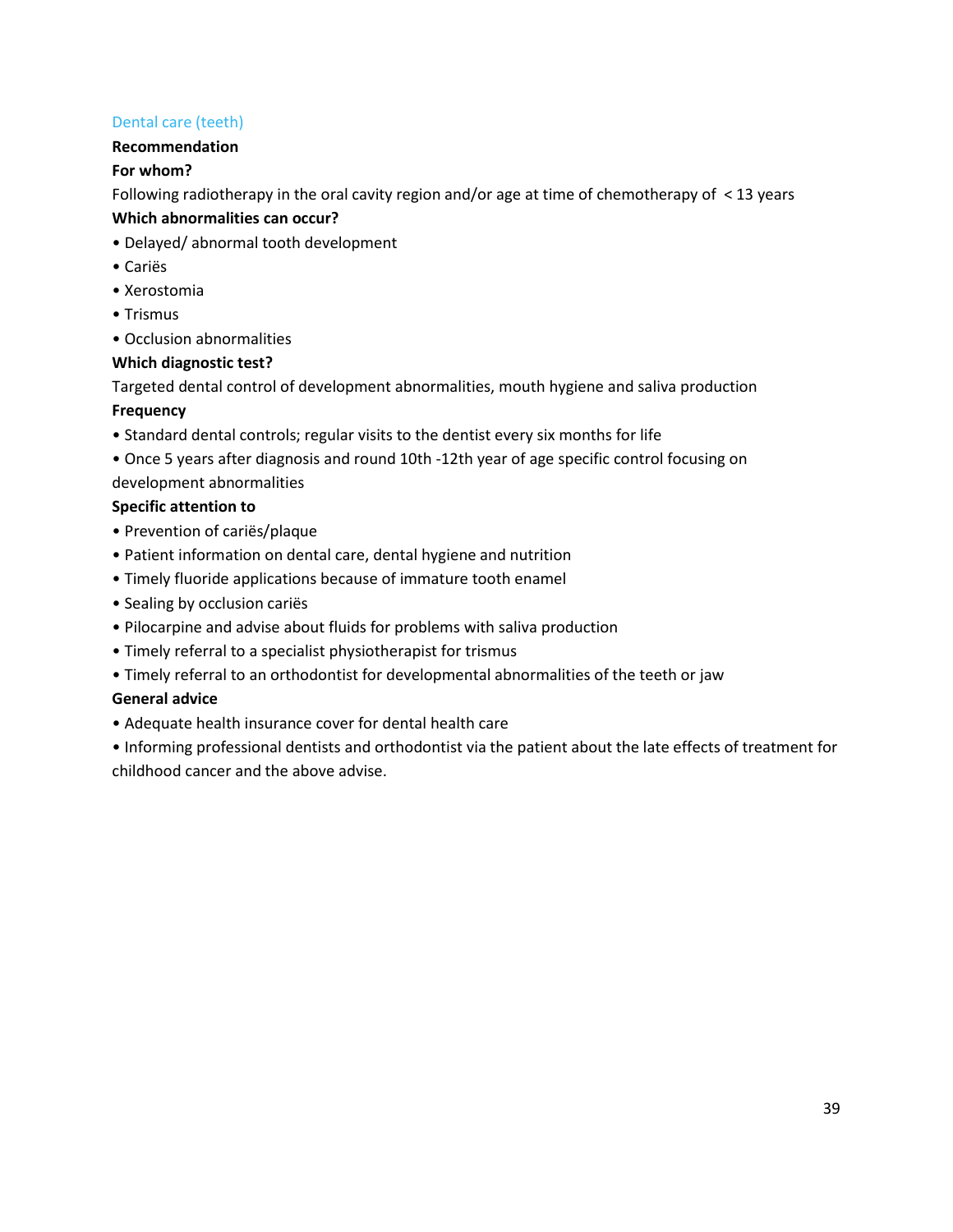# Dermatology (skin)

## **Recommendation**

# **For whom?**

All survivors

# **Which abnormalities can occur?**

- Scars
- Naevi naevocellulares
- Secondary tumors (melanoma, basal cell carcinoma, squamous cell carcinoma)

# **Which diagnostic test?**

No specific diagnostic test during LATER outpatient clinic

# **General advice**

- Education about the risks of sun exposure
- Educate, promote and inform about self-examination of moles
- Alertness to changes of pigmentation to skin lesions, a large number of naevi

(≥ 100 naevi at an age of between 20 to 50, or ≥ 50 naevi at an age younger than 20, or older than 50 years), or atypical naevi in special places such as foot sole, palm of the hands, buttocks, side of the head or in the iris of the eye.

• Patients at risk: at least once a year control of the number of (abnormal) moles by an experienced physician of dermatologist. Children controls form 12 years of age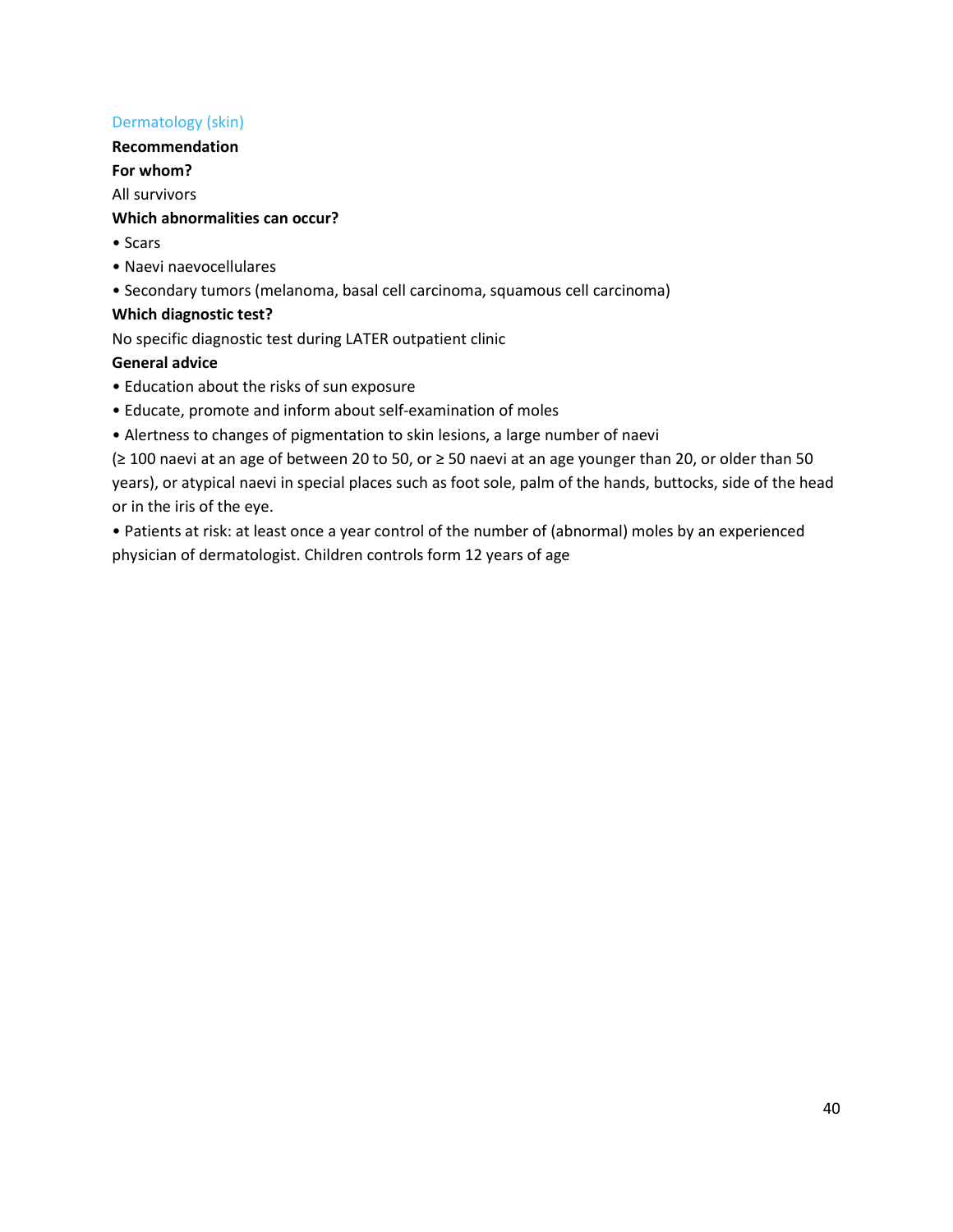# 3.2 Recommendation working group 2. Employment and social consequences

#### Introduction

From the literature review (see Part 3: Working Group 2 Employment and social consequences at www skion.nl.) it is clear that young persons who have had treatment as a child for cancer are, as a group, more likely to be unemployed or unfit for work (disabled) compared to their peers who have not had cancer.This applies specifically for survivors of a central nervous system tumor and for those who have undergone cranial irradiation, but is not detectable for those with other diagnoses e.g. bone tumors. Risk factors include cognitive and emotional problems, physical limitations and female gender Also survivors with a lower level of education have a greater chance of being unemployed or unfit for work. In light of the toxicity of treatment a lower education level will be more commonly seen in survivors of brain tumors who have undergone cranial irradiation. Lack of employment has a negative influence on the quality of life of the survivor. There are no data on effective interventions to promote employment participation.

#### Recommendations

The working group on the basis of the above, believes that

1. Every LATER expert center must have/ or be affiliated with a network of insurance physicians, labor experts, educationists / educators and rehabilitation specialists with specific knowledge in this area. It seems obvious to link such a network to the expert center as formulated by the working group Organization of Health Care (see chapter 3.3) and to establish cooperation with the knowledge basis concerning employment and adult cancer.

2. Survivors in the non-risk group should be asked in their questionnaires about school performance and/ or employment and social functioning: up to 17 years of age preferably at transition periods; older than 17 years at the time of contact. If necessary they should be referred to a psychologist or neuropsychologist and if further necessary to Government Department for Unemployment and Social Security (UVW).

3. In survivors from a risk group, defined as those who have had a brain tumor or cranial irradiation, school performance should be actively followed and recorded at transition periods. If necessary expert advice/guidance should be sought (psychologist, rehabilitation physician, neuro-psychologist, school support services). At the age of 17 years plus is an expert employment appraisal indicated and where necessary referral to Government Department for Unemployment and Social Security (UWV) for further guidance.

#### Recommendations for further research/further development

1. The working group feels that a valid, practical and manageable questionnaire should be developed to efficiently enquire as to the difficulties that hamper employment in survivors of childhood cancer. 2. In addition the working group calls for funding into further research and development of targeted programs for those survivors of childhood cancer who have difficulties being employed.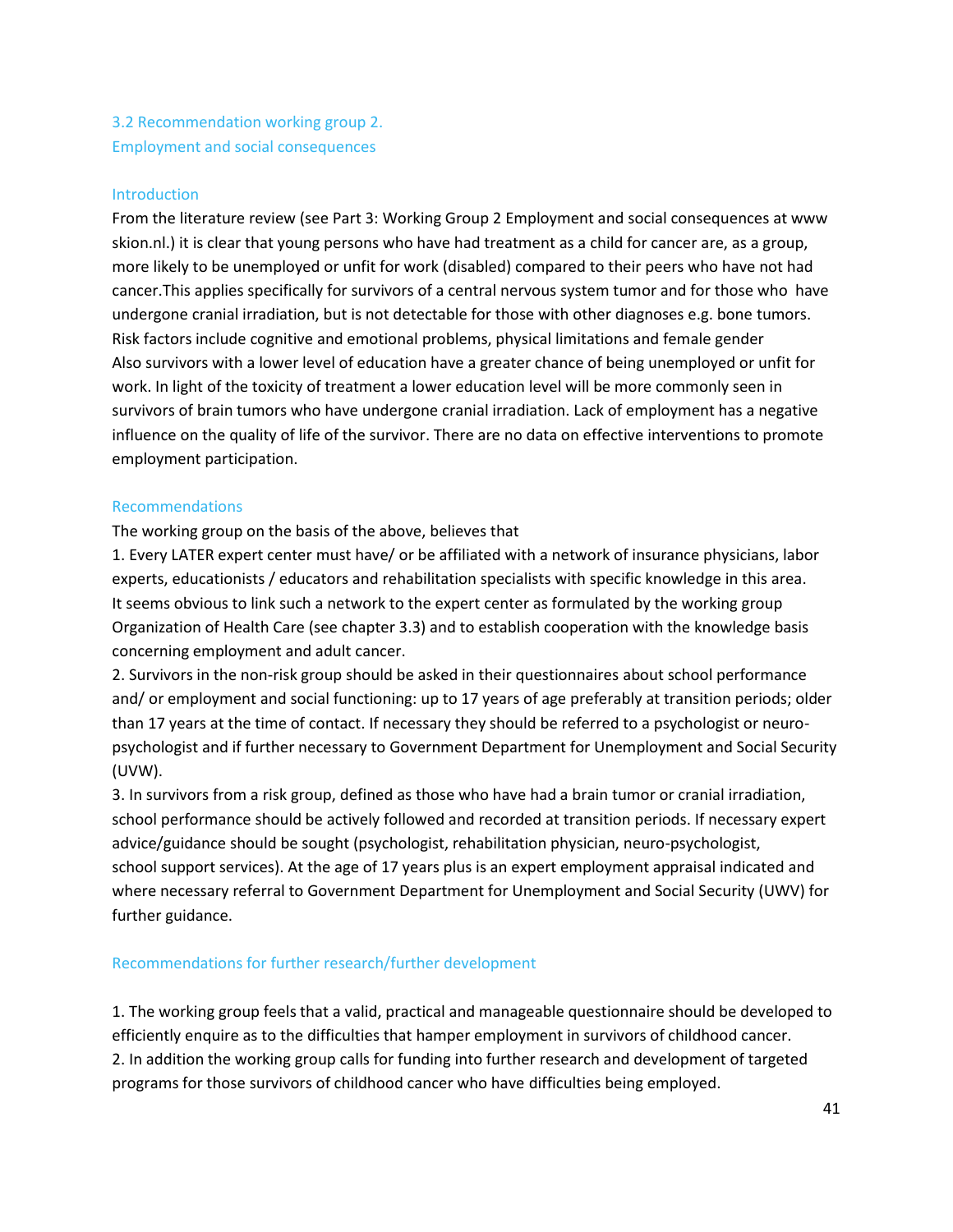# 3.3 Recommendation working group 3. Organization of health care

#### Introduction

With regards to the organization of care it is not important to the survivor who delivers this care as long as he/she has the required specific knowledge. Survivors attach great importance to a permanent contact. They appreciate central co-ordination of care but prefer to decide themselves whether or not they attend for controls. In addition, there is a great willingness to participate in research on late effects. 'Out-sourcing' of (or part of) care for survivors outside the specialist center, e.g. family doctor, is for professionals and survivors under certain circumstances acceptable for those survivors with relatively uncomplicated problems. For survivors with (very) complicated problems it remains necessary to offer a multi-disciplinary outpatient clinic with expertise in the field of late effects and access to different medical and paramedical disciplines when required.

Partly on the basis of these findings the working group has decided that LATER centers of excellence should be established in all pediatric oncology centers and that care for survivors should be organized on the basis of risk stratification.

#### LATER-expert center

A LATER expert center must be in or be affiliated with a children's oncology unit and has the following tasks:

1. Co-ordination of care

a) Detection of abnormalities resulting from the treatment of childhood cancer, where timely intervention provides health benefits or where advice over possible treatments or additional follow up is indicated.

b) Consultation function for patients with (complex) problems related to previous treatment for childhood cancer.

c) Central role / shared care in multidisciplinary care for survivors with complex health problems related to the previous treatment for childhood cancer.

d) Contact for professionals involved in the care of all survivors of childhood cancer if the patients develop new health problems that seem to be as a result of previous treatment for childhood cancer. e) Contact for patients with health problems that seem to be a result of previous treatment for

childhood cancer, preferably after consultation with the general practitioner.

2. Education of professionals

3. Health education for patients

4. Co-ordination of scientific research

Personnel

- Doctor/coordinator, specialized in late effects following treatment for childhood cancer
- Nurse practitioner for day to day issues, e.g. request for mortgage insurance/triage of acute problems/ telephone contact for communicating results or appointments/information
- Team of specialists with knowledge of late effects of childhood cancer: (in random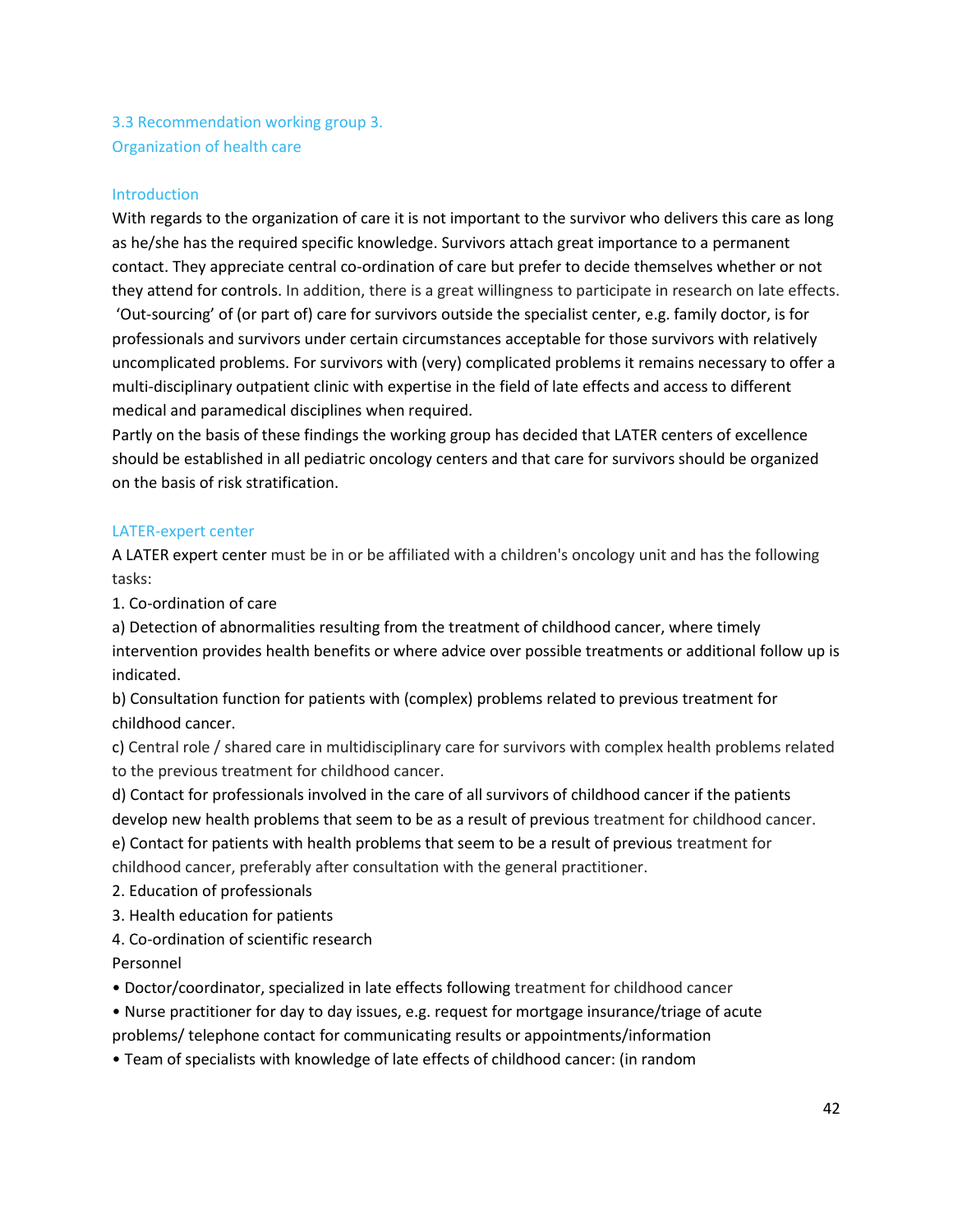order) cardiologist, endocrinologist, medical oncologist, hematologist, rehabilitation physician, (neuro) psychologist, pulmonologist, nephrologist, neurologist, neurosurgeon, ENT specialist, ophthalmologist, radiotherapist, gynecologist, dermatologist, pediatric oncologist etc.

## Risk groups

# **Classification of risk in survivors of childhood cancer more than 5 years after diagnosis (LATERstratification)**

Five years after diagnosis survivors of childhood cancer can be stratified into risk groups based upon previous treatment (modified model according to Wallace, subsequently referred to as LATERstratification)

#### 1. Level 1 low risk survivors

Survivors where no standard care is required as recommended by current guidelines: e.g. surgery only, low intensity chemotherapy (e.g. vincristine only, actinomycine only, vincristine & actinomycine, vinblastine only, low dose cyclophosphamide (< 7.5 gram) or low dose/ small field radiation therapy/ superficial radiation therapy (such as used in LCH)

2. Level 2 medium risk survivors

All survivors who do not fall into Group 1 or 3

3. Level 3 high-risk survivors

• All survivors treated with radiotherapy other than low dose or very small field radiation therapy or superficial radiation therapy (such as used in LCH) as mentioned in low risk survivors

• All survivors with chemotherapy only, where the risk of developing late effects is assumed to be high: e.g. anthracyclins dose  $>$  300 mg/m<sup>2</sup>

NB Depending on the course and development of eventual further complications a patient can be reclassified during follow-up depending upon the required care in another (usually higher!) level

# Who is taking care of health issues for childhood cancer survivors 5 years or more after diagnosis, and who is responsible for providing LATER care in the expert center?

#### *1. Co-ordination of care*

a) Detection of abnormalities resulting from the treatment of childhood cancer, where timely intervention provides health benefits or where advice over possible treatments or additional follow up is indicated.

The following classification is made on the basis of the aforementioned LATER stratification:

• Level 1 low risk survivors

In principle these patients can be seen and controls can be carried out by the general practitioner as long as they have been seen at least once 5 years after diagnosis in a LATER expert center.

A form of transition to the general practitioner should take place, preferably according to a uniform national model. In addition, these patients can, from the viewpoint of scientific research, be periodically approached e.g. once every 5 years completing a questionnaire or other form of evaluation

• Level 2 medium risk survivors and level 3 high risk survivors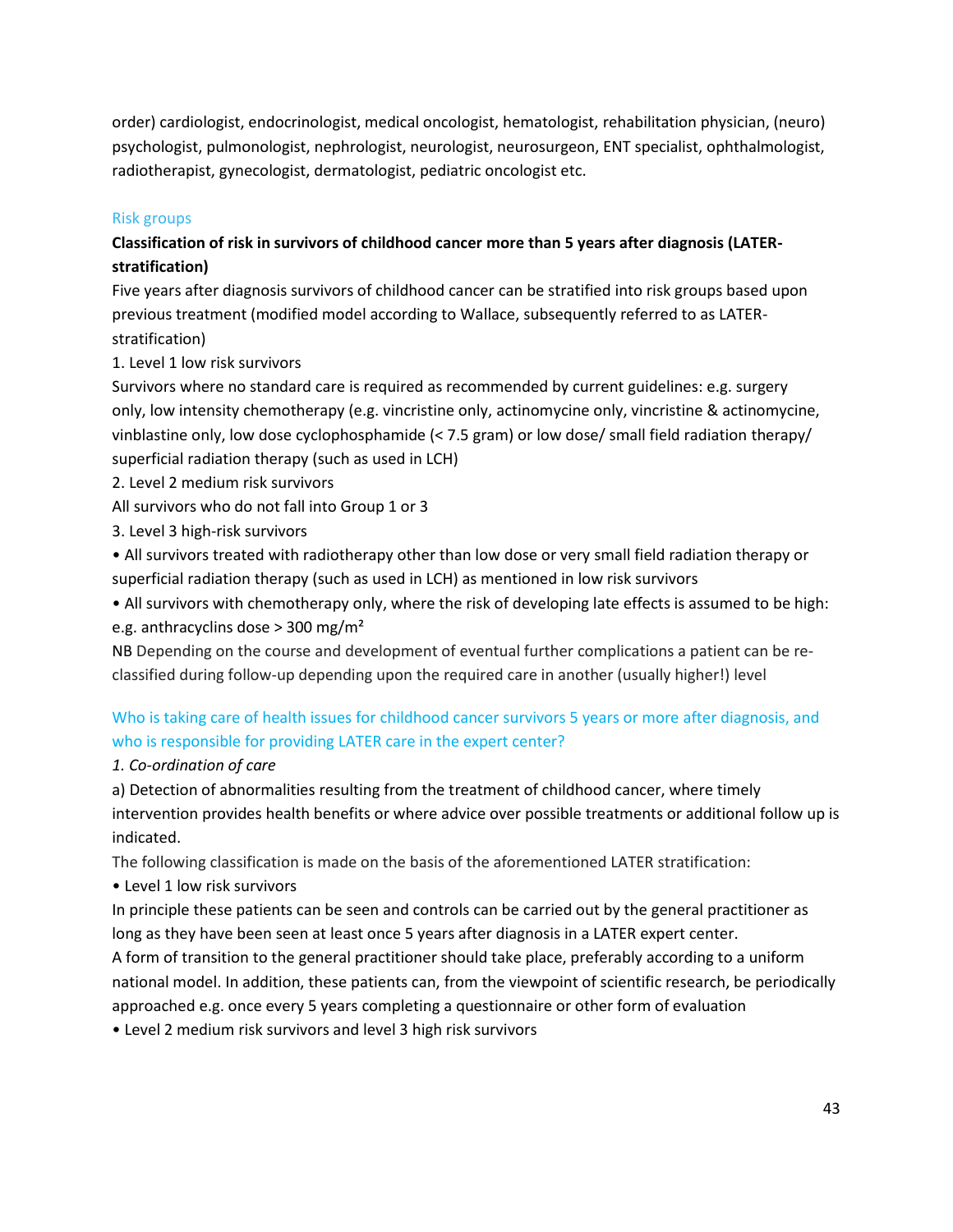The care should be coordinated form the LATER expert center, also if the care is delivered outside the center. The patients should be at a minimum seen once every 5 years in the LATER expert center by a in late effects specialist, and with consultation with other specialists as necessary

b) Consultation function for patients with (complex) problems related to previous treatment for childhood cancer.

c) Central role / shared care in multidisciplinary care for survivors with complex health problems related to the previous treatment for childhood cancer.

The LATER expert center performs the coordination of care, which can be carried out in collaboration with other professionals.

d) The coordinator of the LATER-expert center is the contact for professionals involved in the care of all survivors of childhood cancer if the patients develop new health problems that seem to be as a result of previous treatment for childhood cancer.

e) The coordinator of the LATER-expert center is the contact for patients with health problems that seem to be as a result of previous treatment for childhood cancer, preferably after consultation with the general practitioner.

## *2. Education of professionals*

This is provided by personnel of the LATER expert center in cooperation with other involved persons.

## *3. Health education for patients*

This is provided by personnel of the LATER expert center in cooperation with other involved persons. Depending on how the risk of (complex) late effects based on the previous treatment is estimated and the actual state of health of the survivor, care 5 years after diagnosis, following an initial control in a LATER expert center, may take place as follows:

• By the general practitioner

• Once every 5 years in a LATER-center and in the interim by the general practitioner or peripheral specialist in the form of a 'shared care' with the center which is coordinating the care

• Completely in the center

The working group stressed that the center coordinator, who has an overview of the survivors who fall into this group and is able to liaise with and provide feedback to the caregivers in the periphery, is essential to the success of the 'shared care' option

## Summary recommendations of organization of health care

1. The LATER expert center should be located in or affiliated with a pediatric cancer center.

2. The LATER expert center functions to coordinate care, educate professionals, provide health education for patients and coordinate scientific research.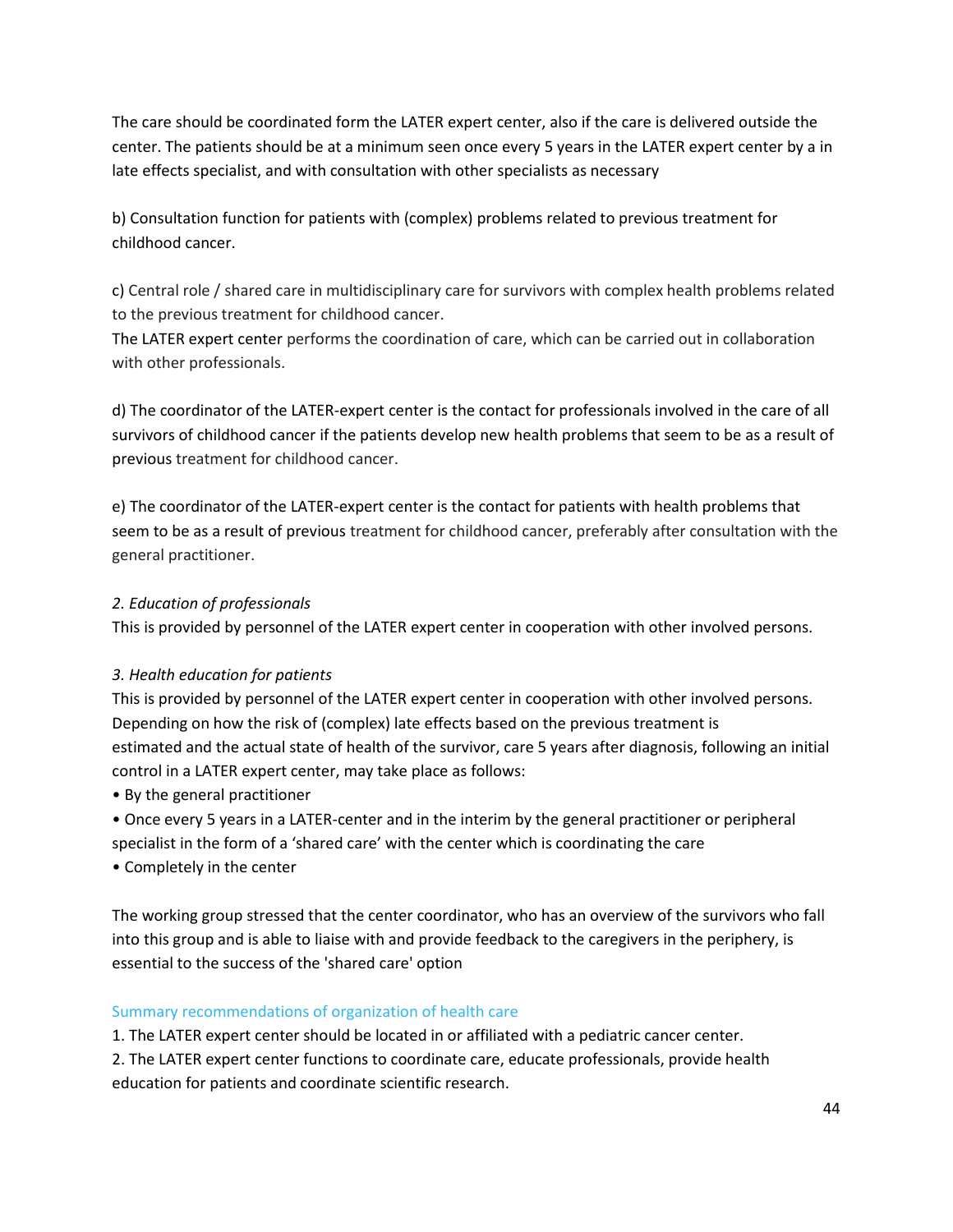3. The LATER expert center personnel should include a doctor/coordinator, nurse practitioner and a team of specialists with knowledge of late effects of treatment of childhood cancer, including a cardiologist, endocrinologist, medical oncologist, hematologist, rehabilitation physician, (neuro) psychologist, pulmonologist, nephrologist, neurologist, neurosurgeon, ENT specialist, ophthalmologist, radiotherapist, gynecologist, dermatologist, and a pediatric oncologist

4. A survivor of childhood cancer should be seen five years after diagnosis in a LATER expert center.

5. At the initial LATER expert center out-patient visit, five years after the diagnosis of childhood cancer, an individual after care plan should be formulated by the treating physician /coordinator.

6. Survivors in the low risk group level 1 according to the LATER-stratification can in principle be followed up by the general practitioner after an initial outpatient control in the LATER expert center.

7. Survivors in the medium risk group level 2 and high risk group level 3 according to the LATERstratification

should be seen at least once every 5 years in the expert center by a late effects specialist, and if necessary in consultation with other specialists.

8. Care for survivors in the medium risk group level 2 and high-risk group level 3 according to the LATERstratification should be coordinated by the LATER expert center

9. If survivors of childhood cancers are seen in a 'shared care' model (with general practitioners or specialists in another hospital) there should be a coordinator who works in the LATER expert center, who acts as a fixed contact person for all other care providers.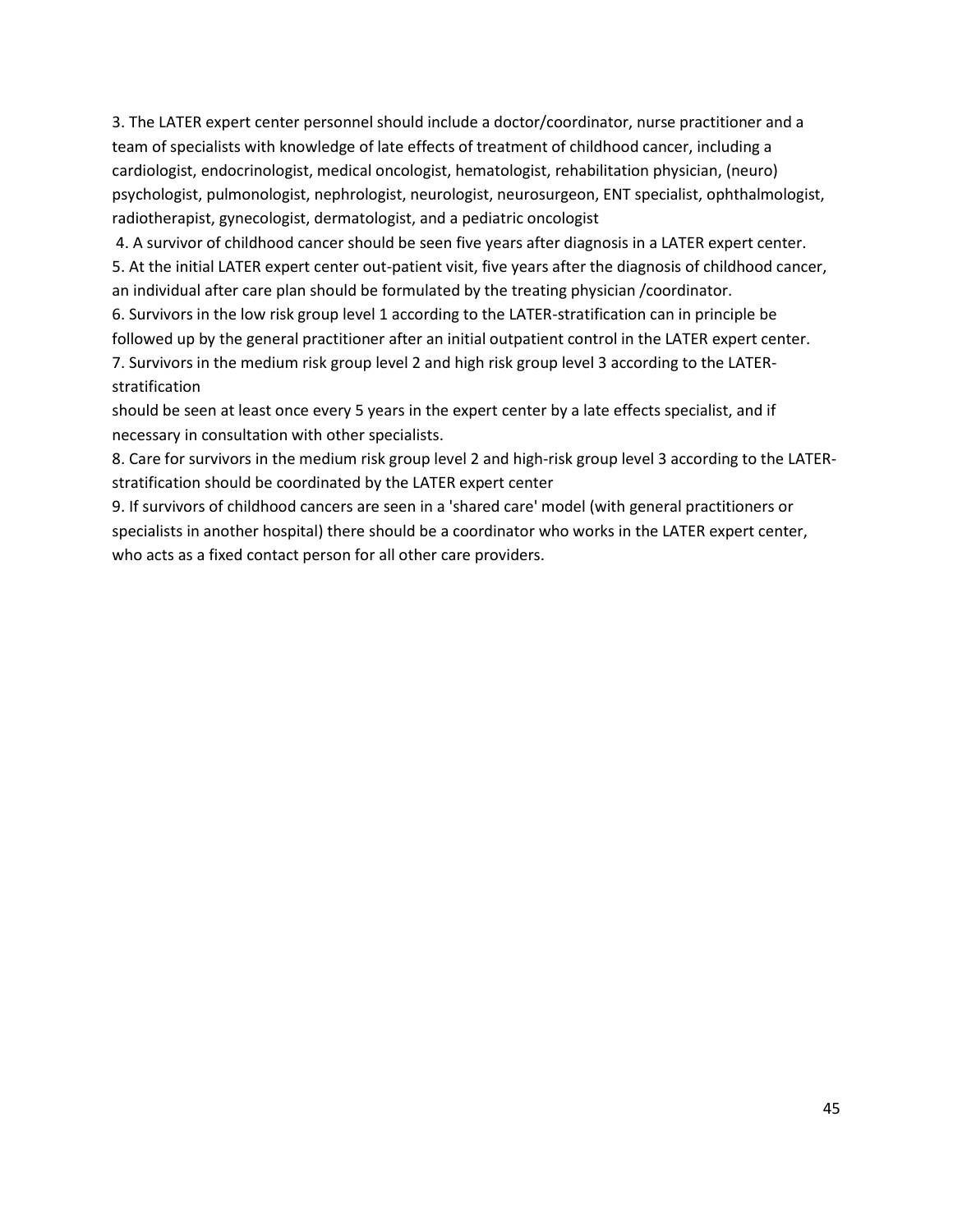# *Chapter 4* **Composition of the working groups**

# 4.0 Composition of the task group

Chairperson of the task group, head of the task force SKION LATER Prof.dr. H. Caron, Pediatric oncologist. Emma Children's Hospital/Academic Medical Center, Amsterdam

## Project leaders

Dr. L. Kremer, Pediatrician. Emma Children's Hospital/Academic Medical Center, Amsterdam Dr. A. Postma, Pediatric oncologist. Beatrix Children's Hospital, University Medical Center, Groningen

#### Members

Dr. J. Burgers, General practitioner and guideline advisor. National Quality Institute for Health Care (Kwaliteitsinstituut voor de gezondheidszorg) CBO, Utrecht

Drs. E. Coenen, Physician. Parents Organization for Children with Cancer (Vereniging Ouders, Kinderen en Kanker) (VOKK)

Dr. W. Dolsma, Radiotherapist. Department of Radiotherapy, University Medical Center, Groningen Prof.dr. B. Meyboom-de Jong, General practitioner. Family Medicine, University Medical Center Groningen

Dr. E. Michiels, Pediatric oncologist. Erasmus MC-Sophia Children's Hospital, Rotterdam Dr. H. de Ridder, Board of Directors, Dutch Childhood Oncology Group (SKION), Den Haag

## 4.1 Composition of working group 1.

## Diagnostic and therapeutic consequences

Chairpersons of working group 1

Dr Dr. L. Kremer, Pediatrician. Emma Children's Hospital/Academic Medical Center, Amsterdam Dr. A. Postma, Pediatric oncologist. Beatrix Children's Hospital, University Medical Center, Groningen

## Members

Dr. R. Blaauwbroek, General practitioner. Beatrix Children's Hospital, University Medical Center, Groningen

Dr. C. van den Bos, Pediatric oncologist. Emma Children's Hospital/Academic Medical Center, Amsterdam

Dr. J. Burgers, General practitioner and guideline advisor. National Quality Institute for Health Care (Kwaliteitsinstituut voor de gezondheidszorg) CBO, Utrecht

Drs. E. Coenen, Physician. Parents Organization for Children with Cancer (Vereniging Ouders, Kinderen en Kanker) (VOKK)

Dr. W. Dolsma, Radiotherapist. Department of Radiotherapy , University Medical Center, Groningen Drs. F. Hakvoort-Cammel, Pediatric oncologist (until 2008). Erasmus MC-Sophia Children's' Hospital, Rotterdam

C. van den Hoed, Nurse practitioner. Erasmus MC-Sophia Children's Hospital, Rotterdam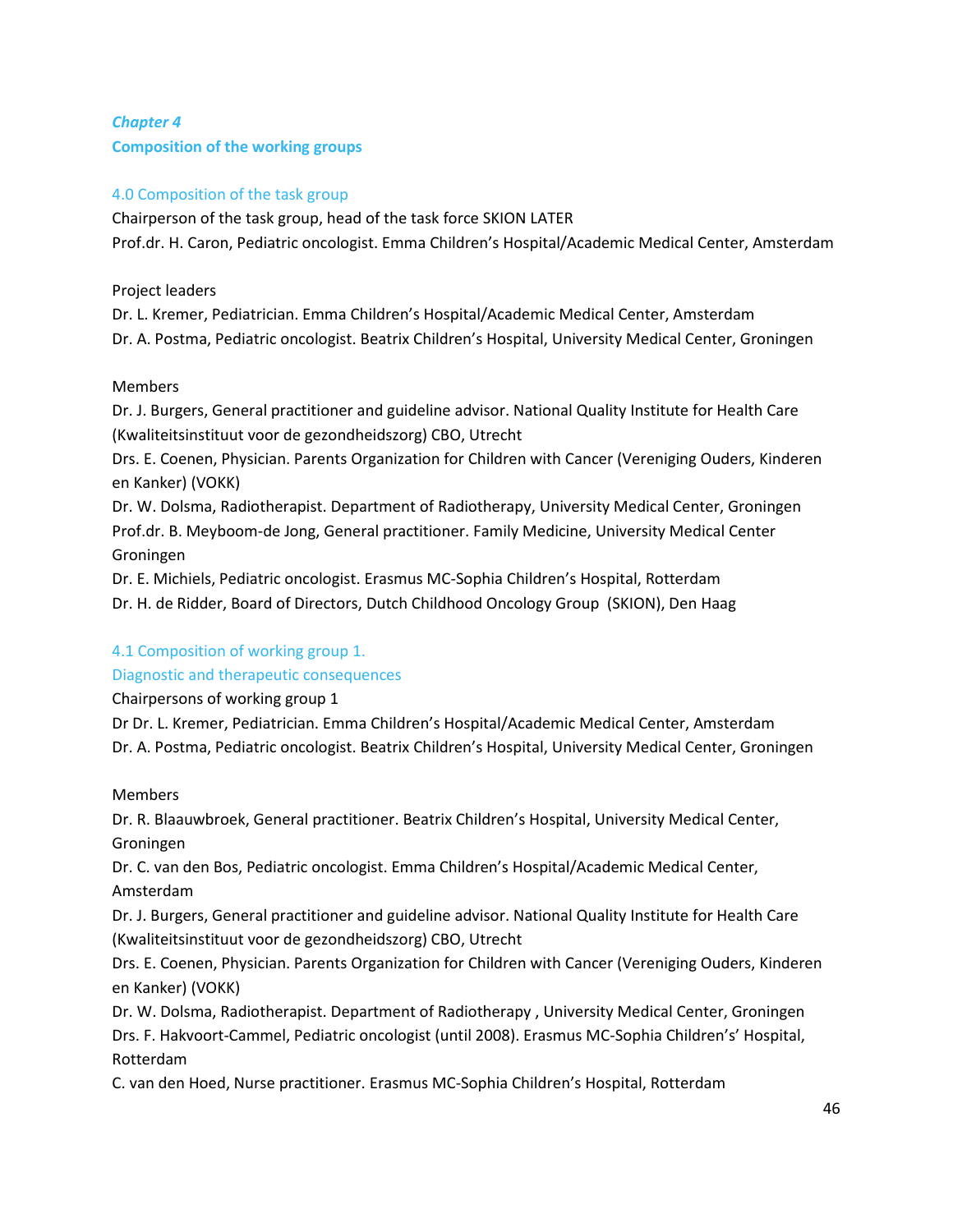Prof.dr. M. Kramer, Internal Medicine. VU Medical Center, Amsterdam Dr. E. Michiels, Pediatric oncologist. Erasmus MC-Sophia Children's Hospital, Rotterdam Drs. S. Neggers, Endocrinologist. Erasmus Medical Center, Rotterdam Dr. C. Ronckers, Epidemiologist. Dutch Childhood Oncology Group (SKION), Amsterdam/Den Haag Dr. Y. Snel, VIKC- Facilitator guidelines Recovery after Cancer, Organization for Integrated Cancer Centers (Vereniging van Integrale Kankercentra (VIKC), Utrecht Advisor

Dr. P. Post, Physician-epidemiologist. National Quality Institute for Health Care (Kwaliteitsinstituut voor de gezondheidszorg) CBO, Utrecht

4.1.1 Composition of groups for the development of the individual guidelines of working group 1. Diagnostics and therapeutic consequences.

#### Working group members

#### Secondary tumors

Dr. C. Ronckers (chairperson), Epidemiologist. Dutch Childhood Oncology Group (SKION), Amsterdam/Den Haag

Dr. J. Bökkerink, Pediatric oncologist. University Medical Center St Radboud, Nijmegen Dr. W. Dolsma, Radiotherapist. Department of Radiotherapy, University Medical Center, Groningen Dr Dr. L. Kremer, Pediatrician. Emma Children's Hospital/Academic Medical Center, Amsterdam Prof.dr. F. van Leeuwen, Epidemiologist. Nederlands Cancer Institute, Amsterdam Drs. H. van der Pal, Internal Medicine-oncologist. Academic Medical Center, Amsterdam Dr. A. Postma, Pediatric oncologist. Beatrix Children's Hospital, University Medical Center, Groningen Dr. N. Schouten, Pediatric oncologist. Emma Children's Hospital/Academic Medical Center, Amsterdam Drs. B. Versluys, Pediatric oncologist. Wilhelmina Children's Hospital, University Medical Center, Utrecht Last version: drs. M. Imhof-Tas, Radiologist mammography. Radiology, University Medical Center St Radboud, Nijmegen

#### Cardiology (heart)

Dr. L. Kremer (chairperson), Pediatrician. Emma Children's Hospital/Academic Medical Center, Amsterdam

Dr. A. Postma, Pediatric oncologist. Beatrix Children's Hospital, University Medical Center, Groningen Dr. E. van Dalen, Physician-epidemiologist. Emma Children's Hospital/Academic Medical Center, Amsterdam

Drs. L. Rammeloo, Pediatric cardiologist. VU Medical Center, Amsterdam

Dr. W. Kok, Cardiologist. Academic Medical Center, Amsterdam

Drs. H. van der Pal, Internal Medicine-oncologist. Academic Medical Center, Amsterdam

Drs. E. Sieswerda, Physician -researcher. Emma Children's Hospital/Academic Medical Center, Amsterdam

Evidence-summary: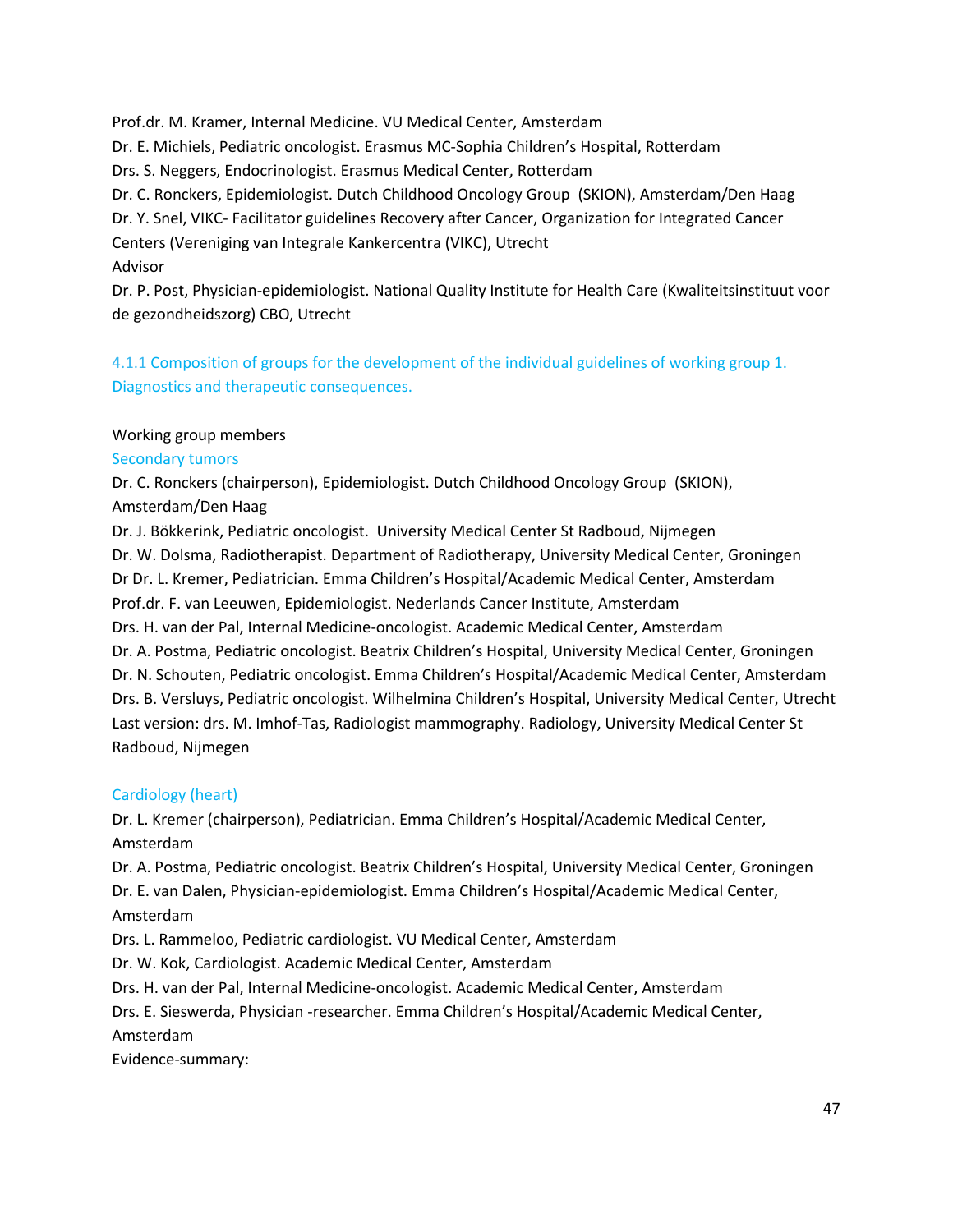Drs. E. Sieswerda, Physician -researcher. Emma Children's Hospital/Academic Medical Center, Amsterdam

Dr. L. Kremer, Pediatrician. Emma Children's Hospital/Academic Medical Center, Amsterdam Editors:

Dr. L. Kremer, dr. A. Postma

## Endocrinology

Drs. A. Versluys (chairperson), Pediatric oncologist. Wilhelmina Children's Hospital, University Medical Center, Utrecht

Dr. C. van den Bos, Pediatric oncologist. Emma Children's' Hospital/Academic Medical Center, Amsterdam

Dr. E. van Dam (until 2007), Internal Medicine. VU Medical Center, Amsterdam

Dr. H. van Santen, Pediatric endocrinologist. Emma Children's Hospital/Academic Medical Center, Amsterdam

Dr. A. van Trotsenburg, Pediatric endocrinologist. Emma Children's Hospital/Academic Medical Center, Amsterdam

Drs. S. Neggers, Endocrinologist. Erasmus Medical Center, Rotterdam

Evidence-summary:

Drs. R. Mulder, Researcher. Emma Children's Hospital/Academic Medical Center, Amsterdam Dr. L. Kremer, Pediatrician. Emma Children's Hospital/Academic Medical Center, Amsterdam Editors:

Dr. L. Kremer, dr. A. Postma

## **Osteoporosis**

Drs. A. Versluys (chairperson), Pediatric oncologist. Wilhelmina Children's Hospital, University Medical Center, Utrecht Dr. C. van den Bos, Pediatric oncologist. Emma Children's Hospital/Academic Medical Center, Amsterdam Dr. E. van Dam (until 2007), Internal Medicine. VU Medical Center, Amsterdam Editors: Dr. L. Kremer, dr. A. Postma

## Fertility - female

Dr. E. van Dulmen-den Broeder (chairperson), Head Late Effects and Quality of Life Research. VU Medical Center, Amsterdam Dr. C. Lambalk, Gynaecologist. VU Medical Center, Amsterdam Prof.dr. F. van Leeuwen, Epidemiologist. Nederland's Cancer Institute, Amsterdam Dr. C. van den Bos, Pediatric oncologist. Emma Children's Hospital/Academic Medical Center, Amsterdam In co-operation with: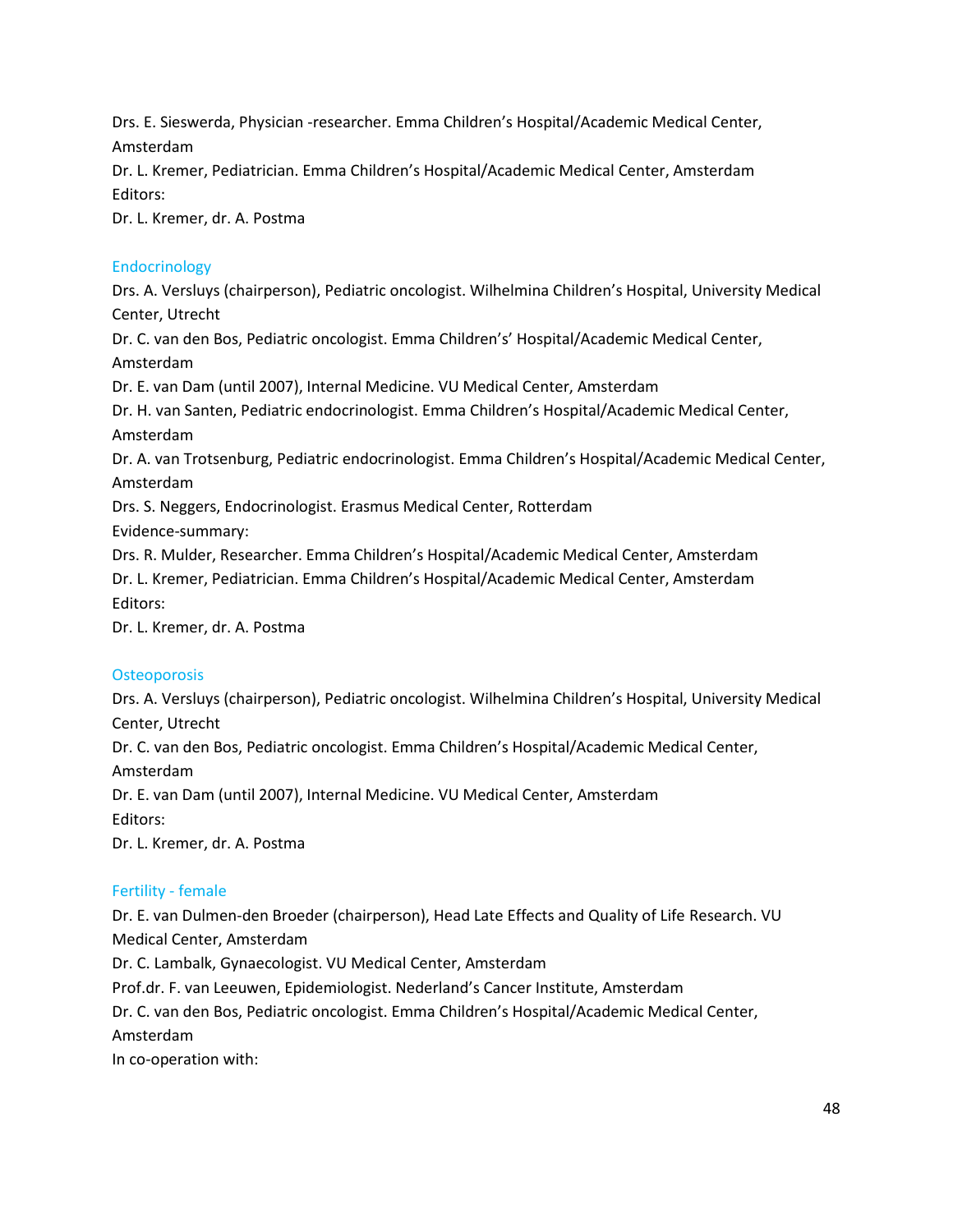Drs. E. Sieswerda, Physician -researcher. Emma Children's Hospital/Academic Medical Center, Amsterdam

Dr. A. Postma, Pediatric oncologist. Beatrix Children's Hospital, University Medical Center, Groningen Editors:

Dr. L. Kremer, dr. A. Postma

## Fertility - male

Drs. F. Hakvoort-Cammel (chairperson until 2008), Pediatric oncologist. Erasmus MC-Sophia Children's Hospital, Rotterdam Dr. C. van den Bos, Pediatric oncologist. Emma Children's Hospital/Academic Medical Center, Amsterdam Dr. E. van Dulmen-den Broeder, Head Late Effects and Quality of Life Research. VU Medical Center, Amsterdam Dr. G. van der Linden, Internal Medicine. Erasmus Medical Center, Rotterdam In 2009 the text was supplemented by dr. J. Groot-Loonen, Pediatric oncologist. University Medical Center, St Radboud, Nijmegen Editors:

Dr. L. Kremer, drs. R. Mulder, dr. A. Postma

# Pulmonology (lungs)

Dr. D. Bresters (chairperson), Pediatric oncologist. IHOBA, WA-KJC, Leiden University Medical Center Dr. C. van den Bos, Pediatric oncologist. Emma Children's Hospital/Academic Medical Center, Amsterdam

Dr. N. Schouten, Pediatric oncologist. Emma Children's Hospital/Academic Medical Center, Amsterdam Dr. M. Bierings, Pediatric oncologist. Wilhelmina Children's Hospital, University Medical Center, Utrecht

Dr. P. Bresser, Pulmonologist. Academisch Medical Center, Amsterdam

Dr. H. Arets, Pediatric Pulmonologist. Wilhelmina Children's Hospital, University Medical Center, Utrecht Evidence-summary:

Dr. P. Post, Physician-epidemiologist. National Quality Institute for Health Care (Kwaliteitsinstituut voor de gezondheidszorg) CBO, Utrecht

Editors:

Dr. L. Kremer, dr. A. Postma

# Nephrology (kidneys)

Drs. F. Hakvoort-Cammel (chairperson until 2008), Pediatric oncologist. Erasmus MC-Sophia Children's Hospital, Rotterdam

Dr Dr. L. Kremer (chairperson), Pediatrician. Emma Children's Hospital/Academic Medical Center, Amsterdam

Dr. J. Bökkerink, Pediatric oncologist. University Medical Center St Radboud, Nijmegen

Dr. A. Bökenkamp, Pediatric nephrologist. VU Medical Center, Amsterdam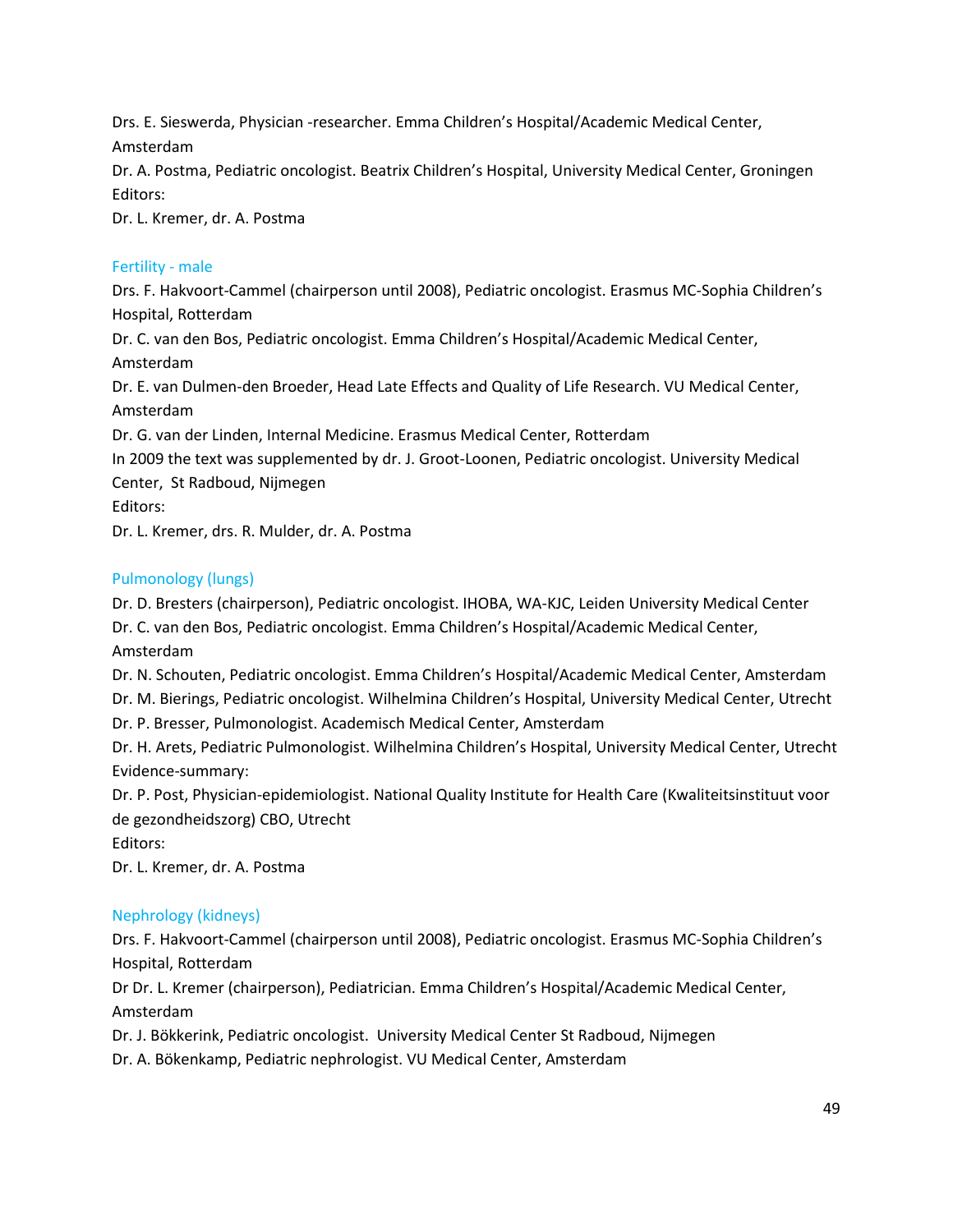Dr. A. Schouten-van Meeteren, Pediatric oncologist. Emma Children's Hospital/Academic Medical Center, Amsterdam Dr. B. Zietse, Nephrologist. Erasmus Medical Center, Rotterdam Evidence-summary: Dr. J. Burgers, General practitioner and guideline advisor. National Quality Institute for Health Care (Kwaliteitsinstituut voor de gezondheidszorg) CBO, Utrecht Editors:

Dr. L. Kremer, drs. R. Mulder, dr A. Postma

## Hepatology (liver)

Dr. D. Bresters (chairperson), Pediatric oncologist. IHOBA, WA-KJC, Leiden University Medical Center Drs. H. van der Pal, Internal Medicine oncologist. Academisch Medisch Centrum, Amsterdam Prof.dr. P. Jansen, Internal Medicine hepatologist. Academisch Medisch Centrum, Amsterdam Dr. A. Postma, Pediatric oncologist. Beatrix Children's Hospital, University Medical Center, Groningen Editors:

Dr. L. Kremer, drs. R. Mulder, dr. A. Postma

#### Spleen/immune function

Dr. C. van den Bos (chairperson), Pediatric oncologist. Emma Children's Hospital/Academic Medical Center, Amsterdam

Dr. R. Bredius, Pediatric immunologist. IHOBA, WA-KJC, Leiden University Medical Center Dr. J. Bökkerink, Pediatric oncologist. University Medical Center St Radboud, Nijmegen Drs. A. Versluys, Pediatric oncologist. Wilhelmina Children's Hospital, University Medical Center, Utrecht Dr. J. Groot-Loonen, Pediatric oncologist. University Medical Center, St Radboud, Nijmegen Editors:

Dr. L. Kremer, drs. R. Mulder, dr. A. Postma

#### **Neurology**

Dr. A. Schouten-van Meeteren (chairperson), Pediatric oncologist. Emma Children's Hospital/Academic Medical Center, Amsterdam

Dr. A. Hartman, Pediatric physiotherapist. Erasmus Medical Center, Rotterdam

Dr. C. Catsman-Berrevoets, Pediatric neurologist. Erasmus Medical Center, Rotterdam

Dr. A. Meester-den Delver, Pediatric rehabilitation physician. Emma Children's Hospital/Academic

Medical Center, Amsterdam

Editors:

Dr. L. Kremer, drs. R. Mulder, dr. A. Postma

## Neuropsychology

Dr. A. Kingma (chairperson), Medical health and Pediatric neuropsychologist. Clinical Child and Adolescent Psychologist (NIP), Beatrix Children's Hospital, University Medical Center, Groningen Drs. F. Aarsen, Neuropsychologist. Erasmus Medical Center, Rotterdam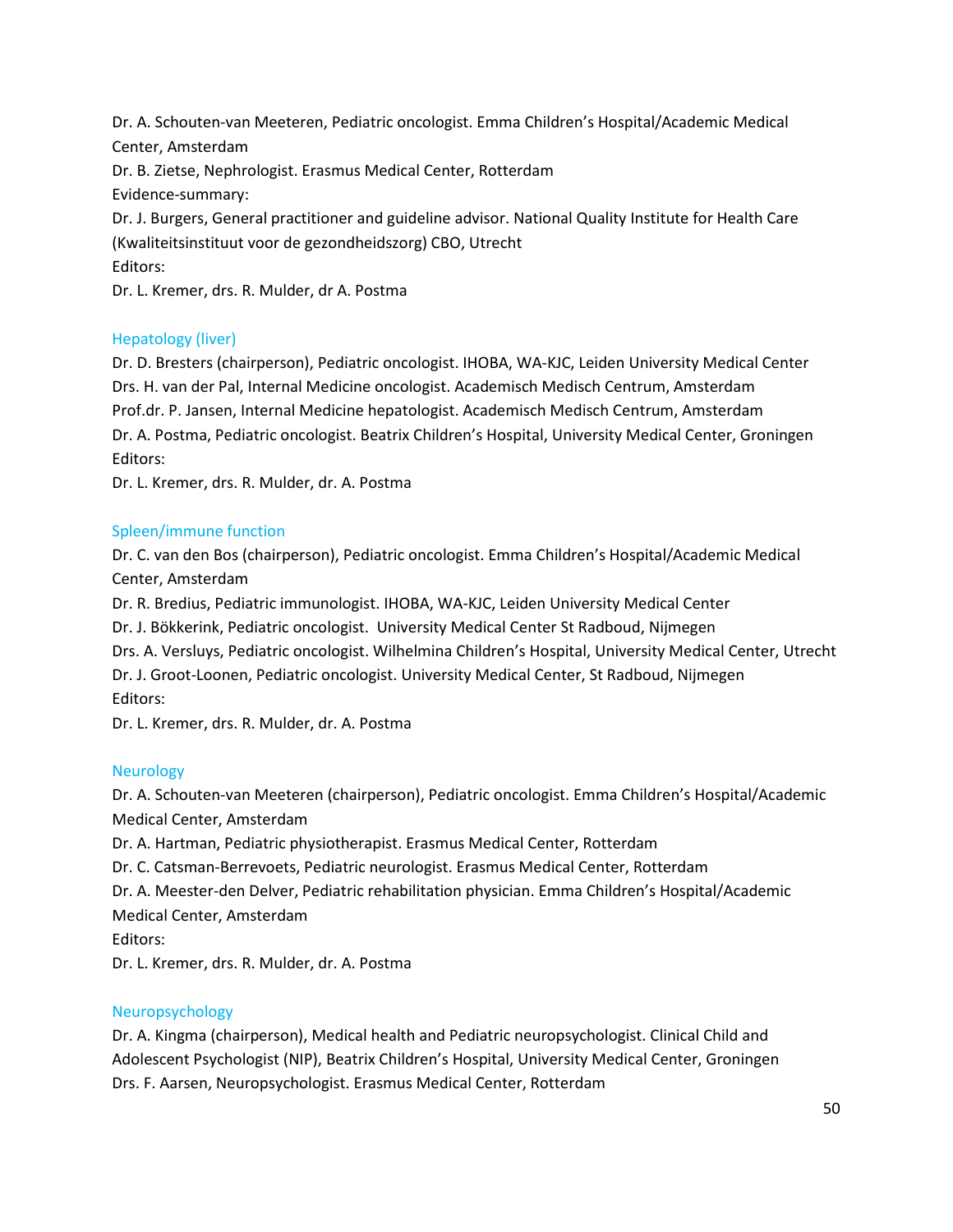Drs. E. Aukema, Neuropsychologist. Emma Children's Hospital/Academic Medical Center, Amsterdam Dr. N. Jansen, Neuropsychologist. Wilhelmina Children's Hospital, University Medical Center, Utrecht Dr. E. Michiels, Pediatric oncologist. Erasmus MC-Sophia Children's Hospital, Rotterdam Dr. K. Oostrom, Neuropsychologist. VU Medical Center, Amsterdam Dr. A. Postma, Pediatric oncologist. Beatrix Children's Hospital, University Medical Center, Groningen Dr. T. Broring, Neuropsychologist. VU Medical Center, Amsterdam Dr. A. Vinck, Neuropsychologist. University Medical Center, Utrecht Editors:

Dr. L. Kremer, dr. A. Postma

## Psychology

Dr. M. Grootenhuis (chairperson), Medical health psychologist and Head of Research Department of Social Psychology Research. Emma Children's Hospital/Academic Medical Center, Amsterdam Dr. A. van Dijk, Clinical psychologist, Department of Medical Psychology. Medical Center, Amsterdam Drs. F. Hakvoort-Cammel (tot 2008), Pediatric oncologist. Erasmus MC-Sophia Children's Hospital, Rotterdam

Dr. J. Huisman, Clinical psychologist, Head of Pediatric Psychology, Department of Medical Psychology. VU Medical Center, Amsterdam

Dr. N. Jansen, Clinical psychologist, Department of Social Psychology. Wilhelmina Children's Hospital, University Medical Center, Utrecht

Dr. A. Kingma, Medical health and Pediatric neuropsychologist. Clinical child and adolescent psychologist (NIP), Beatrix Children's Hospital, University Medical Center, Groningen

Dr. L. Kremer, Pediatrician. Emma Children's Hospital/Academic Medical Center, Amsterdam

Drs. E. Meijer-van den Bergh, Clinical psychologist, Department of Pediatric Hemato-oncology. University Medical Center St Radboud, Nijmegen

Dr. A. Postma, Pediatric oncologist. Beatrix Children's Hospital, University Medical Center, Groningen Dr. I. Streng, Clinical psychologist, Department of Pediatric Oncology, Erasmus MC-Sophia Children's Hospital, Rotterdam

Dr. J. Vrijmoet, Medical health psychologist, Department of Pediatric Oncology, WA-KJC, Leiden University Medical Center

Editors:

Dr. L. Kremer, dr. A. Postma

## Weight

Dr. A. Postma (chairperson), Pediatric oncologist. Beatrix Children's Hospital, University Medical Center, Groningen

Dr. D. Bresters, Pediatric oncologist. IHOBA, WA-KJC, Leiden University Medical Center

Dr. E. van Dam (until 2007), VU Medical Center, Amsterdam

Dr. E. van Dulmen-den Broeder, Head Late Effects and Quality of Life Research. VU Medical Center, Amsterdam

Editors: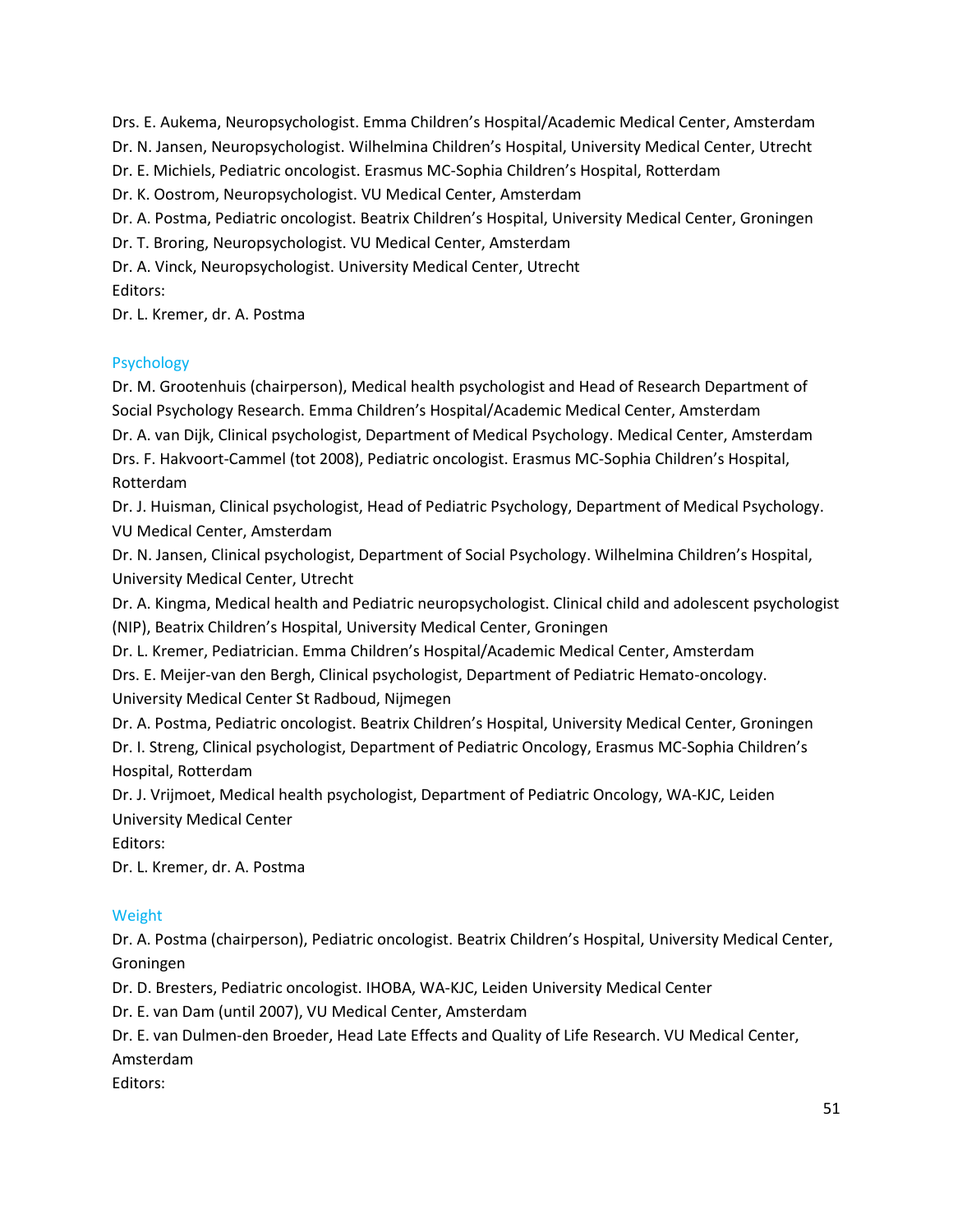#### Dr. L. Kremer, dr. A. Postma

#### Audiology (hearing)

Dr. A. Schouten-van Meeteren (chairperson), Pediatric oncologist. Emma Children's Hospital/Academic Medical Center, Amsterdam Dr. C. Zuur, ENT specialist. VU Medical Center, Amsterdam Dr. J.C.M. Smits, Audiologist. VU Medical Center, Amsterdam Dr. C. van den Bos, Pediatric oncologist. Emma Children's Hospital/Academic Medical Center, Amsterdam Evidence–summary: Dr. P. Post, Physician-epidemiologist. National Quality Institute for Health Care (Kwaliteitsinstituut voor

de gezondheidszorg) CBO, Utrecht

Editors:

Dr. L. Kremer, dr. A. Postma

#### Opthalmology (eyes)

Dr. C. van den Bos (chairperson), Pediatric oncologist. Emma Children's Hospital/Academic Medical Center, Amsterdam Prof.dr. N. Schalij-Delfos, Opthlamologist. Leiden University Medical Center Drs. C. Meenken, Opthlamologist. VU Medical Center, Amsterdam Editors: Dr. L. Kremer, drs. R. Mulder, dr. A. Postma

#### Fatigue

Dr. J. Bökkerink (chairperson), Pediatric oncologist. University Medical Center, St Radboud, Nijmegen Dr. R. Blaauwbroek, General practitioner. Beatrix Children's Hospital, University Medical Center, Groningen

Drs. F. Hakvoort-Cammel (tot 2008), Pediatric oncologist. Erasmus MC-Sophia Children's Hospital, Rotterdam

Prof.dr. J. Prins, Department of Medical Psychology. University Medical Center, St Radboud, Nijmegen Editors:

Dr. J. Groot-Loonen, dr L. Kremer, dr. A. Postma

#### Dental care (teeth)

Dr. A. Schouten-van Meeteren (chairperson), Pediatric oncologist. Emma Children's Hospital/Academic Medical Center, Amsterdam

Dr. E. van Dulmen-den Broeder, Head Late Effects and Quality of Life Research. VU Medical Center, Amsterdam

Dr. J. Raber-Durlacher, Dentist. Leiden University Medical Center

Dr. J. Baart, Oro-facial-maxillary surgeon. VU Medical Center, Amsterdam

Editors:Dr. L. Kremer, dr. A. Postma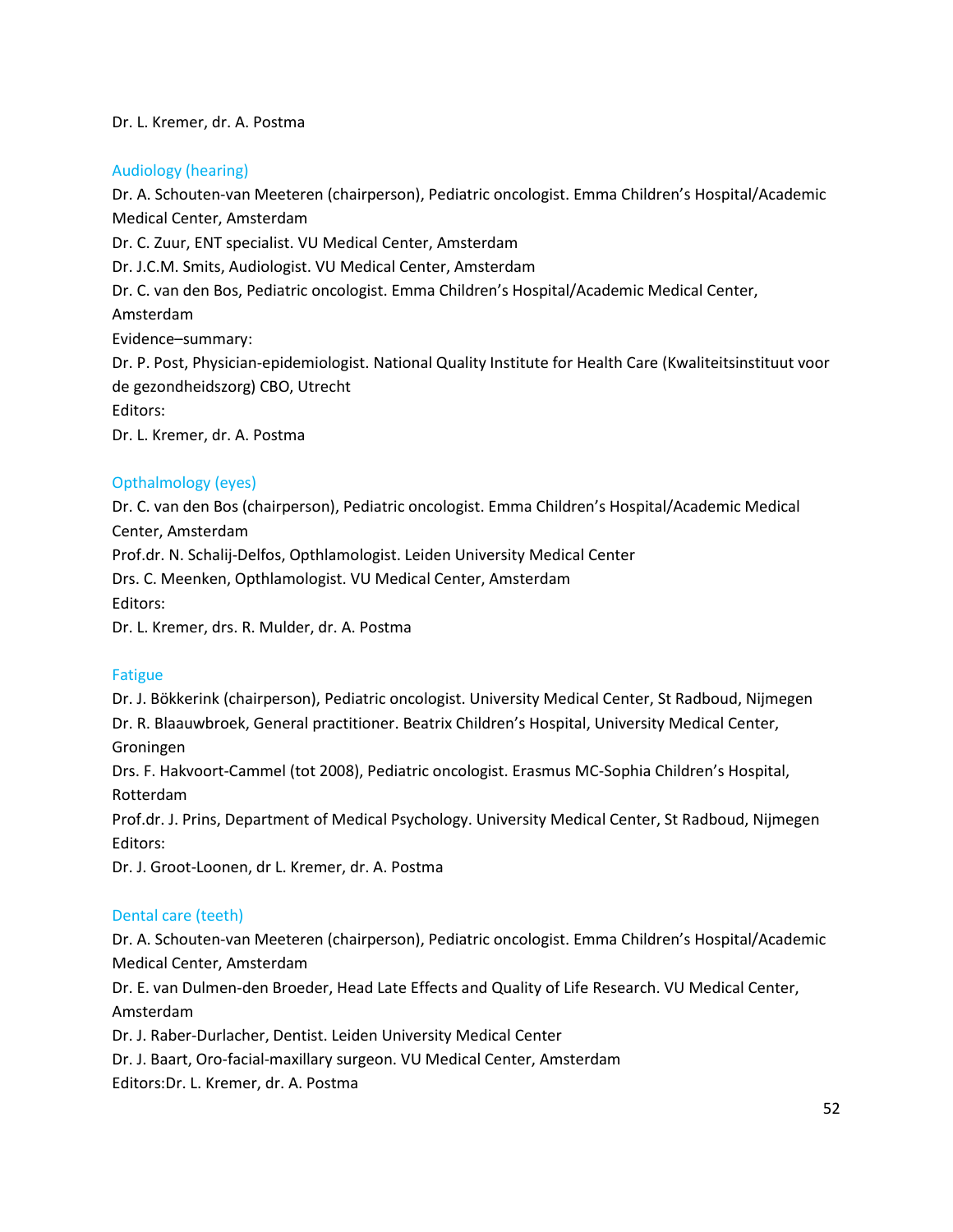#### Dermatology (skin)

Drs. K. Braam (chairperson) Health researcher, VU Medical Center, Amsterdam Dr. L. Kremer, Pediatrician. Emma Children's Hospital/Academic Medical Center, Amsterdam Dr. M. Wintzen, Dermatologist. VU Medical Center, Amsterdam Dr. C. van den Bos, Pediatric oncologist. Emma Children's Hospital/Academic Medical Center, Amsterdam Dr. A. Schouten-van Meeteren Pediatric oncologist. Emma Children's Hospital/Academic Medical Center, Amsterdam Dr. E. van Dulmen-den Broeder, Head Late Effects and Quality of Life Research. VU Medical Center, Amsterdam Editors: Dr. L. Kremer, drs. R. Mulder, dr. A. Postma.

# 4.2 Composition of working group 2.

## Employment and social consequences

Chairperson of working group 2

Drs. T. van Barneveld, Guideline advisor, Medical Specialist Discipline

Members:

Dr. A. de Boer. Coronel Institute for Employment and Medical Health, Academic Medical Center, Amsterdam

Dr. R. Huitema, Neuropsychologist. University Medical Center, Groningen

Drs. A. Klarenbeek, Medical Insurance Practioner. UWV Hengelo

Dr. L. Kremer, Pediatrician. Emma Children's Hospital/Academic Medical Center, Amsterdam

A. van Leeuwen, Nurse practitioner. IHOBA, WA-KJC, Leiden University Medical Center

Dr. A. Postma, Pediatric oncologist. Beatrix Children's Hospital, University Medical Center, Groningen

Dr. H. de Ridder, Psychologist. Board of Directors, Dutch Childhood Oncology Group (SKION), Den Haag

Drs. F. Stoelinga, Rehabilitation Physician. Academic Medical Center, Amsterdam

Dr. M. Veening, Pediatric oncologist. VU Medical Center, Amsterdam

Drs. M. van de Wetering, Parents Organization for Children with Cancer (Vereniging Ouders, Kinderen en Kanker (VOKK)

Dr. A.Y. van Zanten-Przybysz (tot 2008), Occupational health physician. Kwaliteitsbureau NVAB

4.3 Composition of working group 3. Organization of heath care

Chairperson of working group 3 Prof.dr. W. Kamps, Pediatric oncologist. Beatrix Children's Hospital, University Medical Center, Groningen